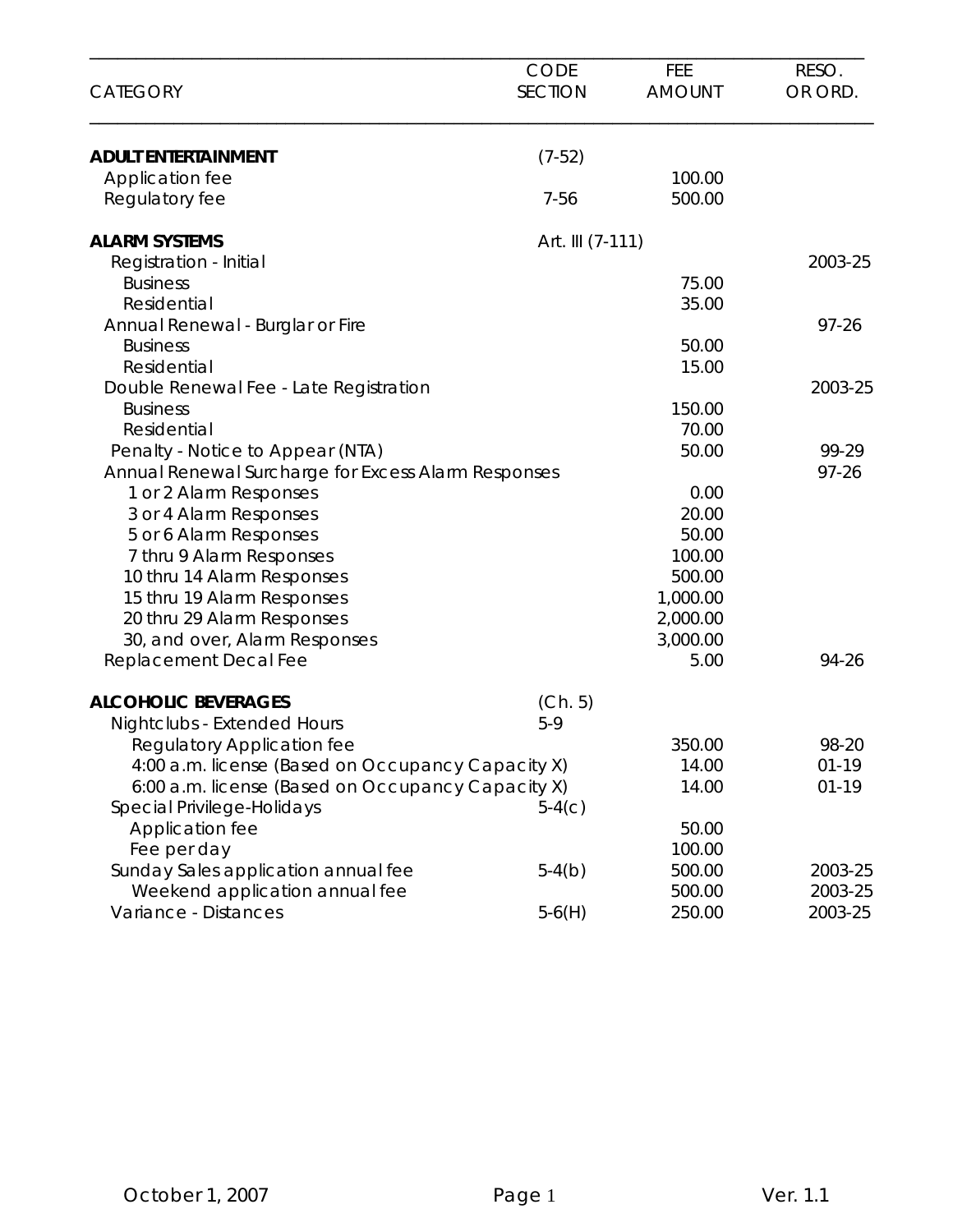| <b>CATEGORY</b>                                                                    | CODE<br><b>SECTION</b> | <b>FEE</b><br><b>AMOUNT</b> | RESO.<br>OR ORD. |
|------------------------------------------------------------------------------------|------------------------|-----------------------------|------------------|
| BUILDING & HOUSING INSPECTION FEE SCHEDULE (See note A)                            |                        |                             |                  |
| <b>ANNUAL INSPECTION FEE:</b>                                                      |                        |                             |                  |
| Multiple Residence (H) Occupancy (excludes single-family)                          |                        |                             |                  |
| (a) Up to and including 25 units                                                   |                        | 50.00                       |                  |
| (b) 26 to 50 units                                                                 |                        | 80.00                       |                  |
| (c) 51 units and over                                                              |                        | 120.00                      |                  |
| Commercial and Industrial                                                          |                        |                             |                  |
| Minimum fee of \$30.00 for locations over 3,000 square feet,                       |                        |                             |                  |
| each inspection. \$25.00 per hour for each subsequent hour                         |                        |                             |                  |
| of inspection of part thereof.                                                     |                        |                             |                  |
| Structural:                                                                        |                        | \$25.00                     |                  |
| Mechanical:                                                                        |                        | \$25.00                     |                  |
| Plumbing:                                                                          |                        | \$25.00                     |                  |
| Electrical:                                                                        |                        | \$25.00                     |                  |
| Locations up to 1,000 square feet:                                                 |                        | \$50.00                     |                  |
| Locations over 1,000 square feet to 3,000 square feet:                             |                        | \$100.00                    |                  |
| APPROVAL EXTENSION FEE: (See Planning & Zoning)                                    |                        |                             |                  |
| (Including Building or Code Enforcement Related Approvals)                         |                        |                             |                  |
| <b>Extension by Commission</b>                                                     |                        | 350.00                      |                  |
| <b>Extension by Director</b>                                                       |                        |                             |                  |
| Residential                                                                        |                        | 75.00                       |                  |
| Commercial                                                                         |                        | 150.00                      |                  |
|                                                                                    |                        |                             |                  |
| <b>BUILDING PERMITS</b>                                                            |                        |                             |                  |
| <b>BUILDING (STRUCTURAL) PERMITS: (RESIDENTIAL)</b>                                |                        |                             |                  |
| Minimum permit fee (For all work valued up to \$1,000 total cost)                  |                        | 50.00                       | 2003-25          |
| Additional work to be charged as follows, on a cumulative basis, plus Minimum Fee: |                        |                             |                  |
| (1) Work valued from \$1,000 to \$1,000,000                                        |                        | 1.5%                        |                  |
| (2) Work valued from \$1,000,000 to \$2,000,000                                    |                        | 1.0%                        |                  |
| $(3)$ Work valued in excess of \$2,000,000                                         |                        | 0.75%                       |                  |
| MECHANICAL PERMITS: (RESIDENTIAL)                                                  |                        |                             | $91 - 19$        |
| Minimum permit fee (For all work valued up to \$1,000 total cost)                  |                        | 50.00                       | 2003-25          |
| Additional work to be charged as follows, on a cumulative basis, plus Minimum Fee: |                        |                             |                  |
| (1) Work valued from \$1,000 to \$1,000,000                                        |                        | 1.5%                        |                  |
| (2) Work valued from \$1,000,000 to \$2,000,000                                    |                        | 1.0%                        |                  |
| (3) Work valued in excess of \$2,000,000                                           |                        | 0.75%                       |                  |
|                                                                                    |                        |                             |                  |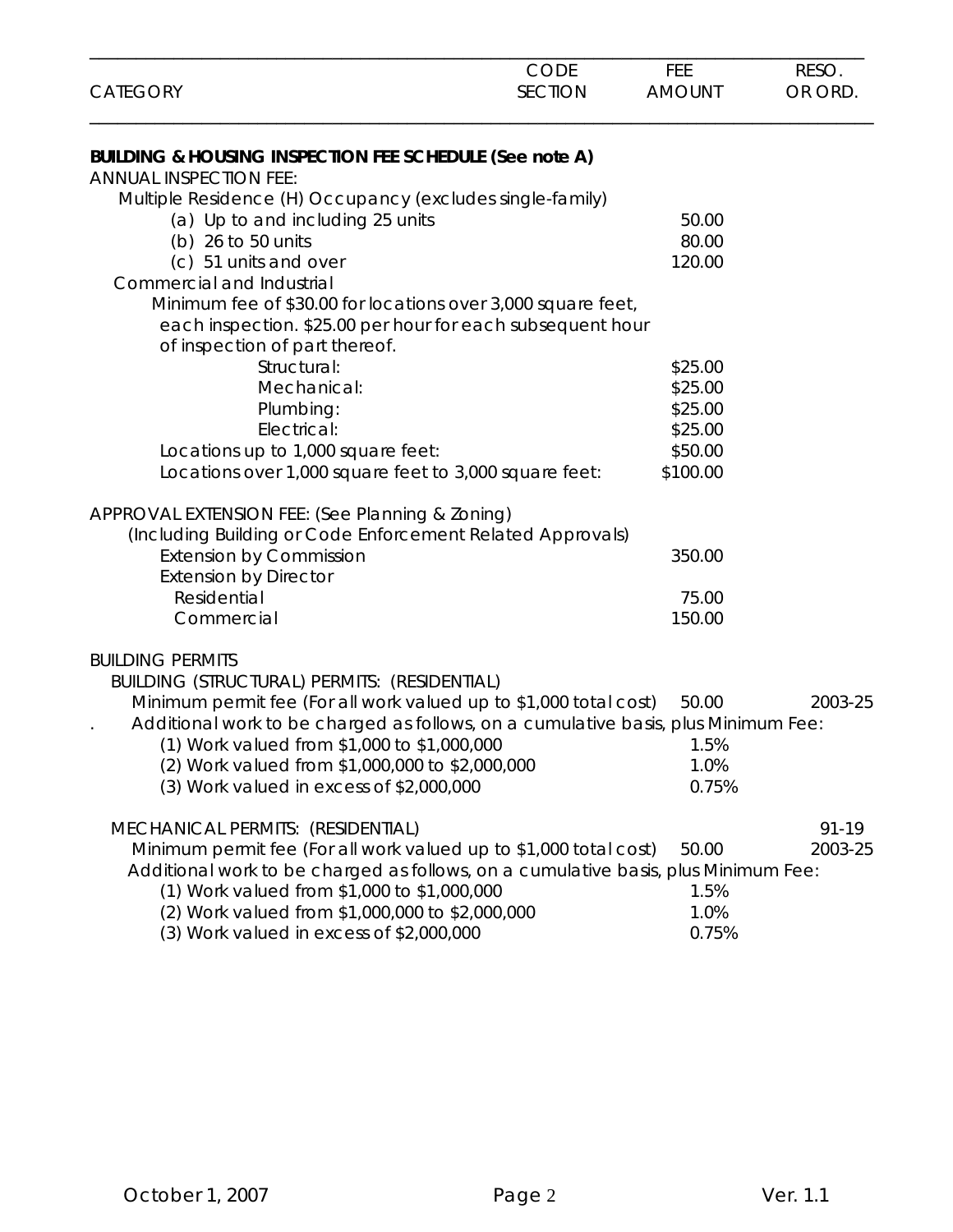| <b>CATEGORY</b>                                                                                                                                                                                                                                                                                                                                             | CODE<br><b>SECTION</b> | FEE<br><b>AMOUNT</b>           | RESO.<br>OR ORD.     |
|-------------------------------------------------------------------------------------------------------------------------------------------------------------------------------------------------------------------------------------------------------------------------------------------------------------------------------------------------------------|------------------------|--------------------------------|----------------------|
| PLUMBING AND GAS PERMITS: (RESIDENTIAL)<br>Minimum permit fee (For all work valued up to \$1,000 total cost)<br>Additional work to be charged as follows, on a cumulative basis, plus Minimum Fee:<br>(1) Work valued from \$1,000 to \$1,000,000<br>(2) Work valued from \$1,000,000 to \$2,000,000<br>(3) Work valued in excess of \$2,000,000            |                        | 50.00<br>1.5%<br>1.0%<br>0.75% | $91 - 19$<br>2003-25 |
| ELECTRICAL PERMITS: (RESIDENTIAL)<br>Minimum permit fee (For all work valued up to \$1,000 total cost)<br>Additional work to be charged as follows, on a cumulative basis, plus Minimum Fee:<br>(1) Work valued from \$1,000 to \$1,000,000<br>(2) Work valued from \$1,000,000 to \$2,000,000<br>(3) Work valued in excess of \$2,000,000                  |                        | 50.00<br>1.5%<br>1.0%<br>0.75% | 91-19<br>2003-25     |
| ROOFING PERMITS: (RESIDENTIAL)<br>Minimum permit fee (For all work valued up to \$1,000 total cost)<br>Additional work to be charged as follows, on a cumulative basis, plus Minimum Fee:<br>(1) Work valued from \$1,000 to \$1,000,000<br>(2) Work valued from \$1,000,000 to \$2,000,000<br>(3) Work valued in excess of \$2,000,000                     |                        | 50.00<br>1.5%<br>1.0%<br>0.75% | 2003-25              |
| <b>BUILDING (STRUCTURAL) PERMITS: (COMMERCIAL)</b><br>Minimum permit fee (For all work valued up to \$1,000 total cost)<br>Additional work to be charged as follows, on a cumulative basis, plus Minimum Fee:<br>(1) Work valued from \$1,000 to \$1,000,000<br>(2) Work valued from \$1,000,000 to \$2,000,000<br>(3) Work valued in excess of \$2,000,000 |                        | 60.00<br>1.5%<br>1.0%<br>0.75% | 2003-25              |
| MECHANICAL PERMITS: (COMMERCIAL)<br>Minimum permit fee (For all work valued up to 1,000 total cost)<br>Additional work to be charged as follows, on a cumulative basis, plus Minimum Fee:<br>(1) Work valued from \$1,000 to \$1,000,000<br>(2) Work valued from \$1,000,000 to \$2,000,000<br>(3) Work valued in excess of \$2,000,000                     |                        | 60.00<br>1.5<br>1.0%<br>0.75%  | 2003-25              |
| PLUMBING AND GAS PERMITS: (COMMERCIAL)<br>Minimum permit fee (For all work valued up to \$1,000 total cost)<br>Additional work to be charged as follows, on a cumulative basis, plus Minimum Fee:<br>(1) Work valued from \$1,000 to \$1,000,000<br>(2) Work valued from \$1,000,000 to \$2,000,000<br>(3) Work valued in excess of \$2,000,000             |                        | 60.00<br>1.5%<br>1.0%<br>0.75% | 91-19<br>2003-25     |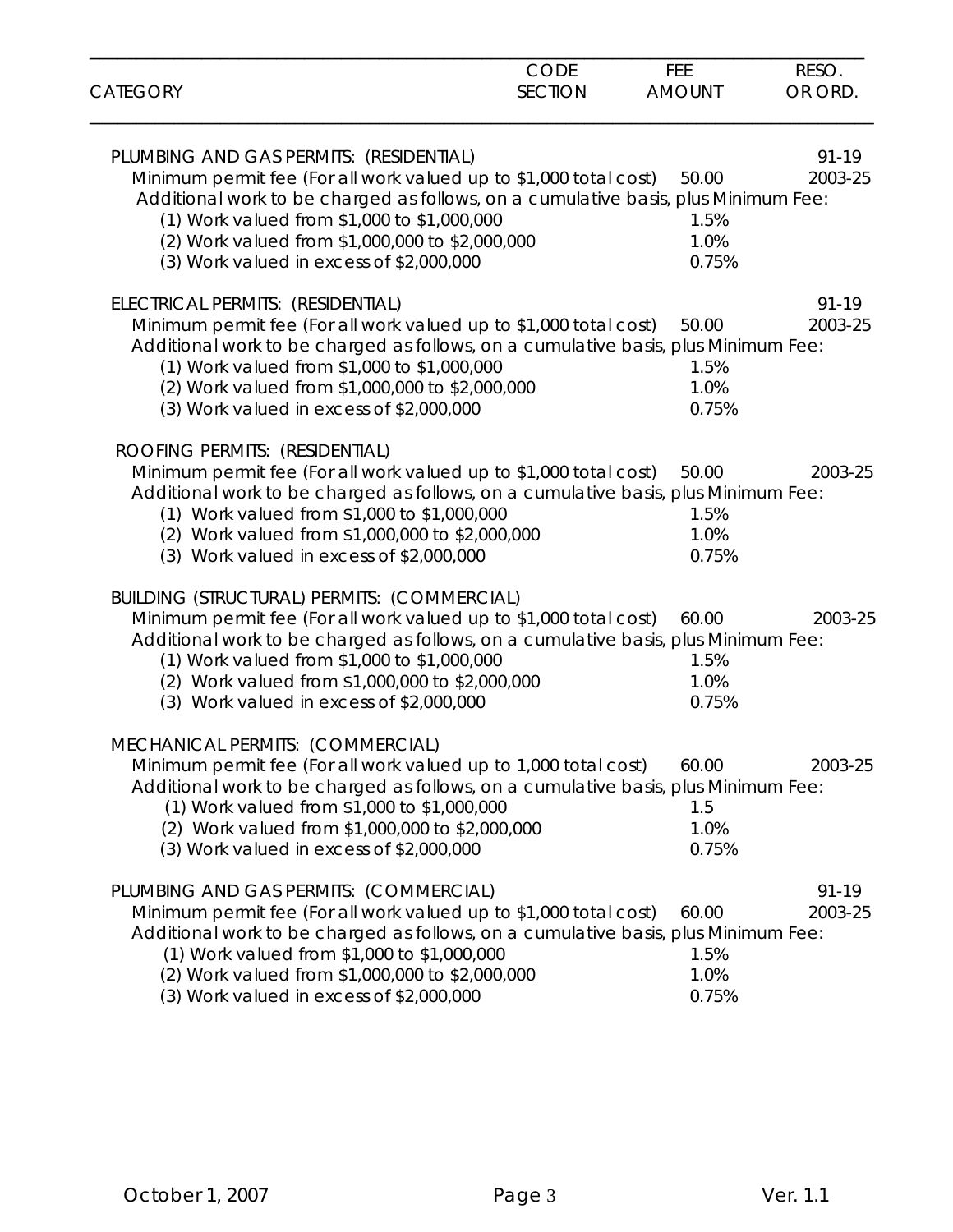|                                                                                                                                  | <b>CODE</b>    | FEE           | RESO.     |
|----------------------------------------------------------------------------------------------------------------------------------|----------------|---------------|-----------|
| <b>CATEGORY</b>                                                                                                                  | <b>SECTION</b> | <b>AMOUNT</b> | OR ORD.   |
| ELECTRICAL PERMITS: (COMMERCIAL)                                                                                                 |                |               | 91-19     |
| Minimum permit fee (For all work valued up to \$1,000 total cost)                                                                |                | 60.00         | 2003-25   |
| Additional work to be charged as follows, on a cumulative basis, plus Minimum Fee:                                               |                | 1.5%          |           |
| (1) Work valued from \$1,000 to \$1,000,000<br>(2) Work valued from \$1,000,000 to \$2,000,000                                   |                | 1.0%          |           |
| (3) Work valued in excess of \$2,000,000                                                                                         |                | 0.75%         |           |
| ROOFING PERMITS: (COMMERCIAL)                                                                                                    |                |               |           |
| Minimum permit fee (For all work valued up to \$1,000 total cost)                                                                |                | 60.00         | 2003-25   |
| Additional work to be charged as follows, on a cumulative basis, plus Minimum Fee:                                               |                |               |           |
| (1) Work valued from \$1,000 to \$1,000,000                                                                                      |                | 1.5%          |           |
| (2) Work valued from \$1,000,000 to \$2,000,000<br>(3) Work valued in excess of \$2,000,000                                      |                | 1.0%<br>0.75% |           |
|                                                                                                                                  |                |               |           |
| <b>SIGN PERMITS:</b>                                                                                                             |                |               | 94-26     |
| Minimum permit fee - new sign                                                                                                    |                | 42.00         | $01 - 19$ |
| Each additional sign<br>Plus 1.5% of job cost over first \$1,000.                                                                |                | 15.00         |           |
| Grand opening permit fee for Banners & Signs                                                                                     |                |               | 2002-04   |
| Up to 14 days                                                                                                                    | 25.00          |               |           |
| Each additional day                                                                                                              | 25.00/each     |               |           |
| MISCELLANEOUS SERVICE CHARGES: (RESIDENTIAL & COMMERCIAL)                                                                        |                |               | 2007-37   |
| 1. Occupational Licenses inspection or Re-inspection of work                                                                     |                |               |           |
| in progress per discipline                                                                                                       |                | 60.00         |           |
| Plus \$15 in addition to each re-inspection fee                                                                                  |                |               |           |
| 2. Job construction plan replacement (See Search Fee)<br>(a) Contractor must pay cost of printing                                |                |               |           |
| (b) Contractor must also pay an administrative fee of 15.00                                                                      |                |               |           |
| 3. Permit card replacement                                                                                                       |                | 10.00         |           |
| 4. Change of contractor, transfer of Permit 25% of original                                                                      |                |               |           |
| permit fee                                                                                                                       |                |               |           |
| 5. Expired permit - Permit fee to be based on total cost of the                                                                  |                |               |           |
| original Permit Fee (may be waived by the Building Official)                                                                     |                |               |           |
| 6. Any charge not specifically covered shall be charged the                                                                      |                |               |           |
| standard hourly service rate with a minimum of one hour                                                                          |                | 50.00/hr      |           |
| 7. Annual Premises Permit, exterior painting, per trade, based on<br>total number of residential units per building, as follows: |                |               |           |
| (a) $0$ to 20 units                                                                                                              |                | 120.00        |           |
| (b) 21 to 70 units                                                                                                               |                | 180.00        |           |
| (c) 71 to 200 units                                                                                                              |                | 220.00        |           |
| $(d)$ 201 - up                                                                                                                   |                | 300.00        |           |
| (e) Single Family/Duplex                                                                                                         |                | excluded      |           |
| 8. Pre & Re-Inspections/Special Inspections (Overtime Inspections)                                                               |                |               |           |
| <b>Regular Hours</b>                                                                                                             |                |               |           |
| \$85/hr. or current consultant rate, whichever is higher,                                                                        |                |               | 2006-36   |
| with a (4) hr. minimum                                                                                                           |                |               |           |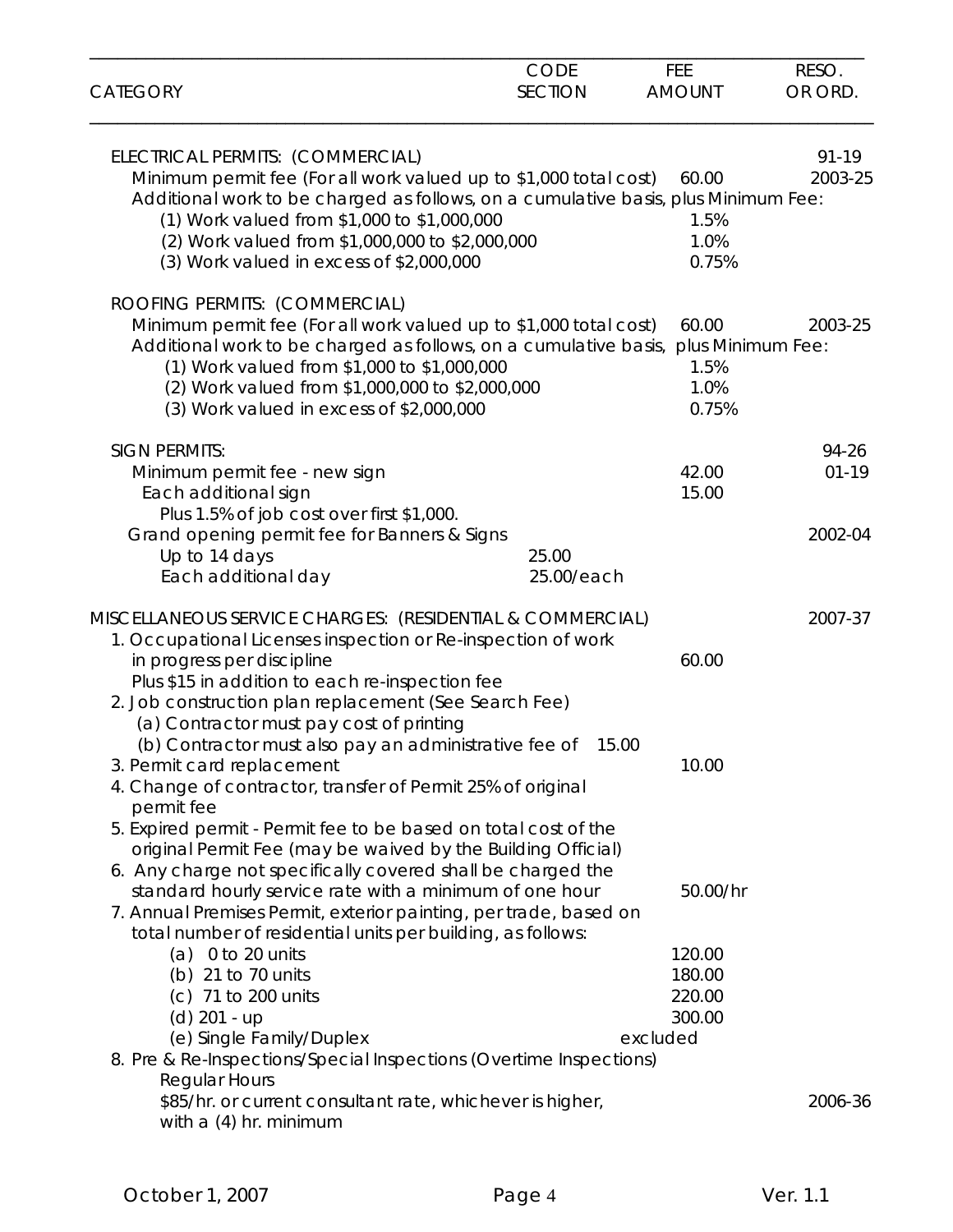| <b>CATEGORY</b>                                                                                                                                                                                                                                                                                                                                                                           | <b>CODE</b><br><b>SECTION</b>     | <b>FEE</b><br><b>AMOUNT</b> | RESO.<br>OR ORD.   |
|-------------------------------------------------------------------------------------------------------------------------------------------------------------------------------------------------------------------------------------------------------------------------------------------------------------------------------------------------------------------------------------------|-----------------------------------|-----------------------------|--------------------|
| <b>Overtime Hours</b><br>\$128/hr. or current consultant rate, whichever is higher,<br>with $a(4)$ hr. minimum                                                                                                                                                                                                                                                                            |                                   |                             | 2006-36            |
| PENALTY FEE - Non-permitted Work: (Residential & Commercial)<br>Fee set forth below plus double permit fee for each trade<br><b>First Offense</b><br>Second Offense                                                                                                                                                                                                                       |                                   | 150.00<br>300.00            | 2003-25            |
| <b>ENGINEERING REVIEW FEE</b><br>Hourly charge for the professional engineering review of plans                                                                                                                                                                                                                                                                                           |                                   | 100.00/HR                   | 2006-36            |
| <b>GREASE TRAP PERMITS</b><br>Annual permits which may include fee for re-inspection                                                                                                                                                                                                                                                                                                      |                                   | 100.00                      | 2007-37            |
| <b>ISSUANCE OF ORIGINAL CERTIFICATES OF OCCUPANCY OR COMPLETION:</b><br>Group "R" (Residential) Occupancy as defined in the current edition of the Florida<br>(a)<br>Building Code (including but not limited to One and Two Family Dwellings, Apartments,<br>Hotels, Motels and Condominiums)<br><b>First Unit</b><br><b>Each Additional Unit</b><br>(b) All other Groups of Occupancies |                                   | 100.00<br>30.00<br>250.00   |                    |
| PROCESSING FEE/PLAN REVIEW FEE:<br>Dry-Run Plan Review Fee (for plan review prior to application)                                                                                                                                                                                                                                                                                         | (See Note A- Non-refundable fees) |                             | 2005-29            |
| First page<br>Each additional page<br>(Not credited toward permit fees)                                                                                                                                                                                                                                                                                                                   |                                   | 100.00<br>30.00             | 2005-29<br>2005-29 |
| Minimum processing fee                                                                                                                                                                                                                                                                                                                                                                    |                                   | 50.00                       | 2003-25            |
| Maximum processing fee not to exceed 50% of the permit<br>fee with a maximum of \$25,000.<br>Processing fees: (By estimated cost or fraction thereof for projects over \$10,000)<br>Minimum processing fee (50.00) plus:                                                                                                                                                                  |                                   |                             |                    |
| a. New construction per \$10,000 estimated cost<br>b. Additions per \$10,000 estimated cost<br>c. Alterations (other) per \$10,000 estimated cost                                                                                                                                                                                                                                         |                                   | 10.00<br>10.00<br>10.00     |                    |
| Change of Plan (COP): Plans revised after permit is issued<br>Minimum processing fee (50.00) plus:<br>a. plus fee per page, per reviewer                                                                                                                                                                                                                                                  |                                   | \$20.00                     | 2003-25            |
| Subsequent Plan Review Fee - Fee charged for second and<br>subsequent reviews if review comments not cleared. \$100.00/HR(per Trade)                                                                                                                                                                                                                                                      |                                   |                             | 2007-37            |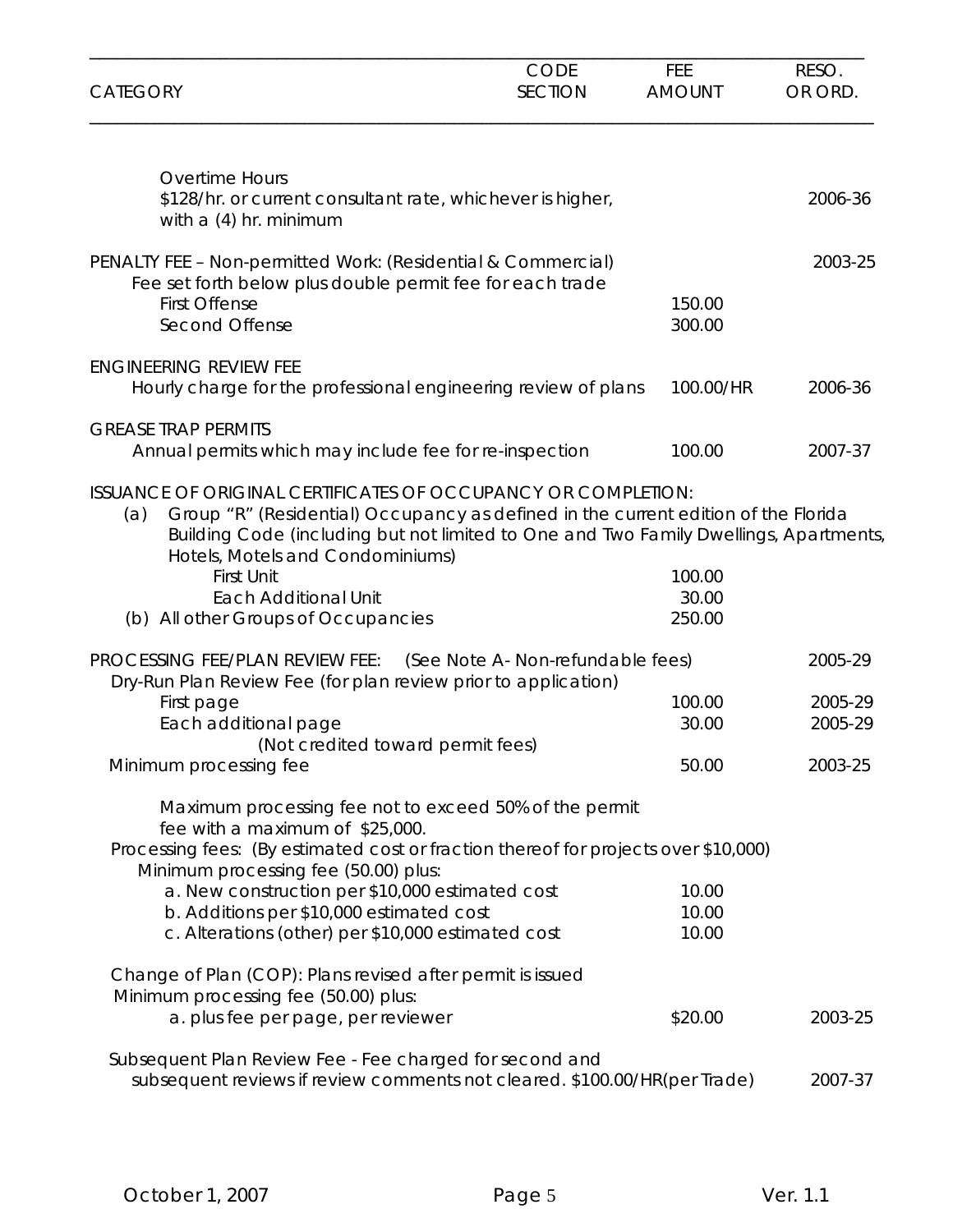|                 | CODE           | FEE           | <b>RESO</b> |
|-----------------|----------------|---------------|-------------|
| <b>CATEGORY</b> | <b>SECTION</b> | <b>AMOUNT</b> | OR ORD.     |
|                 |                |               |             |

| MISCELLANEOUS BUILDING PERMITS: for driveways, sheds, pools,                   |       |         |
|--------------------------------------------------------------------------------|-------|---------|
| shutters, fences, dumpster enclosures, pavement seal coating,                  |       |         |
| trailer installations, tents, boatlifts, docks, seawalls, awnings,             |       |         |
| screen enclosures, and miscellaneous repairs                                   |       |         |
| Minimum Permit fee (Residential)                                               | 50.00 | 2003-25 |
| Minimum Permit fee (Commercial)                                                | 60.00 | 2003-25 |
| (For all work valued up to \$1,000 total cost.)                                |       |         |
| Additional work to be charged as follows, on a cumulative basis, plus Minimum: |       |         |
| (1) Work valued from \$1,000 to \$1,000,000                                    | 1.5%  |         |
| (2) Work valued from \$1,000,000 to \$2,000,000                                | 1.0%  |         |
| $(3)$ Work valued in excess of \$2,000,000                                     | 0.75% |         |
| SEARCH FEES for plans deposited in archives NON-REFUNDABLE                     | 35.00 |         |

Note A:

**Estimated Costs**: For the purpose of arriving at the Building Permit fee, building estimated costs include all systems. Assigned contract(including all trades) shall be used for the purpose of determining the actual construction cost, or the estimated total construction cost (including all sub-trades) of the building may be computed per the current edition of Cost Data, as published by the R.S. Means Company, Inc. whichever is greater. This figure will then be used to compute all permit fees for each trade requiring permits.

**Refunds:** No refund shall be made where any work has commenced. Exceptions- Calculation errors.

**Non-Refundable Processing Fees/Plan Review Fees:** Non refundable Plan Review Fees shall be paid prior to plans being reviewed at the time the plans are submitted to the Building Division. The maximum processing fee not to exceed 100% of the total cost of the plan review fee shall be paid up-front. This amount will be credited toward the account during the final processing of the permit. Permits not purchased within 60 days after date of notification to applicant, pursuant to Florida Building Code 2004 Edition, Section 105.6.1.6.2, will become null and void. The plan review fee will not be refunded or credited toward a new application.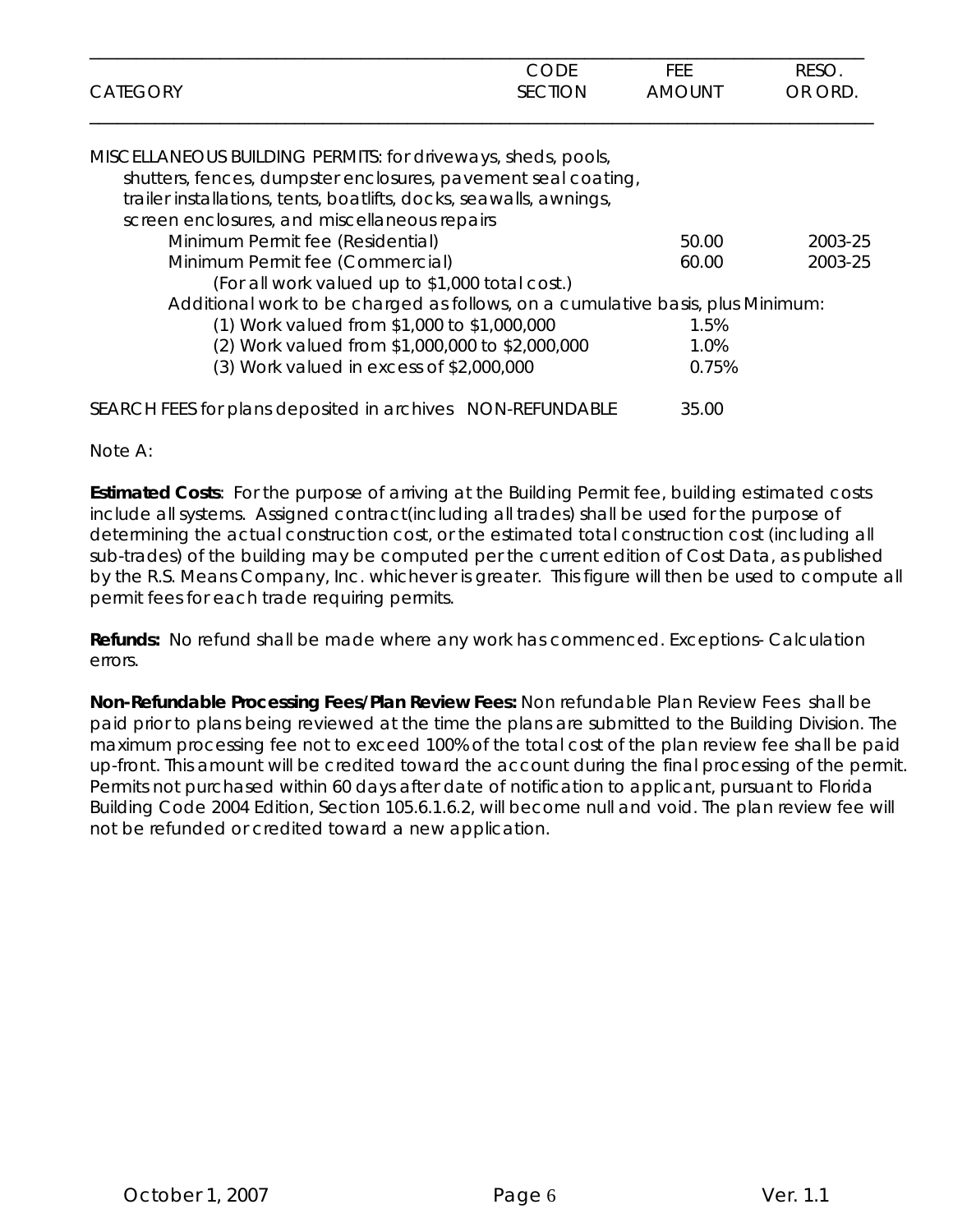| <b>CATEGORY</b>                                             | <b>CODE</b><br><b>SECTION</b> | FEE<br><b>AMOUNT</b> | RESO.<br>OR ORD. |
|-------------------------------------------------------------|-------------------------------|----------------------|------------------|
|                                                             |                               |                      |                  |
| <b>CEMETERY FEES</b>                                        |                               |                      | $10-63$          |
| <b>Burial permit</b>                                        |                               | 20.00                | 94-26            |
| Burial space, incl. perpetual care                          |                               |                      |                  |
| Resident - Single                                           |                               | 650.00               | 99-29            |
| - Double                                                    |                               | 936.00               | 92-19            |
| Nonresident - Single                                        |                               | 1,058.00             | 99-29            |
| - Double                                                    |                               | 1,638.00             | 93-17            |
| Designated Niche space (for cremations)                     |                               | 372.00               | 92-17            |
| Infant burial space                                         |                               | 150.00               |                  |
| Opening grave for vault or concrete liner and closing grave |                               |                      |                  |
| Adult - Resident                                            |                               | 250.00               | 96-17            |
| Adult - Nonresident                                         |                               | 260.00               | 98-20            |
| Infant                                                      |                               | 75.00                |                  |
| Niche (for cremations)                                      |                               | 240.00               | 95-22            |
| Saturday burial, additional                                 |                               |                      |                  |
| Resident                                                    |                               | 350.00               | 2004-27          |
| Nonresident                                                 |                               | 400.00               | 2004-27          |
| After 3:00 p.m. on weekdays, additional per hour            |                               |                      |                  |
| Resident                                                    |                               | 35.00                |                  |
| Nonresident                                                 |                               | 50.00                |                  |
| Markers (required including installation)                   |                               | 120.00               | $96 - 17$        |
| Markers, installation only                                  |                               | 80.00                | 96-17            |
| Vaults                                                      |                               |                      |                  |
| Single-size                                                 |                               | 288.00               | $01 - 19$        |
| Double-size                                                 |                               | 320.00               | $01-19$          |
| Oversized                                                   |                               | 410.00               | 96-17            |
| <b>CHECKS, DISHONORED</b>                                   | $2 - 10.1$                    |                      |                  |
| Minimum fee or 5% of face amount whichever is greater       |                               | 20.00                |                  |
| <b>CODE COMPLIANCE</b>                                      | $9 - 5$                       |                      |                  |
| <b>Civil Citations, Penalties</b>                           |                               |                      | $96 - 3$         |
| Payment received within15 days of issuance                  |                               |                      |                  |
| <b>First Violation</b>                                      |                               | 30.00                |                  |
| <b>Second Violation</b>                                     |                               | 60.00                |                  |
| Subsequent Violation                                        |                               | 125.00               |                  |
| Payment received after 15 days                              |                               |                      |                  |
| <b>First Violation</b>                                      |                               | 60.00                |                  |
| <b>Second Violation</b>                                     |                               | 80.00                |                  |
| Subsequent Violation                                        |                               | 150.00               |                  |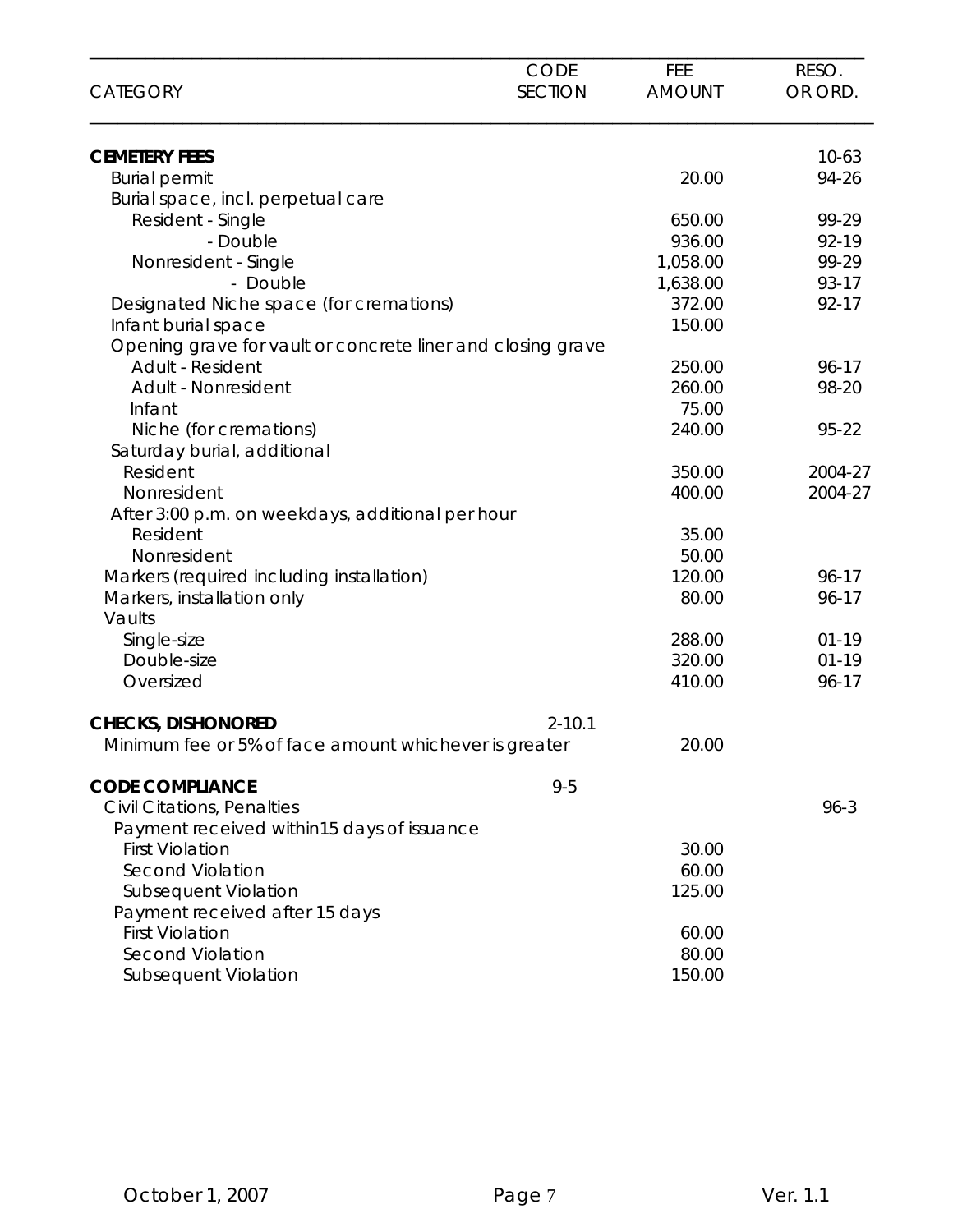| <b>CATEGORY</b>                                                                                                                                                                                                                                                                                    | <b>CODE</b><br><b>SECTION</b> | FEE<br><b>AMOUNT</b>                                              | RESO.<br>OR ORD.   |
|----------------------------------------------------------------------------------------------------------------------------------------------------------------------------------------------------------------------------------------------------------------------------------------------------|-------------------------------|-------------------------------------------------------------------|--------------------|
| <b>COMMUNITY IMPROVEMENT PROGRAMS</b>                                                                                                                                                                                                                                                              |                               |                                                                   |                    |
| Residential Code Compliance application fee<br>(1 to 5 units) Maximum loan \$9,500<br>(6 units or more) Maximum loan \$15,000<br><b>Commercial Code Compliance</b>                                                                                                                                 |                               | 125.00<br>250.00                                                  |                    |
| Maximum loan \$15,000<br>Maximum loan \$75,000<br>(Administrative fee is \$500 if any supplemental amount is                                                                                                                                                                                       |                               | 250.00<br>500.00                                                  |                    |
| approved in addition to the base \$15,000 loan.)<br>Subordination Fee - each request<br>NIP Re-inspection Fee                                                                                                                                                                                      |                               | 100.00<br>35.00                                                   | 2003-25<br>2003-25 |
| <b>CONDITIONAL USE</b><br>(See PLANNING & ZONING)                                                                                                                                                                                                                                                  |                               |                                                                   |                    |
| <b>CONDOMINIUMS, CONVERSION</b><br>(See PLANNING & ZONING)                                                                                                                                                                                                                                         |                               |                                                                   |                    |
| <b>CONSULTANT FEES</b><br>(See PLANNING & ZONING)                                                                                                                                                                                                                                                  |                               |                                                                   |                    |
| <b>COPYING FEES - POLICE/FIRE</b><br>Fingerprinting<br><b>Residents</b><br>Nonresidents<br>Police department letters of clearance<br>Identification cards, per year<br>Service charge for Photographs<br>Negatives pulled<br>3" x 5" reproduction<br>5" x 7" reproduction<br>8" x 10" reproduction | $10 - 16$                     | 10.00<br>20.00<br>10.00<br>10.00<br>10.00<br>6.00<br>7.00<br>8.00 | 2007-37            |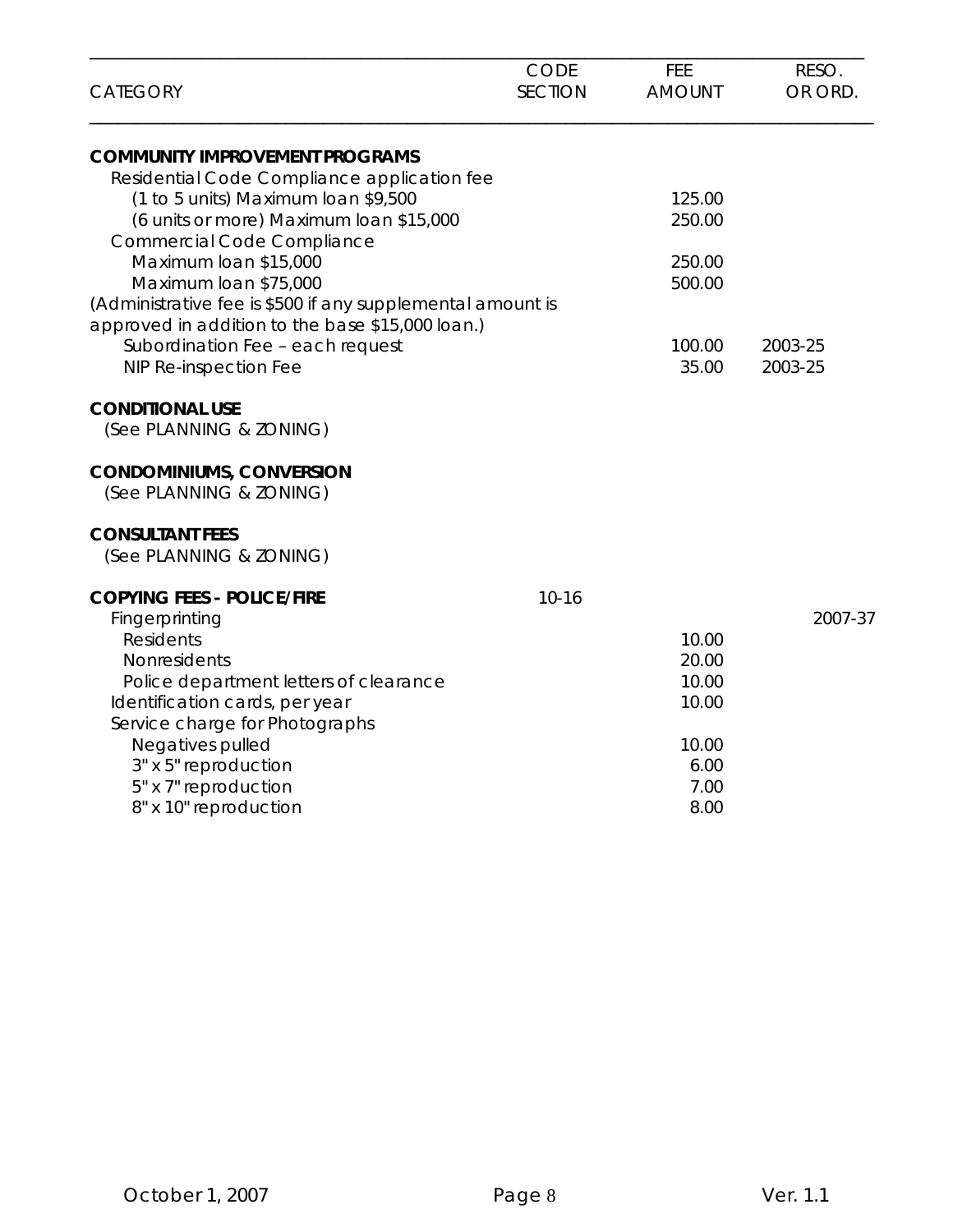| <b>CATEGORY</b>                                                                                                                                                                                        | <b>CODE</b><br><b>SECTION</b> | FEE<br><b>AMOUNT</b> | RESO.<br>OR ORD.   |
|--------------------------------------------------------------------------------------------------------------------------------------------------------------------------------------------------------|-------------------------------|----------------------|--------------------|
| <b>COPYING FEES - CITY DOCUMENTS</b>                                                                                                                                                                   | $10-62$                       |                      |                    |
| Miscellaneous copying                                                                                                                                                                                  |                               |                      |                    |
| 8-1/2" x 11", each page (black & white)                                                                                                                                                                |                               | 0.15                 |                    |
| 8-1/2" x 11", each page (color)                                                                                                                                                                        |                               | 0.50                 | 2006-36            |
| 8-1/2" x 14", each page (black & white)                                                                                                                                                                |                               | 0.15                 |                    |
| 8-1/2" x 14", each page (color)                                                                                                                                                                        |                               | 0.50                 | 2006-36            |
| If two-sided copy, each page                                                                                                                                                                           |                               | 0.20                 |                    |
| Oversize documents up to a maximum of 14" x 17", each page                                                                                                                                             |                               | 0.15                 |                    |
| Certification                                                                                                                                                                                          |                               | 1.00                 |                    |
| Minimum charge for copies mailed (additional)                                                                                                                                                          |                               | 1.00                 |                    |
| Plans                                                                                                                                                                                                  |                               |                      |                    |
| 18" x 24" blueprints, each                                                                                                                                                                             |                               | 10.00                | 2007-37            |
| 24" x 36" blueprints, each                                                                                                                                                                             |                               | 10.00                | 2007-37            |
| 40" x 60" blueprints, each                                                                                                                                                                             |                               | <b>Actual Cost</b>   |                    |
| Design Guidelines manual                                                                                                                                                                               |                               | 80.00                | 2007-37            |
| Design Guidelines disk                                                                                                                                                                                 |                               | 20.00                | 2007-37            |
| City Comprehensive Plan/EAR                                                                                                                                                                            |                               | 80.00                | 2007-37            |
| Microfilm, each page                                                                                                                                                                                   |                               | 1.00                 | 2007-37            |
| Tapes, DVDs each                                                                                                                                                                                       |                               | 30.00<br>25.00       | 2007-37<br>2005-29 |
| Financial Detail Budget document                                                                                                                                                                       |                               |                      |                    |
| Program and Operations Budget document                                                                                                                                                                 |                               | 25.00                | 2005-29            |
| Comprehensive Annual Financial Report                                                                                                                                                                  |                               | 25.00                | 2005-29<br>2007-37 |
| <b>Healthcare Provider Book</b>                                                                                                                                                                        |                               | 25.00                |                    |
| <b>Heart Saver AED Book</b>                                                                                                                                                                            |                               | 15.00                | 2007-37            |
| Charges for items other than those listed shall be determined by the City Manager. Clerical<br>and/or Supervisory time in excess of 15 minutes shall be charged the actual costs including<br>benefits |                               |                      |                    |
| <b>Fax Service Fee</b><br>8-1/2" x 11", each page                                                                                                                                                      |                               | .50                  | 91-19              |
| Minimum charge                                                                                                                                                                                         |                               | 5.00                 | 91-19              |
| Notary Service - Personal Documents                                                                                                                                                                    |                               | 5.00                 | 2005-29            |

**CREDIT REPORT** - Housing Applicants 15.00 99-01

**DEVELOPMENT REVIEW** (See PLANNING & ZONING)

## **FIRE/RESCUE DEPARTMENT** 8-6(G-2)

## **Fire inspection fees:**

 (a) New Construction. Fee \$0.07 per square foot gross floor area any new construction shall be levied on all new construction in City. Fee shall encompass plan review & necessary fire inspections. Minimum fee 2005-29

 (b) Fee \$0.06 per square foot gross floor area any additional alteration, repair or modification shall be levied on all additional, alteration, repairs or modification of an occupancy in city.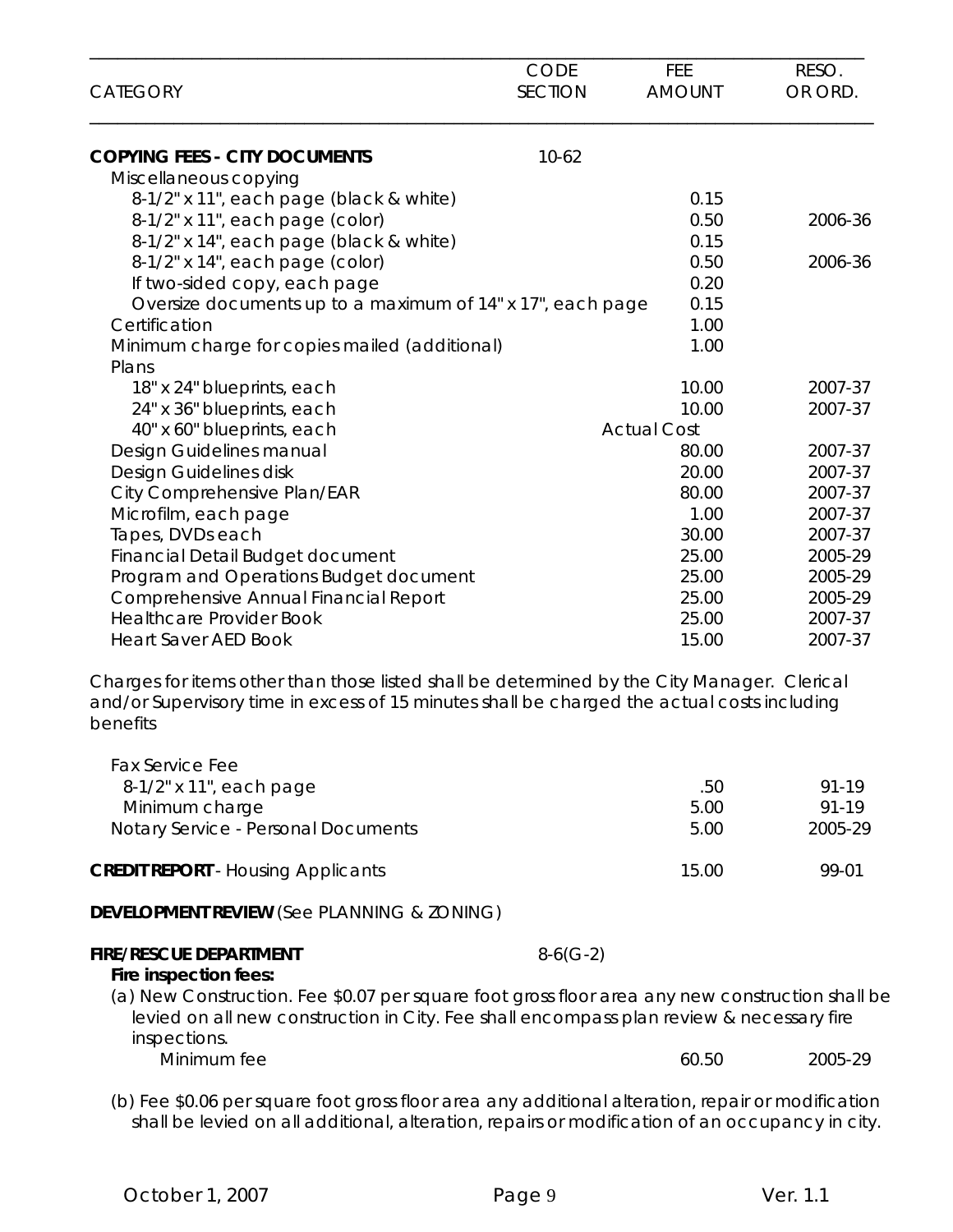| <b>CATEGORY</b>                                                                                | CODE<br><b>SECTION</b> | <b>FEE</b><br><b>AMOUNT</b> | RESO.<br>OR ORD. |
|------------------------------------------------------------------------------------------------|------------------------|-----------------------------|------------------|
|                                                                                                |                        |                             |                  |
| Fee shall encompass plan review & necessary fire inspections.<br>Minimum fee                   |                        | 60.50                       | 2005-29          |
|                                                                                                |                        |                             |                  |
| (c) Annual inspection fees-Commercial & industrial properties:                                 |                        |                             |                  |
| 1. Min.fee(up to 5,000 sq. ft.gross floor area)                                                |                        | 60.50                       | 2005-29          |
| 2.5,001 sq.ft.to 10,000 sq.ft.gross floor area                                                 |                        | 73.81                       | 2005-29          |
| 3. 10,001 sq.ft. to 15,000 sq.ft.gross floor area                                              |                        | 81.07                       | 2005-29          |
| 4. 15,001 sq.ft.to 20,000 sq.ft.gross floor area                                               |                        | 88.33                       | 2005-29          |
| 5. 20,001 sq.ft.to 25,000 sq.ft.gross floor area                                               |                        | 94.38                       | 2005-29          |
| 6. Over 25,000 sq.ft. gross floor area                                                         |                        | 94.38                       | 2005-29          |
| Plus \$10.00 ea.10,000 sq.ft.or portion thereof excess of 25,000 sq.ft.                        |                        |                             |                  |
| 7. Fees for reinspections after violations:                                                    |                        |                             |                  |
| a. 1st reinspection fee                                                                        |                        | No Charge                   |                  |
| b. 2nd reinspection fee                                                                        |                        | 60.50                       | 2005-29          |
| c. 3rd reinspection fee                                                                        |                        | 81.07                       | 2005-29          |
| d. 4th reinspection fee                                                                        |                        | 122.21                      | 2005-29          |
| e. 5th & add.reinspec., per reinspection                                                       |                        | 157.30                      | 2005-29          |
| (d) Annual inspection fees-Residential properties excluding single-family homes and duplexes): |                        |                             |                  |
| 3 to 25 units, apts. or rooms<br>1.                                                            |                        | 60.50                       | 2005-29          |
| 26 to 50 units, apts.or rooms<br>2.                                                            |                        | 81.07                       | 2005-29          |
| 3.<br>Apts.or rooms 51 to 100 units                                                            |                        | 101.64                      | 2005-29          |
| Plus \$15.00 for each 50 units or portion thereof in excess of 100 units                       |                        |                             |                  |
| 4. Fees for reinspections after violations:                                                    |                        |                             |                  |
| a. 1st reinspection fee                                                                        |                        | No charge                   |                  |
| b. 2nd reinspection fee                                                                        |                        | 60.50                       | 2005-29          |
| c. 3rd reinspection fee                                                                        |                        | 81.07                       | 2005-29          |
| d. 4th reinspection fee                                                                        |                        | 122.21                      | 2005-29          |
| e. 5th & add. reinspec., per reinspection                                                      |                        | 157.30                      | 2005-29          |
| 5. The fees provided above shall also cover any inspec.pub.assembly areas or other areas       |                        |                             |                  |
| which are part of resident property & are not used commercially.                               |                        |                             |                  |
| (e) Annual Inspection Fees- Mobile home parks & individ. mobile homes:                         |                        |                             |                  |
| 1. Mobile home park fee                                                                        |                        | 66.55                       | 2005-29          |
| 2. Fees for reinspections after violations:                                                    |                        |                             |                  |
| a. 1st reinspec. fee                                                                           |                        | No charge                   |                  |
| b. 2nd reinspec. fee                                                                           |                        | 60.50                       | 2005-29          |
| c. 3rd reinspec. fee                                                                           |                        | 81.07                       | 2005-29          |
| d. 4th reinspec. fee                                                                           |                        | 122.21                      | 2005-29          |
| e. 5th & add. reinspec. per reinspection                                                       |                        | 157.30                      | 2005-29          |
| 3. Individual mobile home (outside inspec.only)                                                |                        | 11.00                       | 2005-29          |
|                                                                                                |                        |                             |                  |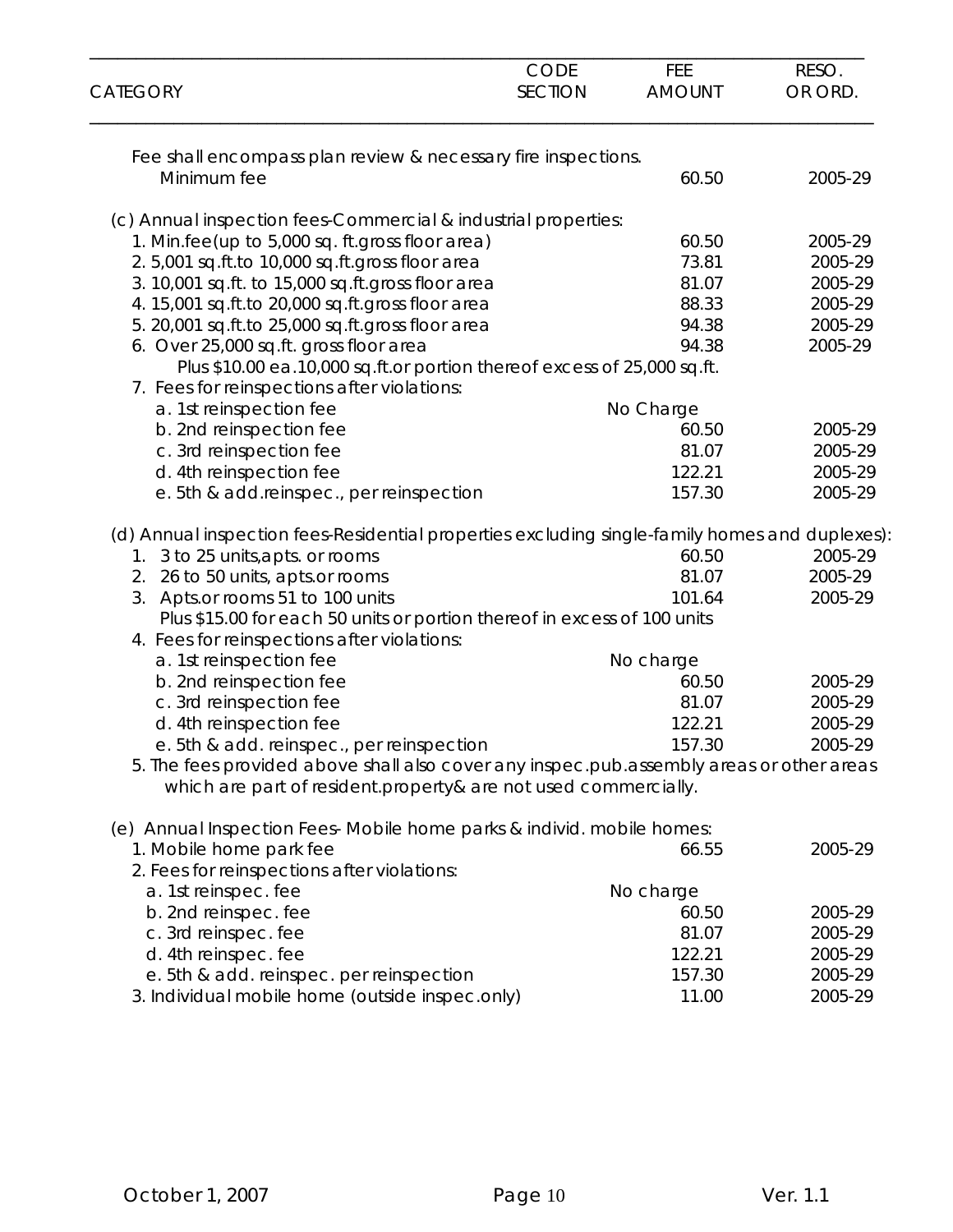|                 | <b>CODE</b> | FEE           | RESO.   |
|-----------------|-------------|---------------|---------|
| <b>CATEGORY</b> | SECTION     | <b>AMOUNT</b> | OR ORD. |
|                 |             |               |         |

#### (f) Fire systems testing fees.

 In add.annual inspec.fees, following fees shall apply to tests of following fire systems whether located in commercial, residential or other property.

| 1. Fire sprinkler system<br>2. Fire standpipe system<br>3. Fire alarm system<br>(Plus \$10 per story each story in excess of 5)           |            | 82.50<br>82.50<br>82.50 | 2005-29<br>2005-29<br>2005-29 |
|-------------------------------------------------------------------------------------------------------------------------------------------|------------|-------------------------|-------------------------------|
| 4. Smoke evacuation system                                                                                                                |            | 82.50                   | 2005-29                       |
| 5. Automatic fire extinguishing system (carbon                                                                                            |            |                         |                               |
| dioxide, halon, dry chem.)                                                                                                                |            | 82.50                   | 2005-29                       |
| 6. Emergency generator                                                                                                                    |            | 82.50                   | 2005-29                       |
| 7. Fire pumps                                                                                                                             |            | 82.50                   | 2005-29                       |
| (q) Fire Exit Drills                                                                                                                      |            |                         |                               |
| 1. Multiple-resident, 1-5 floors, ea.drill provided sec.11-17                                                                             |            | 77.00                   | 2005-29                       |
| 2. Multiple-resident (over 5 floors)                                                                                                      |            | 77.00                   | 2005-29                       |
| (Plus, per floor over 5 floors)                                                                                                           |            | 16.50                   | 2005-29                       |
| <b>Flow Tests</b>                                                                                                                         | $10-16(5)$ | 96.80                   | 2005-29                       |
| Plan Review fees:                                                                                                                         |            |                         |                               |
| (a) Minimum plan review for fire alarm system                                                                                             |            | 60.50                   | 2005-29                       |
| (b) Detectors; ion, photoelectric, heat, each                                                                                             |            | 1.21                    | 2005-29                       |
| (c) Manual activation station (Pull Box)                                                                                                  |            | 1.21                    | 2005-29                       |
| (d) Flow or tamper switches, each                                                                                                         |            | 1.21                    | 2005-29                       |
| (e) Phone stations, each                                                                                                                  |            | 1.21                    | 2005-29                       |
| Sprinkler system, includes review of sprinkler system up to 25 heads<br>(f)                                                               |            |                         |                               |
| Minimum fee                                                                                                                               |            | 60.50                   | 2005-29                       |
| Additional head, each                                                                                                                     |            | .61                     | 2005-29                       |
| (g) Standpipe system, minimum fee                                                                                                         |            | 60.50                   | 2005-29                       |
| Stairwell connection, each                                                                                                                |            | 1.21                    | 2005-29                       |
| Hose cabinet, each                                                                                                                        |            | 2.42                    | 2005-29                       |
| (h) Fixed fire suppression system, halon, wet/dry chemical system,                                                                        |            |                         |                               |
| extinguisher, etc.                                                                                                                        |            | 60.50                   | 2005-29                       |
| Smoke evacuation system, Minimum fee<br>(i)                                                                                               |            | 60.50                   | 2005-29                       |
| HAZARDOUS MATERIAL PERMITS AND CERTIFICATES                                                                                               | $8 - 1$    |                         |                               |
| (a) Sparkler Sales: Permit requires submittal of inventory and site                                                                       |            |                         |                               |
| plan (annual). (SFBC 5238.2)                                                                                                              |            | 105.00                  | 2000-20                       |
| (b) Fireworks-Public Certification: Public display of fireworks must be<br>under the direction of person certified by the Department as a |            |                         |                               |
| fireworks "shooter" (each use). (SFBC 5238.6)                                                                                             |            | 105.00                  | 2000-20                       |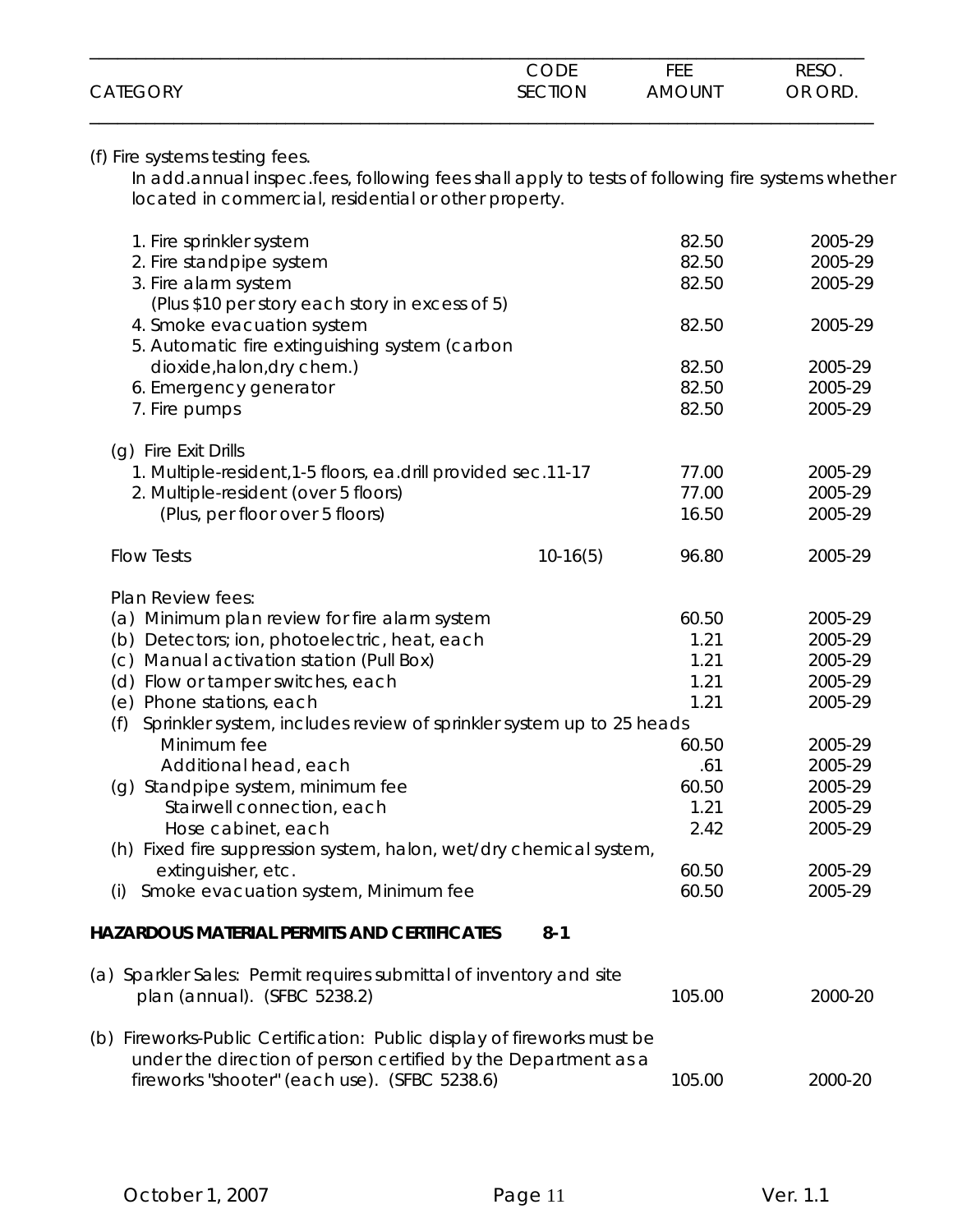| <b>CATEGORY</b>                                                                                                                                                                                                   | CODE<br><b>SECTION</b> | FEE<br><b>AMOUNT</b> | RESO.<br>OR ORD. |
|-------------------------------------------------------------------------------------------------------------------------------------------------------------------------------------------------------------------|------------------------|----------------------|------------------|
| (c) Cellulose nitrate motion picture film: storage, handling or use<br>of more than 25 pounds (35 mm film about 5,000 feet) of nitrate<br>motion picture film (annual). (SFBC 5246.2)                             |                        | 52.50                | 2000-20          |
| (d) Combustible Fiber: Storage and handling of combustible fiber in<br>quantities exceeding 100 cubic feet (annual). (SFBC 5234.2)                                                                                |                        | 52.50                | 2000-20          |
| (e) Compressed Gases: Storage, handling or use of more than<br>2,000 cubic feet of flammable gas or 6,000 cubic feet of<br>nonflammable gas at normal temperature and pressure<br>(annual). (SFBC 5235)           |                        | 52.50                | 2000-20          |
| Dry cleaning establishment: Dry cleaning by use of<br>(f)<br>cleaning solvents, fluids or cleaning solutions (annual).<br>(SFBC 5239.45)                                                                          |                        | 52.50                | 2000-20          |
| Explosives, Ammunition and Blasting Agents: Manufacturing,<br>(g)<br>keeping, storage, sale and transportation of explosives,<br>ammunition and blasting agents (annual). (SFBC 5237.4)                           |                        | 157.50               | 2000-20          |
| (h) Flammable finishes, Application of: Spraying or dipping<br>operations utilizing on any working day more than one gallon<br>of flammable or combustible liquids (annual). (SFBC 5224.1)                        |                        | 105.00               | 2000-20          |
| (i) Flammable/Combustible Liquids: Storage, handling or use of Class<br>1A and/or 1B liquids in excess of fifteen (15) gallons (annual).<br>(SFBC 5239.12)                                                        |                        | 157.50               | 2000-20          |
| Hazardous Chemicals and Flash Point Solids: Storage, handling,<br>(i)<br>or use of any hazardous material as set forth in SFBC 5240.3(e)<br>(annual).                                                             |                        | 157.50               | 2000-20          |
| (k) Magnesium: Melting, casting, heat treating, machining or<br>grinding or more than 10 pounds of magnesium per working day<br>annual). (SFBC 5227.3)                                                            |                        | 157.50               | 2000-20          |
| (I) Liquefied Petroleum Gas: Each installation of liquefied<br>petroleum gas employing a container or an aggregate of<br>interconnected containers of over 2,000 gallons water<br>capacity (annual) (SFBC 5242.2) |                        | 52.50                | 2000-20          |
| (m) Organic Coatings: Organic coating manufacturing operation<br>making more than one gallon of an organic coating on any<br>working day (annual). (SFBC 5228.1)                                                  |                        | 157.50               | 2000-20          |
| (n) Welding or Cutting: Welding or cutting operations, excluding<br>job sites (annual). (SFBC 5230.1)                                                                                                             |                        | 157.50               | 2000-20          |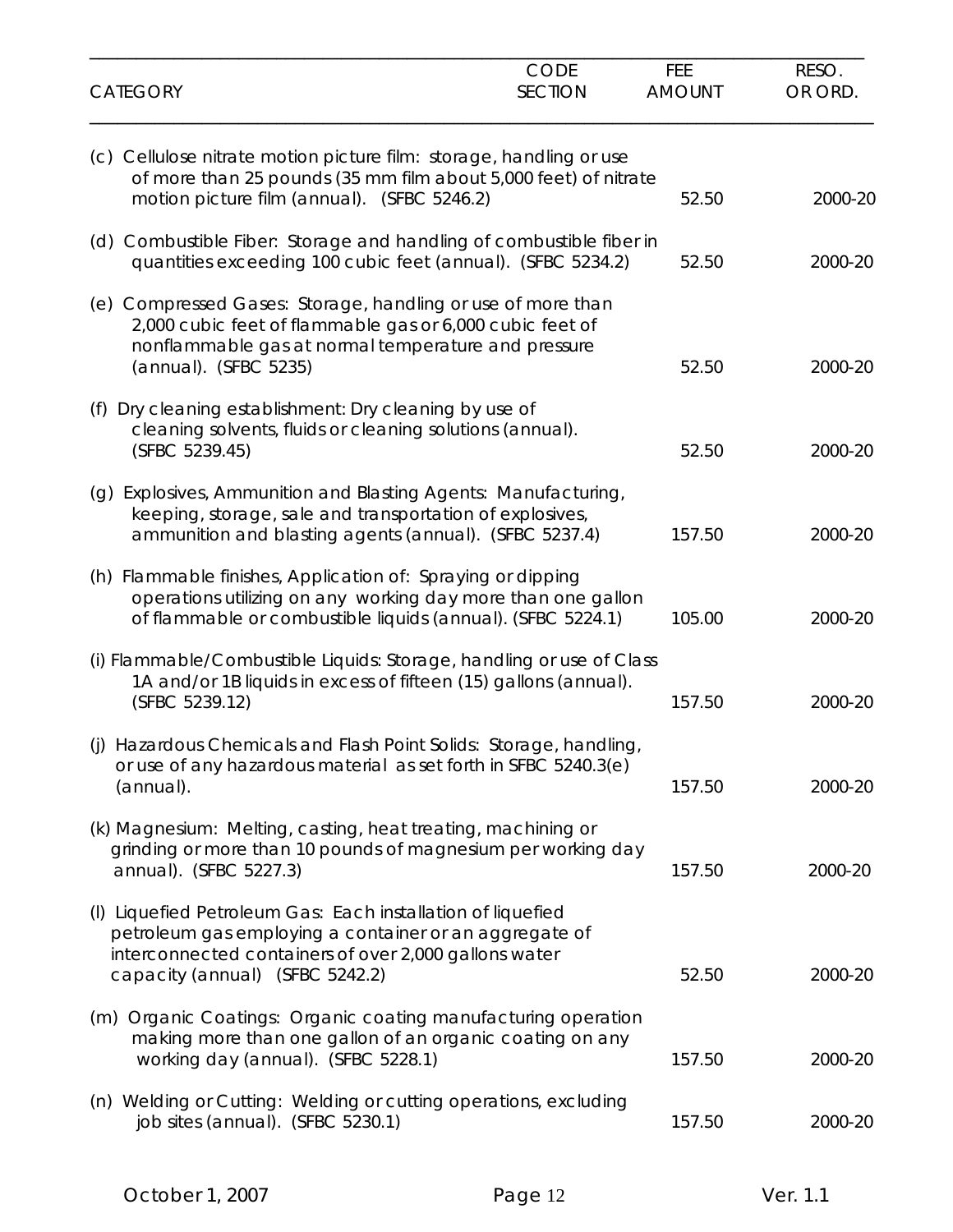| <b>CATEGORY</b>                                                                                                                         | <b>CODE</b><br><b>SECTION</b> | <b>FEE</b><br><b>AMOUNT</b> | RESO.<br>OR ORD. |
|-----------------------------------------------------------------------------------------------------------------------------------------|-------------------------------|-----------------------------|------------------|
|                                                                                                                                         |                               |                             |                  |
| (o) Combustible Dusts and Powders: Operation of any grain elevator,<br>flour, starch or feed mill, or plant pulverizing aluminum, coal, |                               |                             |                  |
| cocoa, plastics, magnesium, spices, sugar or other material                                                                             |                               |                             |                  |
| producing dust (annual). (SFBC 5248)                                                                                                    |                               | 105.00                      | 2000-20          |
|                                                                                                                                         |                               |                             |                  |
| * For Hazardous Materials, the maximum combined fee cannot exceed \$275.00.                                                             |                               |                             |                  |
| <b>RESCUE SERVICES</b>                                                                                                                  | $3 - 19$                      |                             |                  |
| ALS-1, with transport                                                                                                                   |                               | 500.00                      | $01 - 19$        |
| ALS-2, with transport                                                                                                                   |                               | 500.00                      | $01 - 19$        |
| BLS, with transport                                                                                                                     |                               | 500.00                      | $01-19$          |
| PLUS: per mile, pickup to hosp.                                                                                                         |                               | 7.50                        | 99-29            |
| if oxygen is required                                                                                                                   |                               | 20.00                       | 92-01            |
| <b>FRANCHISE AND CONTRACT FEES</b>                                                                                                      |                               |                             |                  |
| <b>Bus Shelters</b>                                                                                                                     |                               |                             |                  |
| Owned by Franchisee                                                                                                                     |                               | 700.00                      | 95-22            |
| Owned by City                                                                                                                           |                               | 800.00                      | 95-22            |
| CATV - percent of gross subscriber revenue                                                                                              |                               | 5%                          | $91 - 20$        |
| <b>CATV</b> - Franchise Application Fees                                                                                                |                               |                             |                  |
| (1) Initial License                                                                                                                     |                               | 3,500.00                    | 93-03            |
| (2) Renewal of License                                                                                                                  |                               | 2,000.00                    | 93-03            |
| (3) Transfer of License                                                                                                                 |                               | 3,500.00                    | 93-03            |
| (4) Modification of License                                                                                                             |                               | 1,000.00                    | 93-03            |
| (5) Expansion of License                                                                                                                |                               | 1,000.00                    | 93-03            |
| <b>GARBAGE, TRASH AND RECYCLING</b>                                                                                                     |                               | 32-631                      |                  |
| Administrative Charge                                                                                                                   |                               |                             |                  |
| (Code Enforcement activity and a Notice of Violation issued)                                                                            |                               | 50.00                       |                  |
| <b>Disposal Permits</b>                                                                                                                 |                               | 20.00                       | 96-17            |
| <b>Hauling Permits</b>                                                                                                                  | 32-639                        |                             |                  |
| <b>Application Fee</b>                                                                                                                  |                               | 150.00                      |                  |
| Plus Minimum Permit Fee                                                                                                                 |                               |                             |                  |
| One Year Fee                                                                                                                            |                               | 1,750.00                    | 98-20            |
| Less than 6 months                                                                                                                      |                               | 875.00                      | 98-20            |
| Annual renewal/application fee                                                                                                          |                               | 75.00                       |                  |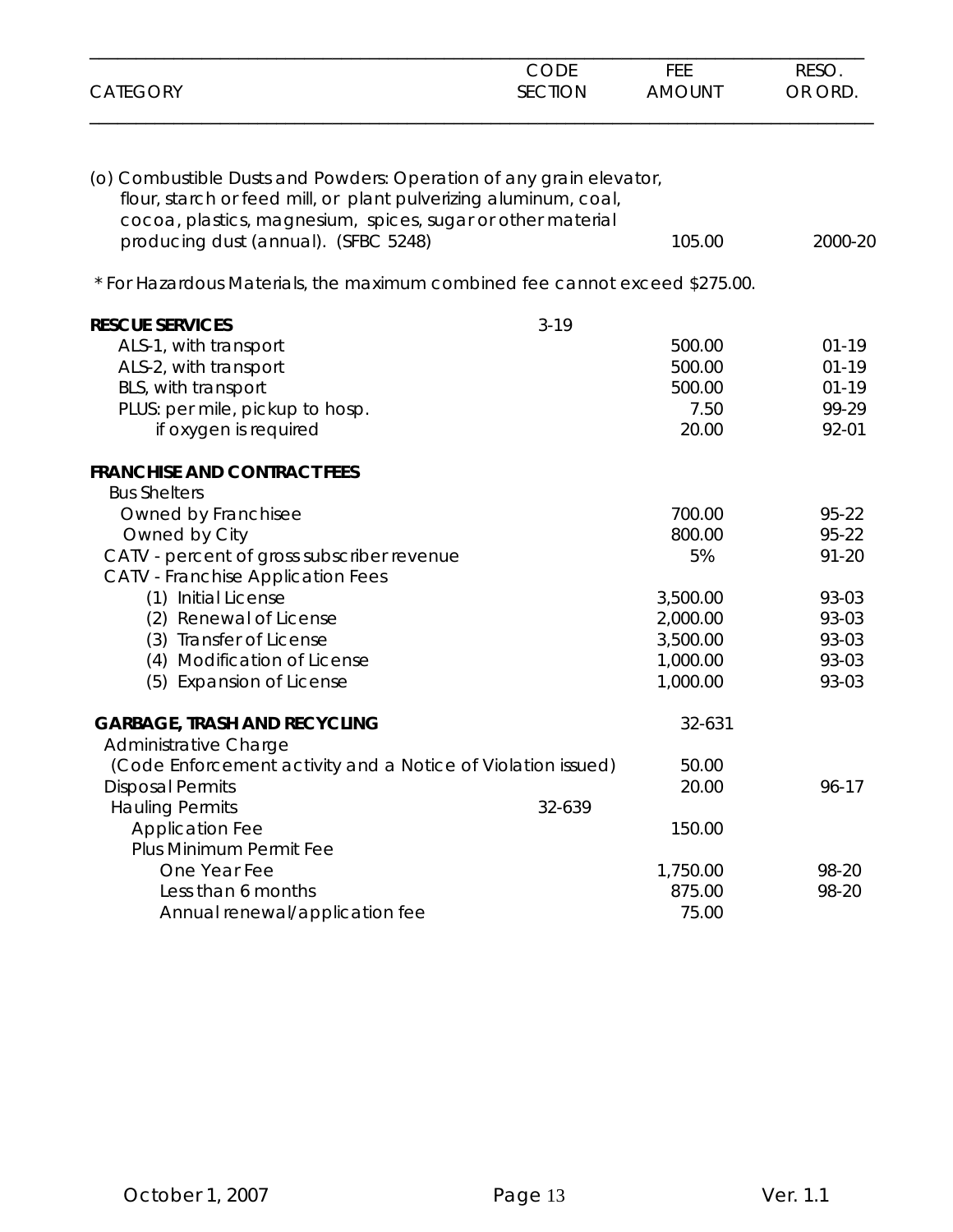| <b>CATEGORY</b>                     |                                                                                               |              |            | <b>CODE</b><br><b>SECTION</b>          |              | FEE<br><b>AMOUNT</b> |                | RESO.<br>OR ORD.   |
|-------------------------------------|-----------------------------------------------------------------------------------------------|--------------|------------|----------------------------------------|--------------|----------------------|----------------|--------------------|
| Reports)                            | Late Charges (Haulers Quarterly                                                               |              |            |                                        |              |                      |                |                    |
|                                     | 5% or \$25, whichever is greater<br>Maximum amount per quarter for late payment or submission |              |            |                                        |              | 25.00<br>50.00       |                | 91-19<br>91-19     |
|                                     | Quarterly percentage of revenue charges<br>Percentage                                         |              |            |                                        |              | 15%                  |                | 2006-36            |
|                                     | Non-Residential Collection Fee                                                                |              |            | $32-640(a)$<br><b>SERVICE PER WEEK</b> |              |                      |                | 2005-29            |
|                                     | <b>DUMPSTER SERTVICE</b>                                                                      | 2X           | 3X         | 4X                                     | 5x           | 6X                   | 7X             |                    |
|                                     | 1 Yard                                                                                        | \$113        | \$171      | \$228                                  | \$281        | \$337                | \$408          |                    |
|                                     | 1 Yard - Seasonal                                                                             | 57           | 86         | 113                                    | 141          | 169                  | 197            |                    |
|                                     | 2 Yard                                                                                        | 216          | 325        | 433                                    | 537          | 642                  | 747            |                    |
|                                     | 2 Yard - Seasonal                                                                             | 109          | 162        | 216                                    | 271          | 321                  | 377            |                    |
|                                     | 2 Yard - Compacted                                                                            | 651          | 971        | 1,287                                  | 1,606        | 1,923                | 2,241          |                    |
|                                     | 2 Yard - Com./Seasonal                                                                        | 329          | 485        | 645                                    | 801          | 960                  | 1,123          |                    |
|                                     | 3 Yard                                                                                        | 303          | 452        | 603                                    | 750          | 899                  | 1,049          |                    |
|                                     | 3 Yard - Seasonal                                                                             | 154          | 228        | 303                                    | 377          | 447                  | 521            |                    |
|                                     | 3 Yard - Compacted                                                                            | 909          | 1,359      | 1,805                                  | 2,247        | 2,694                | 3,136          |                    |
|                                     | 3 Yard - Com./Seasonal                                                                        | 454          | 680        | 903                                    | 1,124        | 1,348                | 1,569          |                    |
|                                     | 4 Yard                                                                                        | 387          | 579        | 772                                    | 963          | 1,153                | 1,342          |                    |
|                                     | 4 Yard - Seasonal                                                                             | 191          | 293        | 387                                    | 484          | 575                  | 672            |                    |
|                                     | 4 Yard - Compacted                                                                            | 1,172        | 1,744      | 2,321                                  | 2,882        | 3,460                | 3,920          |                    |
|                                     | 4 Yard - Com./Seasonal                                                                        | 586          | 872        | 1,161                                  | 1,445        | 1,730                | 1,960          |                    |
|                                     | 6 Yard                                                                                        | 593          | 872<br>437 | 1,162                                  | 1,447        | 1,730                | 2,020          |                    |
|                                     | 6 Yard - Seasonal<br>6 Yard - Compacted                                                       | 295<br>1,763 | 2,618      | 579<br>3,476                           | 726<br>4,334 | 868<br>5,191         | 1,008<br>6,053 |                    |
|                                     | 6 Yard - Com./Seasonal                                                                        | 882          | 1,309      | 1,738                                  | 2,167        | 2,596                | 3,027          |                    |
|                                     | 8 Yard                                                                                        | 784          | 1,165      | 1,549                                  | 1,931        | 2,306                | 2,688          |                    |
|                                     | 8 Yard - Seasonal                                                                             | 389          | 582        | 772                                    | 963          | 1,153                | 1,342          |                    |
|                                     | 8 Yard - Compacted                                                                            | 2,347        | 3,487      | 4,637                                  | 5,783        | 6,922                | 8,066          |                    |
|                                     | 8 Yard - Com./Seasonal                                                                        | 1,174        | 1,748      | 2,319                                  | 2,892        | 3,462                | 4,034          |                    |
| <b>Purchase of Dumpsters</b>        |                                                                                               |              |            |                                        |              |                      |                |                    |
| One Yard (each)                     |                                                                                               |              |            |                                        |              | 318.00               |                | 2007-37            |
| Two Yard (each)                     |                                                                                               |              |            |                                        |              | 328.00               |                | 2007-37            |
| Three Yard (each)                   |                                                                                               |              |            |                                        |              | 431.00               |                | 2007-37            |
| Four Yard (each)<br>Six Yard (each) |                                                                                               |              |            |                                        |              | 466.00<br>615.00     |                | 2007-37<br>2007-37 |
| Eight Yard (each)                   |                                                                                               |              |            |                                        |              | 710.00               |                | 2007-37            |
|                                     | Rental of Containers (Per Mo.)                                                                |              |            | $32 - 640(g)$                          |              |                      |                |                    |
|                                     | One-cubic-yard (noncompacted)<br>Two-cubic-yard (noncompacted)                                |              |            |                                        |              | 7.50<br>9.00         |                | 2003-25<br>2003-25 |
|                                     |                                                                                               |              |            |                                        |              |                      |                |                    |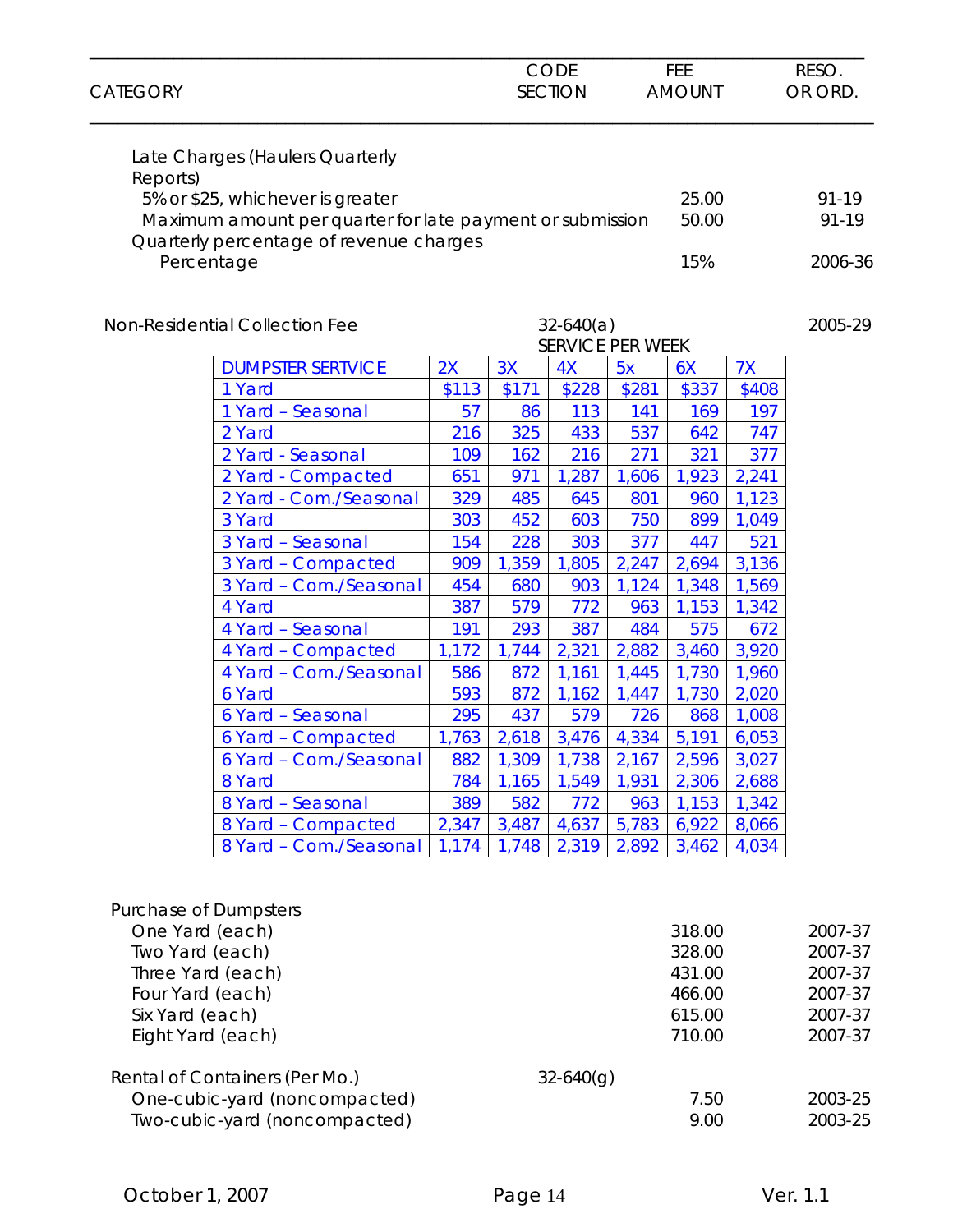| <b>CATEGORY</b>                                                                                                                                                                  | <b>CODE</b><br><b>SECTION</b> | <b>FEE</b><br><b>AMOUNT</b> | RESO.<br>OR ORD.              |
|----------------------------------------------------------------------------------------------------------------------------------------------------------------------------------|-------------------------------|-----------------------------|-------------------------------|
| Three-cubic-yard (noncompacted)<br>Four-cubic-yard (noncompacted)<br>Two-cubic-yard (compacted)                                                                                  |                               | 10.50<br>13.50<br>41.46     | 2003-25<br>2003-25<br>2007-37 |
| <b>Residential Collection</b>                                                                                                                                                    |                               |                             |                               |
| Buildings, 4 or less units, per unit, per month<br>Additional automated container, per month<br>Additional automated pickup to 2x per week, per month                            |                               | 17.97<br>4.05<br>8.68       | 98-20<br>98-20<br>98-20       |
| Buildings, 5 or more units,<br>(Based on volume of containers and frequency of collections.)                                                                                     | See Table above               |                             | 94-26                         |
| Rolling out Containers (Per Mo.)                                                                                                                                                 | $32 - 640(j)$                 |                             |                               |
| One container<br>Each additional container                                                                                                                                       | $32 - 640(i)$                 | 12.30<br>6.70               | 2003-25<br>2003-25            |
| <b>Special Collection Charges</b><br>(In Addition To Regular Collection)                                                                                                         |                               |                             |                               |
| First one-cubic-yard container                                                                                                                                                   |                               | 52.00                       | $92 - 19$                     |
| Each additional one-cubic-yard container                                                                                                                                         |                               | 50.00                       | 92-19                         |
| First two-cubic-yard container                                                                                                                                                   |                               | 100.00                      | 92-19                         |
| Each additional two-cubic-yard container                                                                                                                                         |                               | 87.00                       | 92-19                         |
| First two cans of 30 gallons or less                                                                                                                                             |                               | 21.00                       | 92-19                         |
| Each additional can of 30 gallons or less                                                                                                                                        |                               | 12.00                       | 92-19                         |
| First compacted two-cubic-yard container<br>Each additional compacted two-cubic-yard container                                                                                   |                               | 124.00<br>124.00            | 92-19<br>92-19                |
| <b>Bulk Items &amp; Loose Debris</b><br>Loose Debris                                                                                                                             | $32-640-(c) 2(a)$             |                             |                               |
| First two-cubic yards or part thereof                                                                                                                                            |                               | 42.00                       | 98-20                         |
| Each additional cubic yard or part thereof<br>Bulk Items charge shall be equal to the lesser of:                                                                                 |                               | 21.32                       | 98-20                         |
| (a) Using formula for loose debris; or<br>(b) Each bulk item                                                                                                                     |                               | 35.00                       | 98-20                         |
| Damaged Containers, Special Collections<br>(1) Broken or missing wheels on unpaved surfaces, broken lift                                                                         | $32 - 640(i)$                 |                             |                               |
| rings, broken or missing lift arm rings, each special collection<br>(2) Broken or missing wheels on paved surfaces, loose lids,                                                  |                               | 150.00                      |                               |
| each special collection<br>(3) Missing lids, rusted-through sides or bottoms,                                                                                                    |                               | 100.00                      |                               |
| each special collection<br>(4) Collect/gather garbage or debris outside or over-flowing                                                                                          |                               | 50.00                       |                               |
| from bulk waste container, each special collection<br>Non-curbside Collection Additional fee per unit per month<br>for 1 to 4 units for collecting garbage/trash required to be, |                               | 50.00                       |                               |
| but not placed at or near curb                                                                                                                                                   |                               | 8.00                        |                               |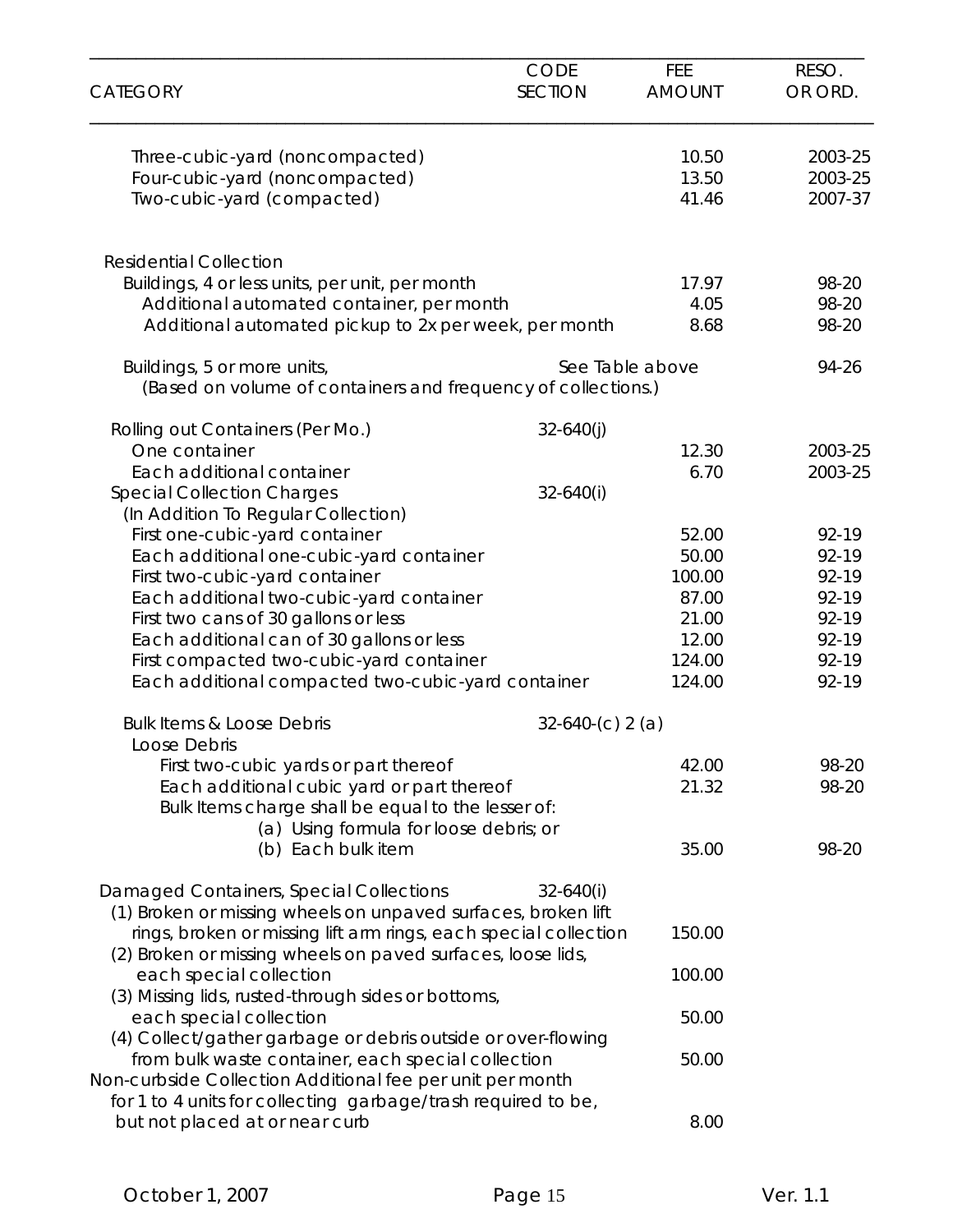| <b>CATEGORY</b>                                                                                       | CODE<br><b>SECTION</b> | FEE<br><b>AMOUNT</b> | RESO.<br>OR ORD. |
|-------------------------------------------------------------------------------------------------------|------------------------|----------------------|------------------|
| Special Trip Charge (Commercial/Multi-family)                                                         |                        | 35.00                | 94-19            |
| Containerized collections other than regular day                                                      |                        |                      |                  |
| Yard Waste Collection, Residential City provided container only (pick-up every other Saturday)        |                        |                      |                  |
| First container, per unit, per month<br>Additional container (maximum 2), per month, each             |                        | 2.25<br>1.20         | 99-29<br>99-29   |
| Recycling Collection - 1 x week service                                                               |                        |                      |                  |
| Residential (per unit, per month)                                                                     |                        | 2.00                 | 2007-37          |
| Commercial and Multi-Family (per month,                                                               |                        | 25.00-100.00         | 2007-37          |
| per service requirements)                                                                             |                        |                      |                  |
| Commercial/Condo Recycling Dumpster Rental Fee                                                        |                        |                      |                  |
| 1 Yard                                                                                                |                        | 7.50                 | 2007-37          |
| 2 Yard                                                                                                |                        | 9.00                 | 2007-37          |
| 4 Yard                                                                                                |                        | 13.50                | 2007-37          |
| 6 Yard                                                                                                |                        | 16.50                | 2007-37          |
| 8 Yard                                                                                                |                        | 19.50                | 2007-37          |
| Commercial/Condo Recycling Cart Purchase/                                                             |                        |                      |                  |
| Replacement Fee (per cart)                                                                            |                        | 65.00                | 2007-37          |
| Residential Recycling Cart Replacement Fee (per cart)                                                 |                        | 65.00                | 2007-37          |
| <b>LIENS</b>                                                                                          |                        | $10 - 61$            |                  |
| Lien Mitigation Application Fee:                                                                      |                        |                      |                  |
| City service & utility bills                                                                          |                        | 150.00               | 2004-27          |
| All other liens, including Code Enforcement Board, special                                            |                        |                      |                  |
| assessments, & others<br>Search fee                                                                   |                        | 150.00               | 97-07            |
| Within 10 Days (valid until internet based search is implemented)                                     |                        | 50.00                | 2004-27          |
| Within 72 Hours                                                                                       |                        | 125.00               | 2007-37          |
| Release                                                                                               |                        |                      |                  |
| Preparation fee (Includes release & recording fee admin. Chg.)<br>Recording fee (County charge) Liens |                        | 100.00               | 2004-27          |
| First page                                                                                            |                        | 10.00                | 2004-27          |
| Each additional page                                                                                  |                        | 8.50                 | 2004-27          |
| Administrative charge                                                                                 |                        | 50.00                | 2004-27          |
|                                                                                                       |                        |                      |                  |
| <b>MINIBUS</b><br>Fare                                                                                |                        | No Charge            | 2005-29          |
| Advertising                                                                                           |                        | by Contract          |                  |
| <b>MURALS</b> (See PLANNING & ZONING - Signs)                                                         |                        |                      |                  |
| <b>NEWSRACKS</b>                                                                                      |                        |                      |                  |
| Application fee, per newspaper publisher (one-time only)                                              |                        | 75.00                | 98-26            |
| Annual fee, per news rack                                                                             |                        | 10.00                | 98-26            |
| Reinspection fee                                                                                      |                        | 25.00                | 98-26            |
|                                                                                                       |                        |                      |                  |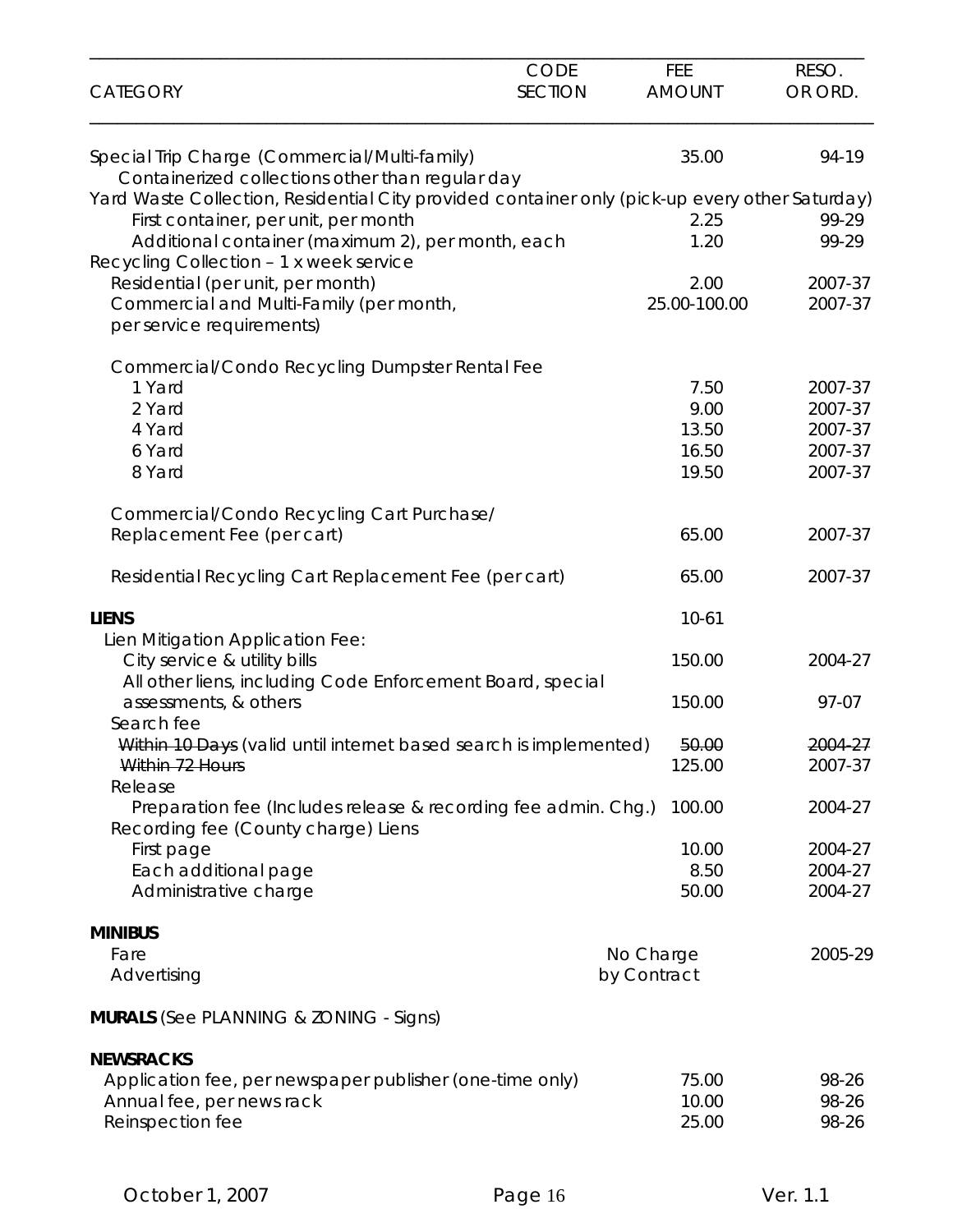| <b>CATEGORY</b>                                                                                             | <b>CODE</b><br><b>SECTION</b> | FEE<br><b>AMOUNT</b> | RESO.<br>OR ORD. |
|-------------------------------------------------------------------------------------------------------------|-------------------------------|----------------------|------------------|
| Storage of news rack removed, Sec.25-64, per day                                                            |                               | 3.00                 | 98-26            |
| <b>OCCUPATIONAL LICENSE FEES</b>                                                                            | (Ch. 18)                      |                      |                  |
| Application fee (Nonrefundable)                                                                             |                               | 20.00                | 91-19            |
| Businesses, Occupations or Professions:                                                                     |                               |                      | 18-37            |
| MINIMUM OCCUPATIONAL LICENSE FEE                                                                            |                               | 25.00                | 94-15            |
| ABSTRACTORS OF TITLE: Each individual firm or corporation                                                   |                               |                      |                  |
| conducting business of abstracting titles, either in part or whole<br><b>ADVERTISING:</b>                   |                               | 122.00               | 2003-25          |
| (a) Agency, agents, canvassers, or solicitors (where no other                                               |                               |                      |                  |
| applicable classification), includes "Welcome Wagon" greeting                                               |                               |                      |                  |
| service & public relations, each agent                                                                      |                               | 91.00                | 2003-25          |
| (b) Aerial advertising: \$5 per trip or six-month license                                                   |                               | 61.00                | 2003-25          |
| (c) Person distributing circulars, pamphlets or other advertising                                           |                               |                      |                  |
| matter, except local merchants advertising in this way                                                      |                               |                      |                  |
| their own goods & merchandise. (Not to be placed or handed                                                  |                               |                      |                  |
| into autos or thrown on streets, placed under doors                                                         |                               |                      |                  |
| only, police I. D. required)                                                                                |                               | 91.00                | 2003-25          |
| ALCOHOLIC BEVERAGES: vendors not serving food                                                               |                               | 13.00                | 2003-25          |
| <b>AMUSEMENT MACHINE ESTABLISHMENTS:</b>                                                                    |                               |                      |                  |
| Establishments which have amusement machines as either sole or                                              |                               |                      |                  |
| principal use                                                                                               |                               | 608.00               | 2003-25          |
| AMUSEMENT MACHINES. Electric game machines or devices,                                                      |                               |                      |                  |
| including video games; other amusement devices including                                                    |                               |                      |                  |
| but not limited to jukeboxes, pinball or any other mechanical                                               |                               |                      |                  |
| machine, other than those dispensing merchandise, coin-operated                                             |                               |                      |                  |
| or otherwise, license must be displayed on each machine:                                                    |                               |                      |                  |
| (a) Distributor (other than radio or TV)                                                                    |                               | 183.00               | 2003-25          |
| Each machine in service                                                                                     |                               | 37.00                | 2003-25          |
| (b) Radio or TV distributor                                                                                 |                               | 61.00                | 2003-25          |
| Each machine in service                                                                                     |                               | 1.74                 | 2003-25          |
| (c) No occupational license fee shall be payable in respect to                                              |                               |                      |                  |
| amusement Machines installed in multifamily dwellings                                                       |                               |                      |                  |
| containing 5 or more units, where such machines are                                                         |                               |                      |                  |
| maintained therein on temporary basis (not to exceed 90                                                     |                               |                      |                  |
| days in any calendar year.); provided that schedules of use                                                 |                               |                      |                  |
| or maintenance every such machine have been furnished to<br>City Clerk who shall maintain a record thereof. |                               |                      |                  |
| AMUSEMENT PARKS: Circus & Carnival; persons operating amusement                                             |                               |                      |                  |
| parks within which are operated merry-go-rounds, roller coaster,                                            |                               |                      |                  |
| theatrical & other exhibitions, shows & performances, shall pay tax                                         |                               |                      |                  |
| for devices, shows, exhibitions & all other forms of diversions &                                           |                               |                      |                  |
| amusement permanently carried on in such park                                                               |                               | 1,216.00             | 2003-25          |
| <b>ANIMAL GROOMING SERVICE</b>                                                                              |                               | 61.00                | 2003-25          |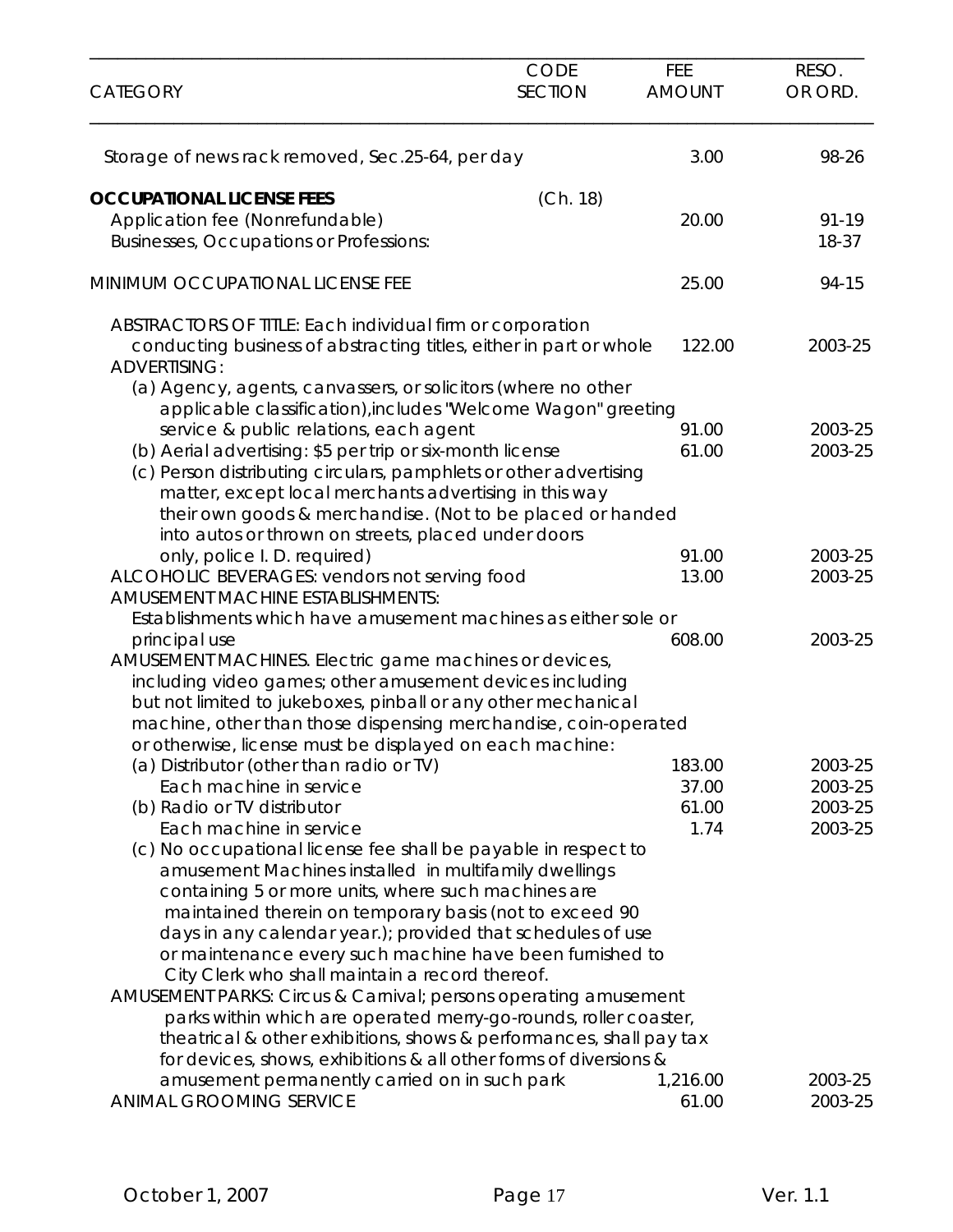| <b>CATEGORY</b>                                                      | <b>CODE</b><br><b>SECTION</b> | FEE<br><b>AMOUNT</b> | RESO.<br>OR ORD. |
|----------------------------------------------------------------------|-------------------------------|----------------------|------------------|
| APARTMENTS, BOARDING AND ROOMING HOUSES, MOTELS AND HOTELS:          |                               |                      |                  |
| (a) Two rooms or apartments (duplexes)                               |                               | No charge            |                  |
| (b) Over two rooms, each room                                        |                               | 3.68                 | 2003-25          |
| (c) Over two apartments, each apartment                              |                               | 3.68                 | 2003-25          |
| <b>AQUARIUM</b>                                                      |                               | 91.00                | 2003-25          |
| <b>ARCHERY RANGE</b>                                                 |                               | 1,216.00             | 2003-25          |
| <b>ARMOURED CARS</b>                                                 |                               | 122.00               | 2003-25          |
| ARMS: Dealers in, including pistols, bowie knives, slingshots, brass |                               |                      |                  |
| knuckles, Springfield rifles or dirk knives, shall register name     |                               |                      |                  |
| of person to whom such article was sold                              |                               | 244.00               | 2003-25          |
| <b>AUCTION GALLERY</b>                                               |                               | 1,519.00             | 2003-25          |
| AUCTION SHOPS: Owners or managers temporary auction shops            |                               |                      |                  |
| for each place of business (in addition to auctioneer's fee)         |                               | 244.00               | 2003-25          |
| AUCTION, REAL ESTATE (per day)                                       |                               | 244.00               | 2003-25          |
| AUCTIONEERS: For each day actually working                           |                               | 61.00                | 2003-25          |
| <b>AUTO DRIVING SCHOOL</b>                                           |                               | 122.00               | 2003-25          |
| <b>AUTO RENTAL OR LEASING:</b>                                       |                               |                      |                  |
| (a) Three vehicles or less                                           |                               | 116.00               | 2003-25          |
| (b) Each additional vehicle                                          |                               | 24.00                | 2003-25          |
|                                                                      |                               |                      |                  |
| AUTOMOBILE AGENCIES: Or persons engaged in sale of autos,            |                               |                      |                  |
| auto trucks, shall pay for each place of business                    |                               | 244.00               | 2003-25          |
| AUTOMOBILE GARAGES: For keeping, storing, caring for, repairing      |                               | 122.00               |                  |
| autos or other motor vehicles, belonging to public                   |                               |                      | 2003-25          |
| AUTOMOBILE MECHANIC: Providing tune-up service (no oil change)       |                               |                      |                  |
| at residence of owner. Must have business address in City            |                               | 91.00                | 2003-25          |
| AUTO SHIPPING AGENCY OR DRIVEWAYSERVICE                              |                               | 122.00               | 2003-25          |
| $($5,000$ surety bond)                                               |                               |                      |                  |
| <b>AUTO TAG AGENCY</b>                                               |                               | 61.00                | 2003-25          |
| BAGGAGE WAGONS OR DRAYS: Including moving companies,                 |                               |                      |                  |
| doing freight, transport transfer business, when motor               |                               |                      |                  |
| vehicles are used in such business (parcel delivery), each car       |                               | 61.00                | 2003-25          |
| <b>BAKERIES: Owner or manager of</b>                                 |                               | 91.00                | 2003-25          |
| BANKS: Banks & trust companies, persons doing banking business,      |                               |                      |                  |
| whether incorporated or not                                          |                               | 547.00               | 2003-25          |
| <b>BARBER SHOPS:</b>                                                 |                               |                      |                  |
| (a) First two chairs                                                 |                               | 61.00                | 2003-25          |
| (b) Each Additional Chair                                            |                               | 13.00                | 2003-25          |
| BATHS: Owners or managers Turkish, Russian, vapor or other baths,    |                               |                      |                  |
| when operated for profit & when paying no other license              |                               | 122.00               | 2003-25          |
| <b>BEAUTY PARLORS</b>                                                |                               | 85.00                | 2003-25          |
| BICYCLE REPAIR SHOPS: Owners or managers of, who are also            |                               |                      |                  |
| Engaged in selling bicycles, including repairs of gasoline motors    |                               |                      |                  |
| up to twenty-five (25) hp                                            |                               | 61.00                | 2003-25          |
| BILLIARD PARLORS: Kept for use or profit                             |                               | 122.00               | 2003-25          |
| Each table                                                           |                               | 30.00                | 2003-25          |
| (If one coin-operated only, see "Amusement Machines")                |                               |                      |                  |

\_\_\_\_\_\_\_\_\_\_\_\_\_\_\_\_\_\_\_\_\_\_\_\_\_\_\_\_\_\_\_\_\_\_\_\_\_\_\_\_\_\_\_\_\_\_\_\_\_\_\_\_\_\_\_\_\_\_\_\_\_\_\_\_\_\_\_\_\_\_\_\_\_\_\_\_\_\_\_\_\_\_\_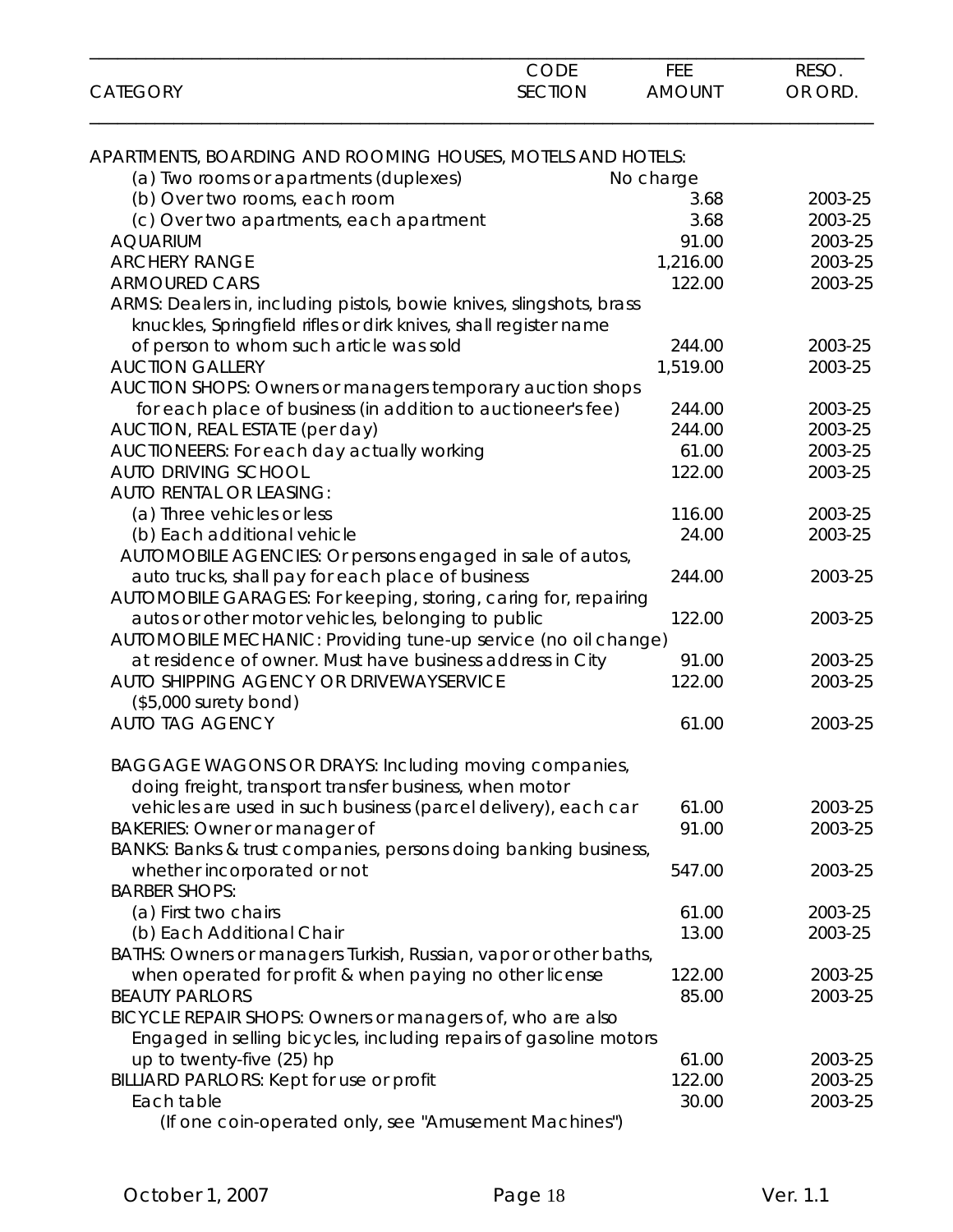|                                                                                                 | <b>CODE</b><br><b>SECTION</b> | <b>FEE</b>    | RESO.   |
|-------------------------------------------------------------------------------------------------|-------------------------------|---------------|---------|
| <b>CATEGORY</b>                                                                                 |                               | <b>AMOUNT</b> | OR ORD. |
| <b>BLOOD PRESSURE TESTING</b>                                                                   |                               | 61.00         | 2003-25 |
| BOAT BUILDERS: Persons building boats shall be required to pay                                  |                               |               |         |
| license tax as follows:                                                                         |                               |               |         |
| (a) Building boats up to 10 tons                                                                |                               | 122.00        | 2003-25 |
| (b) Building boats 10 tons & over                                                               |                               | 244.00        | 2003-25 |
| BOATHOUSES: Or boatyards, owners or managers of, keeping                                        |                               |               |         |
| boats for hire or storage                                                                       |                               | 122.00        | 2003-25 |
| <b>BOAT RENTALS</b>                                                                             |                               | 61.00         | 2003-25 |
| Each boat                                                                                       |                               | 6.30          | 2003-25 |
| BOAT TAXI OPERATION (includes fee for first boat taxi)                                          |                               | 244.00        | 2003-25 |
| Each additional boat taxi                                                                       |                               | 122.00        | 2003-25 |
| <b>BONDSMEN</b>                                                                                 |                               | 183.00        | 2003-25 |
| BOOK BINDERY: Owners or managers of                                                             |                               | 61.00         | 2003-25 |
| <b>BOTTLING WORKS AND SODA WATER FACTORIES</b><br><b>BOWLING ALLEYS OR BOX BALL ALLEYS:</b>     |                               | 364.00        | 2003-25 |
| Owners of or managers of, up to three alleys                                                    |                               | 122.00        | 2003-25 |
| Each additional alley                                                                           |                               | 13.00         | 2003-25 |
| BRICKYARDS: Including manufacture of concrete blocks, etc.                                      |                               | 122.00        | 2003-25 |
| <b>BRIDGE CLUB</b>                                                                              |                               | 122.00        | 2003-25 |
| <b>BROKERS:</b>                                                                                 |                               |               |         |
| (a) Dealing in bonds & stocks (state registration required)                                     |                               | 547.00        | 2003-25 |
| (b) Dealing in insurance                                                                        |                               | 183.00        | 2003-25 |
| (c) Dealing in merchandise                                                                      |                               | 183.00        | 2003-25 |
| (d) Dealing in land & land option                                                               |                               | 183.00        | 2003-25 |
| (e) Dealing in real estate (see "Real Estate")                                                  |                               |               |         |
| <b>BURGLAR ALARM SYSTEMS</b>                                                                    |                               | 61.00         | 2003-25 |
| CABLE T.V.                                                                                      |                               | 244.00        | 2003-25 |
| <b>CANTEEN: Each vehicle</b>                                                                    |                               | 61.00         | 2003-25 |
| CARPENTER SHOP OR WOODWORK SHOP                                                                 |                               | 91.00         | 2003-25 |
| CAR WASH AND/OR WAXING:                                                                         |                               |               |         |
| (a) Operating from established location                                                         |                               | 122.00        | 2003-25 |
| (b) Mobile                                                                                      |                               | 91.00         | 2003-25 |
| <b>CATERING:</b>                                                                                |                               |               |         |
| (a) With other place of business                                                                |                               | 30.00         | 2003-25 |
| (b) Not with other place of business                                                            |                               | 61.00         | 2003-25 |
| CEMENT, CONCRETE, PLASTER OR ARTIFICIAL STONE:                                                  |                               |               |         |
| Manufacturers of, or contractors dealing in                                                     |                               | 122.00        | 2003-25 |
| CHRISTMAS TREES (Clean-up bond required)                                                        |                               | 61.00         | 2003-25 |
| CIGARS AND TOBACCOS: Dealers in, wholesale and retail<br><b>CLAIMS AND COLLECTION AGENCIES:</b> |                               | 61.00         | 2003-25 |
| Not taxed as banks & lawyers, each agent                                                        |                               | 122.00        | 2003-25 |
| CLOTHING: Dealers in second-hand, each place                                                    |                               | 91.00         | 2003-25 |
| <b>CLOTHING ALTERATIONS</b>                                                                     |                               | 61.00         | 2003-25 |
| <b>COIN DEALERS</b>                                                                             |                               | 61.00         | 2003-25 |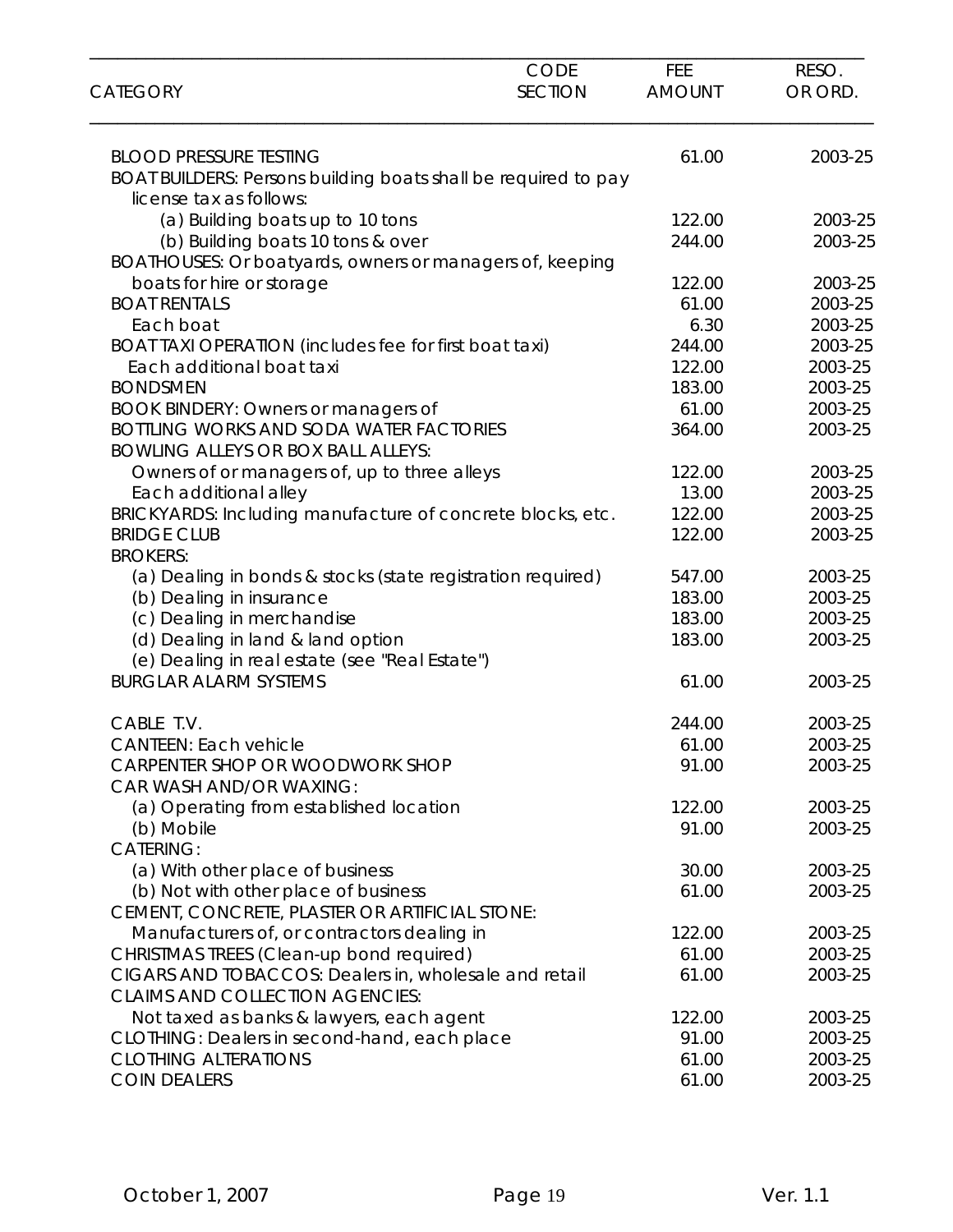| <b>CATEGORY</b>                                                                                                                                                                                                                                                           | <b>CODE</b><br><b>SECTION</b> | FEE<br><b>AMOUNT</b> | RESO.<br>OR ORD.   |
|---------------------------------------------------------------------------------------------------------------------------------------------------------------------------------------------------------------------------------------------------------------------------|-------------------------------|----------------------|--------------------|
| <b>COMMISSION MERCHANTS:</b>                                                                                                                                                                                                                                              |                               |                      |                    |
| (a) Handling shipments on consignment or commission only<br>(b) Carrying a stock of merchandise, fruits, vegetables, truck,                                                                                                                                               |                               | 91.00                | 2003-25            |
| etc., who buy & sell outright retail or wholesale<br><b>COMMISSION MERCHANTS OF PRODUCE:</b>                                                                                                                                                                              |                               | 91.00                | 2003-25            |
| Not maintaining place of business in City of Hallandale, but                                                                                                                                                                                                              |                               |                      |                    |
| delivering & selling produce<br><b>CONTRACTORS:</b>                                                                                                                                                                                                                       |                               | 61.00                | 2003-25            |
| (a) General-Building (unlimited)                                                                                                                                                                                                                                          |                               | 122.00               | 2003-25            |
| (b) Engineering-Including structure & reinforced iron & steel,<br>utility installation, bridge, bulk-heading, drainage excavating,<br>sewer construction, dredging, irrigation system, pile-driving, bulk-<br>heading & sea wall construction, sidewalks & street grading |                               |                      |                    |
| & paving, & similar work, either or all                                                                                                                                                                                                                                   |                               | 122.00               | 2003-25            |
| (c) Sub-General                                                                                                                                                                                                                                                           |                               | 91.00                | 2003-25            |
| (d) Subcontractors and others:                                                                                                                                                                                                                                            |                               |                      |                    |
| (1) Air conditioning &refrigeration                                                                                                                                                                                                                                       |                               | 61.00                | 2003-25            |
| (2) Awning (cloth)                                                                                                                                                                                                                                                        |                               | 61.00                | 2003-25            |
| (3) Carpet installation                                                                                                                                                                                                                                                   |                               | 61.00                | 2003-25            |
| (4) Electrical                                                                                                                                                                                                                                                            |                               | 61.00                | 2003-25            |
| (5) Elevator                                                                                                                                                                                                                                                              |                               | 61.00                | 2003-25            |
| (6) Floor sanding                                                                                                                                                                                                                                                         |                               | 61.00                | 2003-25            |
| (7) Gas fitting, pipe fitting & heating                                                                                                                                                                                                                                   |                               | 61.00                | 2003-25            |
| (8) Jalousie                                                                                                                                                                                                                                                              |                               | 61.00                | 2003-25            |
| (9) Landscape, tree surgeon and trimming                                                                                                                                                                                                                                  |                               | 61.00                | 2003-25            |
| (10) Lathing                                                                                                                                                                                                                                                              |                               | 61.00                | 2003-25            |
| (11) Mason and cement                                                                                                                                                                                                                                                     |                               | 61.00                | 2003-25            |
| (12) Moving & wrecking (houses)                                                                                                                                                                                                                                           |                               | 61.00                | 2003-25            |
| (13) Ornamental iron, bronze and steel                                                                                                                                                                                                                                    |                               | 61.00                | 2003-25            |
| (14) Plumbing                                                                                                                                                                                                                                                             |                               | 61.00                | 2003-25            |
| (15) Painting                                                                                                                                                                                                                                                             |                               | 61.00<br>61.00       | 2003-25            |
| (16) Plastering & cement<br>(17) Plate glass & glazier                                                                                                                                                                                                                    |                               | 61.00                | 2003-25<br>2003-25 |
| (18) Residential contractor (2-story residences maximum)                                                                                                                                                                                                                  |                               | 61.00                | 2003-25            |
| (19) Sandblasting                                                                                                                                                                                                                                                         |                               | 61.00                | 2003-25            |
| $(20)$ Sign                                                                                                                                                                                                                                                               |                               | 61.00                | 2003-25            |
| (21) Steam fitting                                                                                                                                                                                                                                                        |                               | 61.00                | 2003-25            |
| (22) Steel, reinforcing                                                                                                                                                                                                                                                   |                               | 61.00                | 2003-25            |
| (23) Septic tank                                                                                                                                                                                                                                                          |                               | 61.00                | 2003-25            |
| (24) Sewer                                                                                                                                                                                                                                                                |                               | 61.00                | 2003-25            |
| (25) Sheet metal                                                                                                                                                                                                                                                          |                               | 61.00                | 2003-25            |
| (26) Sprinkler system (all kinds)                                                                                                                                                                                                                                         |                               | 61.00                | 2003-25            |
| (27) Steel erection                                                                                                                                                                                                                                                       |                               | 61.00                | 2003-25            |
| (28) Storm shutters                                                                                                                                                                                                                                                       |                               | 61.00                | 2003-25            |
| (29) Solar water heating                                                                                                                                                                                                                                                  |                               | 61.00                | 2003-25            |
| (30) Swimming pool or technician                                                                                                                                                                                                                                          |                               | 61.00                | 2003-25            |
| (31) Television installation                                                                                                                                                                                                                                              |                               | 61.00                | 2003-25            |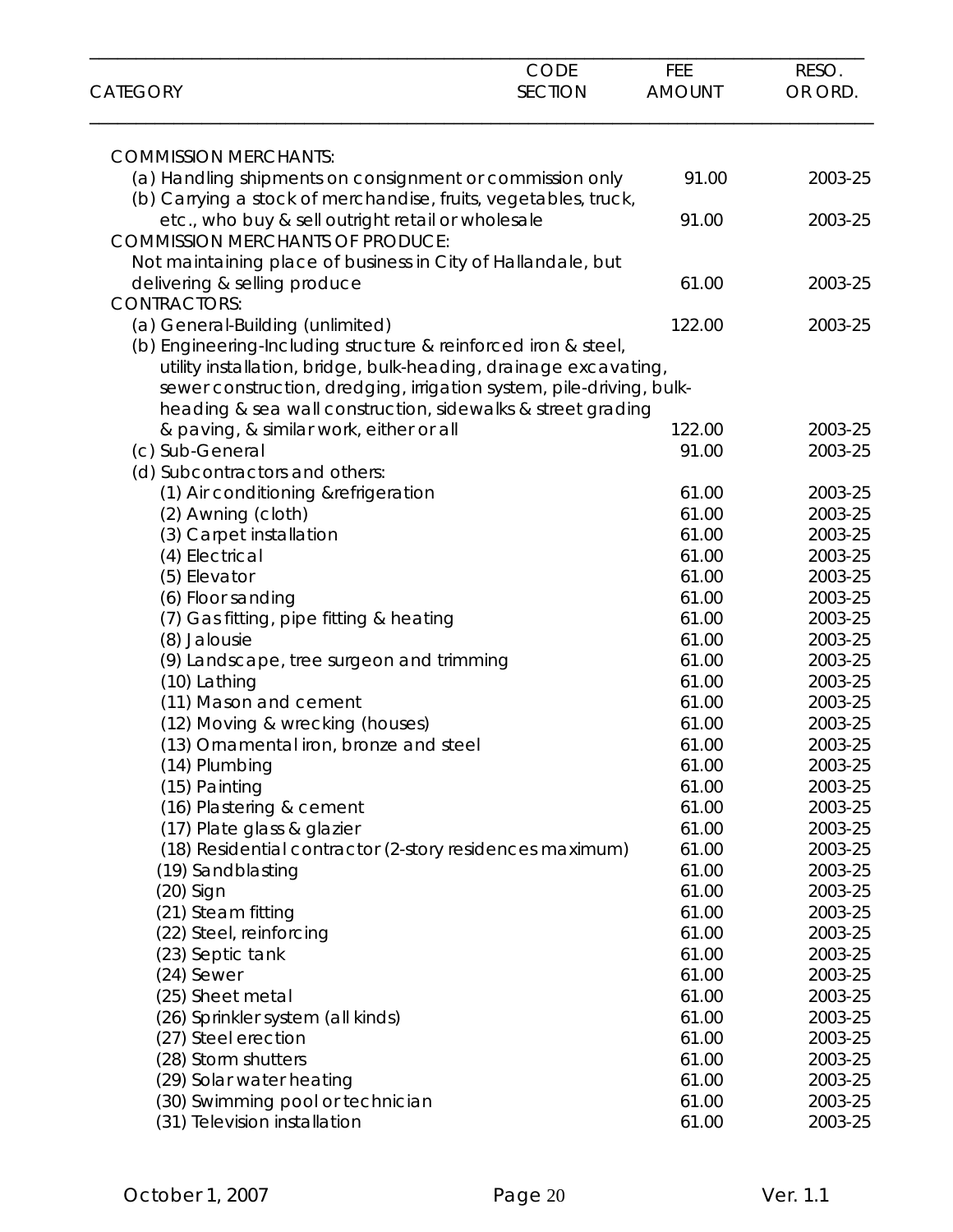| <b>CATEGORY</b>                                                     | <b>CODE</b><br><b>SECTION</b> | FEE<br><b>AMOUNT</b> | RESO.<br>OR ORD. |
|---------------------------------------------------------------------|-------------------------------|----------------------|------------------|
|                                                                     |                               |                      |                  |
| (32) Tile, terrazzo & granite                                       |                               | 61.00                | 2003-25          |
| (33) Pile drivers for public hire or contracting                    |                               | 61.00                | 2003-25          |
| (34) Well drilling                                                  |                               | 61.00                | 2003-25          |
| (35) Venetian blinds                                                |                               | 61.00                | 2003-25          |
| (36) Unclassified (not included in above)                           |                               | 61.00                | 2003-25          |
| CONCESSIONS: Candy, gum, cold drinks                                |                               | 61.00                | 2003-25          |
| <b>CONVALESCENT HOME</b>                                            |                               | 122.00               | 2003-25          |
| <b>CREDIT BUREAU</b>                                                |                               | 61.00                | 2003-25          |
| DAIRIES AND DEALERS IN MILK, CREAM OR DAIRY PRODUCTS:               |                               |                      |                  |
| (a) Delivery or selling milk to customers having local place        |                               |                      |                  |
| of business                                                         |                               | 61.00                | 2003-25          |
| (b) Vehicle delivery & selling milk or milk products without        |                               |                      |                  |
| place of business in city limits, each vehicle                      |                               | 61.00                | 2003-25          |
| <b>DANCE HALL (Instruction)</b>                                     |                               | 122.00               | 2003-25          |
| DIRECTORIES: Each person making or offering for sale                |                               | 91.00                | 2003-25          |
| <b>DENTAL LABORATORY</b><br><b>DRY CLEANERS:</b>                    |                               | 122.00               | 2003-25          |
| (a) Cleaning, pressing, dyeing (clothes)                            |                               | 91.00                | 2003-25          |
| (b) Each agent or solicitor of out-of-town concerns                 |                               | 91.00                | 2003-25          |
| (c) Towel and/or linen supply                                       |                               | 91.00                | 2003-25          |
| DYE WORKS AND STEAM CLEANERS: (Carpet cleaners)                     |                               | 61.00                | 2003-25          |
| ELECTRIC LIGHT AND POWER COMPANIES:                                 |                               |                      |                  |
| Manufacturing or distributing electric current                      |                               | 364.00               | 2003-25          |
| <b>EMPLOYMENT AGENCY</b>                                            |                               | 91.00                | 2003-25          |
| <b>EXPRESS COMPANIES</b>                                            |                               | 244.00               | 2003-25          |
| <b>EXTERMINATORS (State license needed)</b>                         |                               | 122.00               | 2003-25          |
| EXHIBITION: Where fee charged or sale of goods (license for         |                               |                      |                  |
| every event required-no half year)                                  |                               | 61.00                | 2003-25          |
| <b>FIRE EXTINGUISHERS: Sales &amp; Service</b>                      |                               | 91.00                | 2003-25          |
| FISH MARKET: Handling fish & poultry                                |                               | 91.00                | 2003-25          |
| FLEA MARKET: (Conditional use; Commission approval)                 |                               | 1,823.00             | 2005-29          |
| Vendor Permits (each space)                                         |                               | 1.30/Day             |                  |
| <b>FLORISTS OR DEALERS IN FLOWERS</b>                               |                               | 61.00                | 2003-25          |
| <b>FORTUNE TELLERS</b>                                              |                               |                      |                  |
| <b>Application Fee</b>                                              |                               | 105.00               | 2003-25          |
| License Fee                                                         |                               | 331.00               | 2003-25          |
| <b>FRUITS AND VEGETABLES:</b>                                       |                               |                      |                  |
| (a) Retail place of business                                        |                               | 61.00                | 2003-25          |
| (b) Trucks or moving vehicles selling Wholesale or retail fruits or |                               |                      |                  |
| vegetables not raised by owner of vehicle & no local place          |                               |                      |                  |
| of business maintained within city limits                           |                               | 122.00               | 2003-25          |
| (c) Selling from freight cars                                       |                               | 122.00               | 2003-25          |
| (d) Selling from push cart                                          |                               | 61.00                | 2003-25          |
| <b>FUNERAL HOMES</b>                                                |                               | 122.00               | 2003-25          |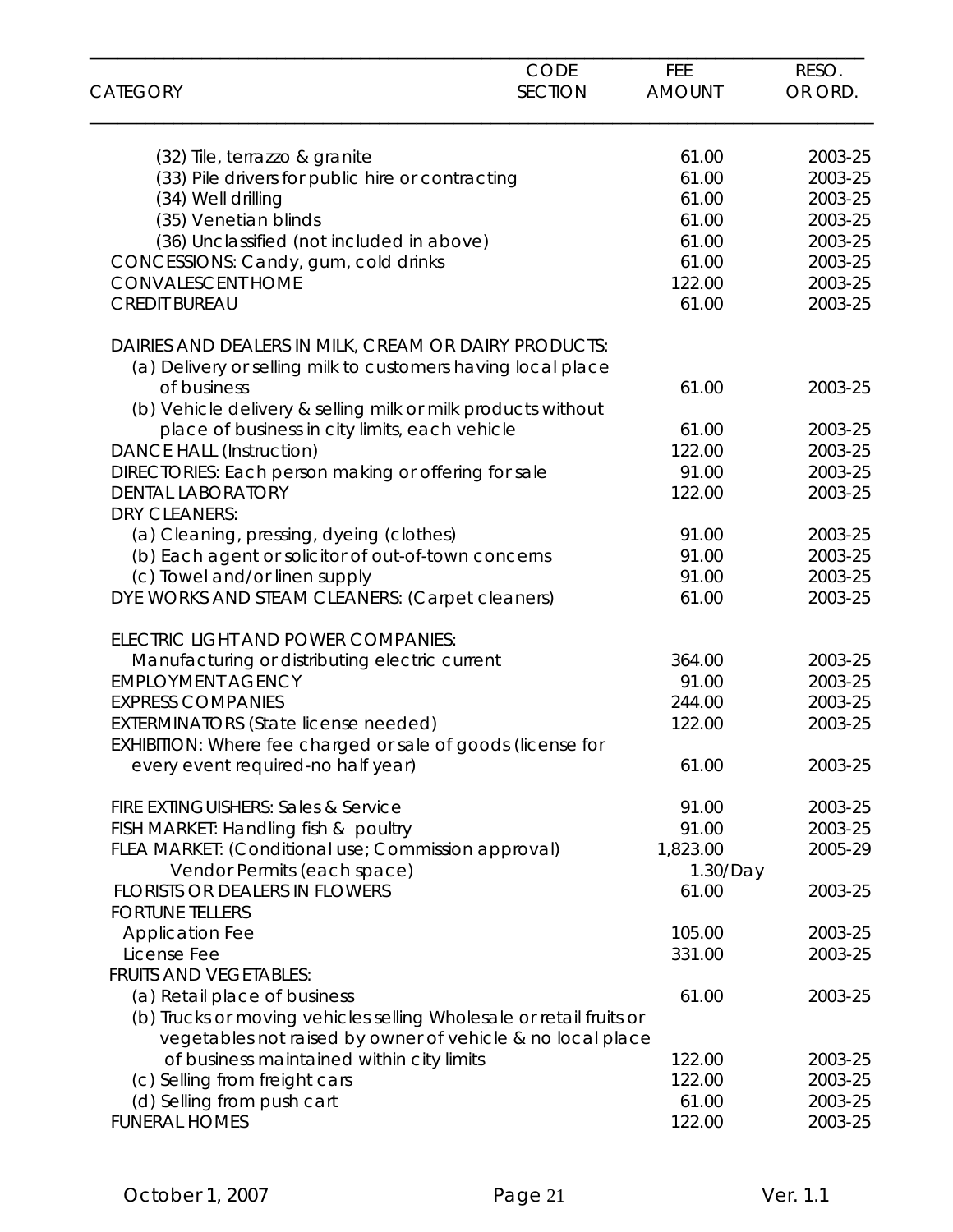| <b>CATEGORY</b>                                                                                                                        | <b>CODE</b><br><b>SECTION</b> | FEE<br><b>AMOUNT</b> | RESO.<br>OR ORD. |
|----------------------------------------------------------------------------------------------------------------------------------------|-------------------------------|----------------------|------------------|
| FURNITURE DEALERS: (Secondhand, including disposal sales)                                                                              |                               | 183.00               | 2003-25          |
| <b>FURNITURE REFINISHERS</b>                                                                                                           |                               | 61.00                | 2003-25          |
| <b>GAMES AND DEVICES: See "Amusement Machines"</b>                                                                                     |                               |                      |                  |
| <b>GARBAGE AND WASTE</b>                                                                                                               |                               | 183.00               | 2003-25          |
| <b>GARDENING</b>                                                                                                                       |                               | 61.00                | 2003-25          |
| <b>GAS COMPANIES:</b>                                                                                                                  |                               |                      |                  |
| (a) Manufacturing, distributing or selling gas thru pipe lines<br>(b) Selling or distributing bottled gas (merchants' license required |                               | 364.00               | 2003-25          |
| if equipment sold)                                                                                                                     |                               | 61.00                | 2003-25          |
| GASOLINE: Wholesale dealers in, each place of business                                                                                 |                               | 122.00               | 2003-25          |
| GASOLINE SERVICE STATIONS (Merchants' license required if                                                                              |                               |                      |                  |
| merchandise sold other than petroleum products):                                                                                       |                               | 49.00                | 2003-25          |
| Each pump                                                                                                                              |                               | 13.00                | 2003-25          |
| <b>GOLF COURSE:</b>                                                                                                                    |                               |                      |                  |
| (a) Including pro shop & driving range - all on same premises                                                                          |                               | 486.00               | 2003-25          |
| (b) Miniature                                                                                                                          |                               | 61.00                | 2003-25          |
| <b>GOLF RANGES</b>                                                                                                                     |                               | 183.00               | 2003-25          |
| <b>GREETING CARDS</b>                                                                                                                  |                               | 61.00                | 2003-25          |
| GUARD AGENCY, SECURITY OR WATCHMAN                                                                                                     |                               | 61.00                | 2003-25          |
| <b>HALLS FOR HIRE</b>                                                                                                                  |                               | 183.00               | 2003-25          |
| HAT CLEANING AND BLOCKING                                                                                                              |                               | 61.00                | 2003-25          |
| <b>HATCHERIES</b>                                                                                                                      |                               | 122.00               | 2003-25          |
| <b>HEALTH SALON</b>                                                                                                                    |                               | 122.00               | 2003-25          |
| HOME MAINTENANCE SERVICE (Not janitorial)                                                                                              |                               | 61.00                | 2003-25          |
| <b>HOME OCCUPATION (Restricted)</b>                                                                                                    |                               | 50% of listed fee    |                  |
| HOSPITAL FOR ANIMALS: (operated by a duly licensed veterinarian) 122.00                                                                |                               |                      | 2003-25          |
| <b>HOSPITALS:</b><br>(a) General (other than psychiatric)                                                                              |                               | 122.00               | 2003-25          |
| (b) Psychiatric (by commission action)                                                                                                 |                               | 183.00               | 2003-25          |
|                                                                                                                                        |                               |                      |                  |
| <b>ICE CREAM:</b>                                                                                                                      |                               |                      |                  |
| (a) Manufacturing of, selling at wholesale.                                                                                            |                               | 122.00               | 2003-25          |
| (b) Parlor                                                                                                                             |                               | 61.00                | 2003-25          |
| (c) Street wagons or carts, selling retail, for each cart or wagon                                                                     |                               | 61.00                | 2003-25          |
| ICE FACTORIES: Including cold storage plants connected                                                                                 |                               |                      |                  |
| therewith & right to sell wholesale. & retail                                                                                          |                               | 122.00               | 2003-25          |
| <b>ICE VENDING MACHINES</b>                                                                                                            |                               | 30.00                | 2003-25          |
| ICE WAGONS: Peddling on streets not owned & operated by ice                                                                            |                               |                      |                  |
| factories who pay license., each                                                                                                       |                               | 61.00                | 2003-25          |
| <b>INSURANCE ADJUSTERS: Office</b>                                                                                                     |                               | 91.00                | 2003-25          |
| INSURANCE AGENTS: Each agent or Solicitor (residence) each agent                                                                       |                               |                      |                  |
| or solicitor of same company                                                                                                           |                               | 61.00                | 2003-25          |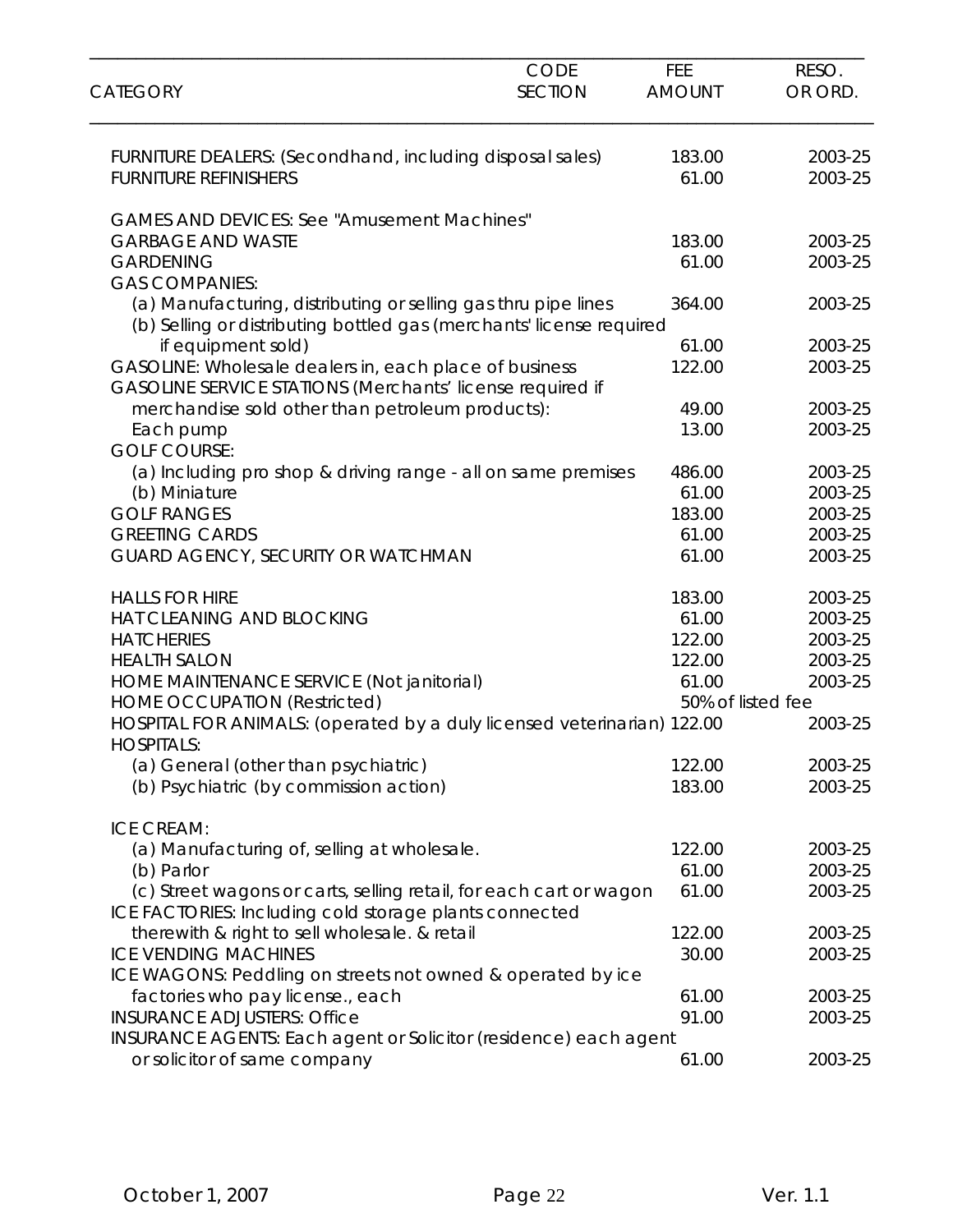| <b>CATEGORY</b>                                                                   | <b>CODE</b><br><b>SECTION</b> | <b>FEE</b><br><b>AMOUNT</b> | RESO.<br>OR ORD. |
|-----------------------------------------------------------------------------------|-------------------------------|-----------------------------|------------------|
| <b>INSURANCE COMPANIES:</b>                                                       |                               |                             |                  |
| (a) Including fire, accident, liability, life, surety & plate glass,              |                               |                             |                  |
| each company                                                                      |                               | 183.00                      | 2003-25          |
| (b) Sick & funeral benefit companies or associations, each                        |                               | 122.00                      | 2003-25          |
| <b>INSURANCE RATE MAKERS OR RATE</b>                                              |                               |                             |                  |
| <b>AGENT: Traveling</b>                                                           |                               | 61.00                       | 2003-25          |
| INTERIOR DECORATORS: (Insurance required)                                         |                               | 122.00                      | 2003-25          |
| <b>JANITORIAL SERVICE AND MAID SERVICE</b>                                        |                               | 91.00                       | 2003-25          |
| JEWELRY: (Other merchandise sales, See "Merchant")                                |                               | 183.00                      | 2003-25          |
| JEWELRY BROKERS: Lending on jewelry pledged for debt &                            |                               |                             |                  |
| not general pawn brokerage business                                               |                               | 364.00                      | 2003-25          |
| <b>JUNK DEALERS:</b>                                                              |                               |                             |                  |
| (a) Having local place of bus.                                                    |                               | 122.00                      | 2003-25          |
| (b) Itinerant, each vehicle                                                       |                               | 183.00                      | 2003-25          |
| KEROSENE DEALERS: Solicitors, agents or distributors selling                      |                               |                             |                  |
| and delivering from vehicles                                                      |                               | 91.00                       | 2003-25          |
| <b>LABOR UNION ORGANIZATIONS</b>                                                  |                               | 303.00                      | 2003-25          |
| LANDSCAPING: Gardening                                                            |                               | 61.00                       | 2003-25          |
| LAND DEVELOPMENT COMPANY                                                          |                               | 122.00                      | 2003-25          |
| LAUNDRIES: See "Dry Cleaners":                                                    |                               |                             |                  |
| (a) Coin-operated, up to 20 machines                                              |                               | 91.00                       | 2003-25          |
| (b) Each additional machine                                                       |                               | 3.15                        | 2003-25          |
| LIGHTNING RODS: Dealers permanently located or nonresident<br><b>LOAN AGENTS:</b> |                               | 61.00                       | 2003-25          |
|                                                                                   |                               | 183.00                      | 2003-25          |
| (a) Personal, household, automotive                                               |                               |                             |                  |
| (b) Not taxed as bankers or lawyers, loaning on real<br>estate, each agent        |                               | 183.00                      | 2003-25          |
| LOCKSMITHS AND TRUNK REPAIRERS: Who pay no other licenses                         |                               | 61.00                       | 2003-25          |
| <b>LUMBER DEALERS:</b>                                                            |                               |                             |                  |
| (a) Carrying stock on hand and selling at retail                                  |                               | 183.00                      | 2003-25          |
| (b) Buying or selling on commission or exporting                                  |                               | 183.00                      | 2003-25          |
| LUNCH STANDS: (No table seating)                                                  |                               | 61.00                       | 2003-25          |
| MACHINE SHOPS: Repair shops or blacksmith shops                                   |                               | 91.00                       | 2003-25          |
| <b>MANICURIST: Each</b>                                                           |                               | 61.00                       | 2003-25          |
| MASSEUR/MASSEUSE                                                                  |                               | 61.00                       | 2003-25          |
| Each assistant                                                                    |                               | 24.00                       | 2003-25          |
| MAIL ORDER: (No stock)                                                            |                               | 61.00                       | 2003-25          |
| <b>MANUFACTURERS</b>                                                              |                               | 122.00                      | 2003-25          |
| <b>MANUFACTURER'S REPRESENTATIVE</b>                                              |                               | 122.00                      | 2003-25          |
| <b>MARINA</b>                                                                     |                               | 1,216.00                    | 2003-25          |
| Each Boat Slip                                                                    |                               | 91.00                       | 2003-25          |
| <b>MEAT MARKETS</b>                                                               |                               | 122.00                      | 2003-25          |
| MEDICAL CLINICS: (Licensed physician required)                                    |                               | 244.00                      | 2003-25          |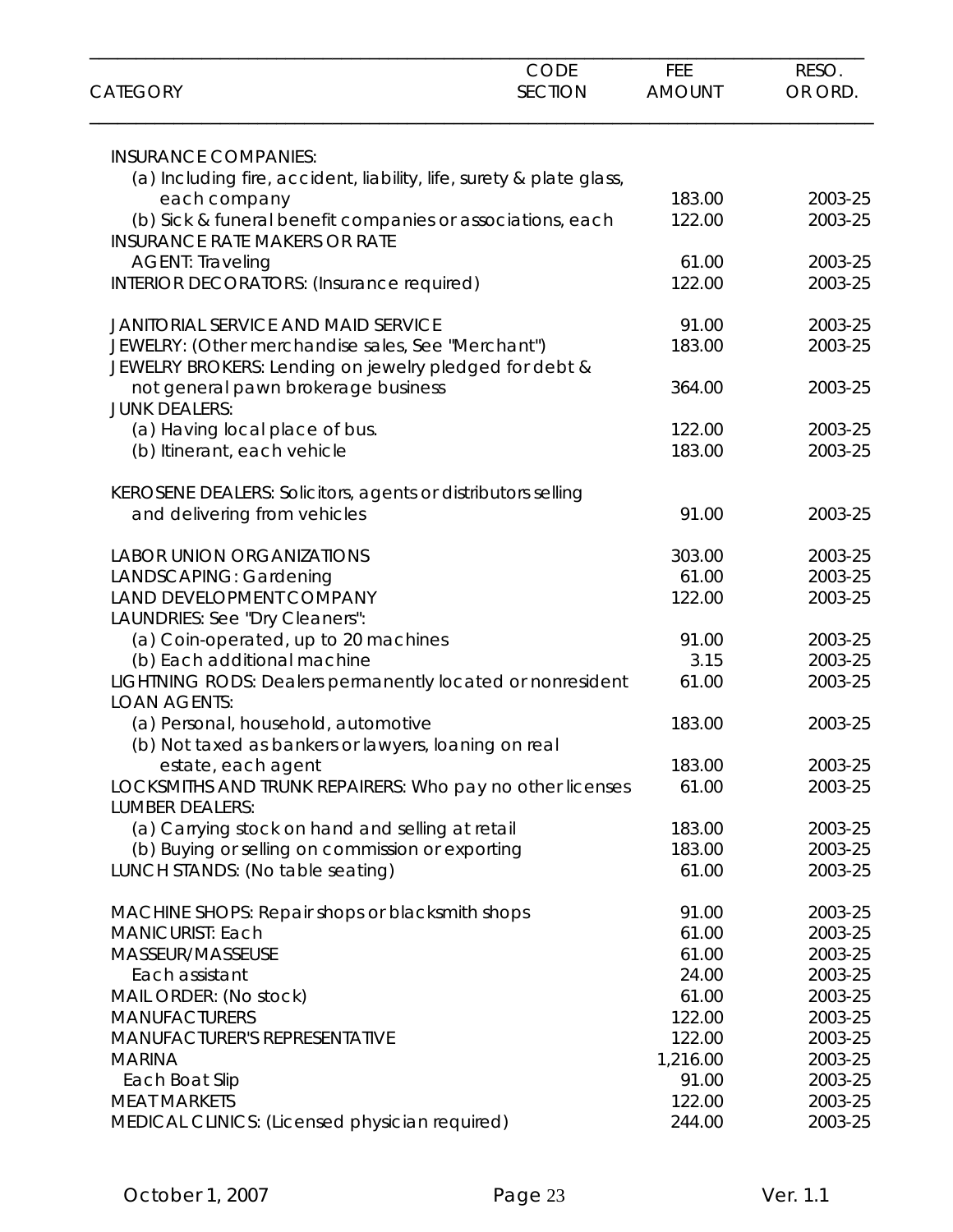|                                                                            | <b>CODE</b>    | FEE           | RESO.   |
|----------------------------------------------------------------------------|----------------|---------------|---------|
| <b>CATEGORY</b>                                                            | <b>SECTION</b> | <b>AMOUNT</b> | OR ORD. |
| MERCHANTS: Store-keepers and dealers in goods, wares and merchandise:      |                |               |         |
| (a) Retail stock less than\$1,000.00                                       |                | 61.00         | 2003-25 |
| (b) Retail stock \$1,000.00 to \$3,000.00                                  |                | 91.00         | 2003-25 |
| (c) Retail stock \$3,000.01 to \$10,000.00                                 |                | 183.00        | 2003-25 |
| (d) Retail stock \$10,001.01 to \$20,000.00                                |                | 218.00        | 2003-25 |
| (e) Retail stock \$20,000.01 to \$50,000.00                                |                | 273.00        | 2003-25 |
| (f) Retail stock \$50,000.01 to \$100,000.00                               |                | 364.00        | 2003-25 |
| (g) Retail stock 100,000.01 to 250,000.00                                  |                | 517.00        | 2003-25 |
| (h) Retail stock 250,000.01 to 500,000.00                                  |                | 759.00        | 2003-25 |
| (i) Retail stock over 500,000.00                                           |                | 1,216.00      | 2003-25 |
| MOBILE HOME PARK: Each trailer space                                       |                | 3.68          | 2003-25 |
| <b>MOBILE HOME SALES</b>                                                   |                | 183.00        | 2003-25 |
| MONUMENTS AND TOMBSTONES                                                   |                | 61.00         | 2003-25 |
| <b>MOTION PICTURE HOUSES, THEATRES OR DRIVE-INS</b>                        |                | 244.00        | 2003-25 |
| <b>MOTORCYCLES: Dealers in</b>                                             |                | 91.00         | 2003-25 |
| <b>MUSICAL DEVICES: See "Amusement Machines"</b>                           |                |               |         |
| Musical installation of wired service                                      |                | 244.00        | 2003-25 |
|                                                                            |                |               |         |
| <b>NEWSSTANDS</b>                                                          |                | 61.00         | 2003-25 |
| NIGHTCLUBS AND CABARETS: Serving soft drinks, meals, dancing               |                |               |         |
| or other amusement:                                                        |                |               |         |
| $(a)$ 4:00 license                                                         |                | 364.00        | 2003-25 |
| (b) Additional fee 6:00 license                                            |                | 364.00        | 2003-25 |
| NURSERIES: Plants, trees, shrubs, etc.                                     |                | 61.00         | 2003-25 |
| <b>NURSERIES: Child care</b>                                               |                | 61.00         | 2003-25 |
| <b>NURSING HOMES</b>                                                       |                | 122.00        | 2003-25 |
|                                                                            |                |               |         |
| <b>OWNER-BUILDER</b>                                                       |                | 61.00         | 2003-25 |
| <b>PAINTERS AND PAPER HANGERS:</b>                                         |                |               |         |
| Contracting and not doing their own work                                   |                | 61.00         | 2003-25 |
| <b>PAINTS: Manufacturers of</b>                                            |                | 122.00        | 2003-25 |
| <b>PAINT AND BODY SHOPS</b>                                                |                | 122.00        | 2003-25 |
| PARKING LOTS: Renting parking                                              |                |               |         |
| space by the hour, day, or                                                 |                |               |         |
| for a longer period:                                                       |                |               |         |
| (a) 1 to 25 rental spaces                                                  |                | 61.00         | 2003-25 |
| (b) Over 25 spaces                                                         |                | 122.00        | 2003-25 |
| PARKING, VALET: See "Valet Parking"                                        |                |               |         |
| PATENT RIGHTS: Any person selling any patent right or the right            |                |               |         |
| to sell any patent right                                                   |                | 122.00        | 2003-25 |
| <b>PAWNBROKERS</b>                                                         |                | 608.00        | 2003-25 |
| <b>PEDDLERS</b>                                                            |                | 122.00        | 2003-25 |
| PET SHOP: Birds, fish and pets (For grooming, see "Animal Grooming") 91.00 |                |               | 2003-25 |
|                                                                            |                | 122.00        | 2003-25 |
| PHARMACY: Drugs, prescriptions<br><b>PHOTOGRAPHERS</b>                     |                | 61.00         | 2003-25 |
|                                                                            |                |               |         |
| PHOTOGRAPHERS' AGENT: Solicitor or distributor                             |                | 122.00        | 2003-25 |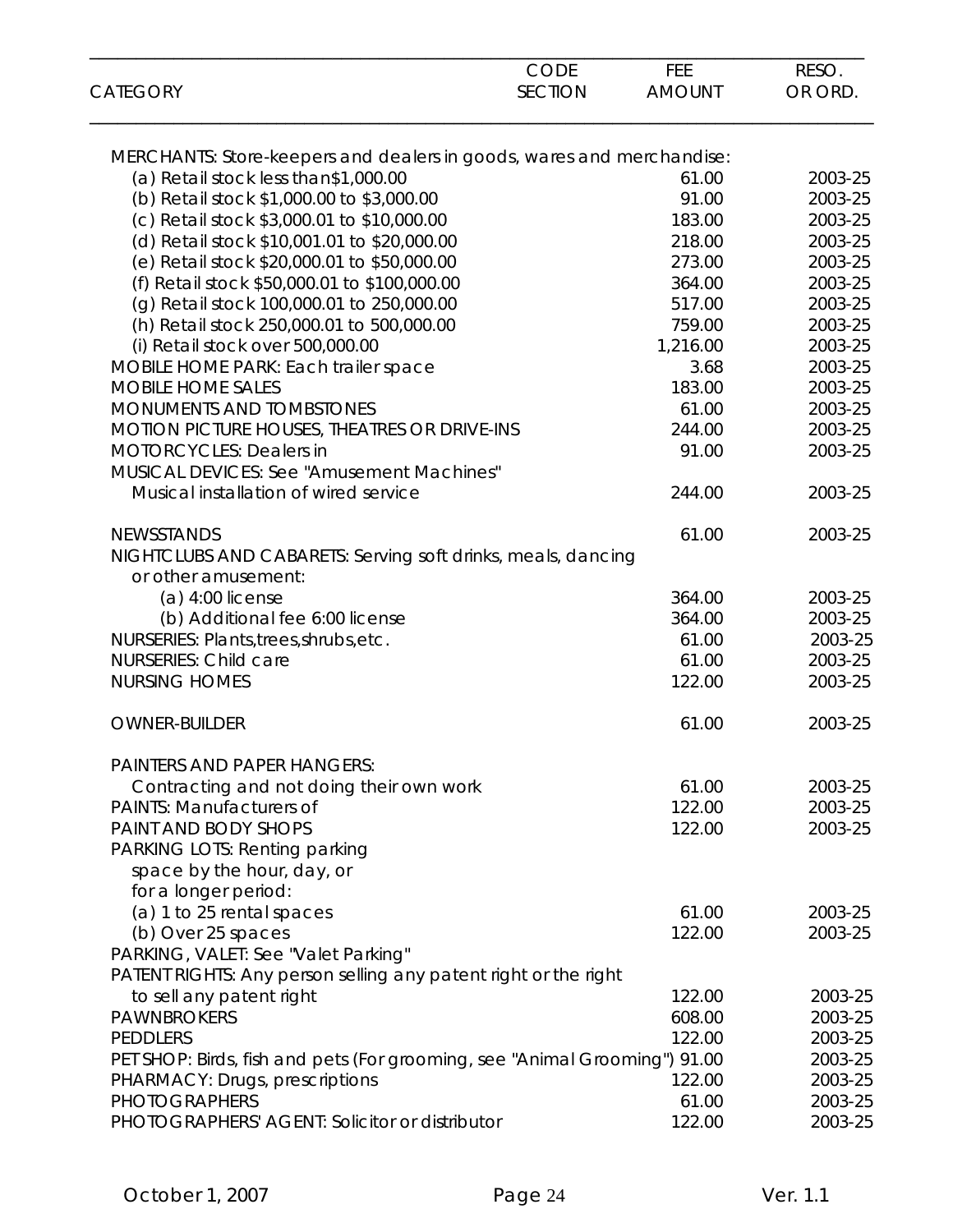| <b>CATEGORY</b>                                                                                | <b>CODE</b><br><b>SECTION</b> | <b>FEE</b><br><b>AMOUNT</b> | RESO.<br>OR ORD. |
|------------------------------------------------------------------------------------------------|-------------------------------|-----------------------------|------------------|
|                                                                                                |                               |                             |                  |
| <b>PIANO TUNERS</b>                                                                            |                               | 61.00                       | 2003-25          |
| <b>PRINTING</b>                                                                                |                               | 91.00                       | 2003-25          |
| PRIVATE SCHOOLS                                                                                |                               | 122.00                      | 2003-25          |
| PROFESSIONALS: (License assessed against each person in the business & not against the firm or |                               |                             |                  |
| corporation; each individual must acquire a separate license for each classification desired): |                               |                             |                  |
| (1) Accountants                                                                                |                               | 207.00                      | 2003-25          |
| (2) Analytical                                                                                 |                               | 207.00                      | 2003-25          |
| (3) Architects                                                                                 |                               | 207.00                      | 2003-25          |
| (4) Artists                                                                                    |                               | 207.00                      | 2003-25          |
| (5) Auditors                                                                                   |                               | 207.00                      | 2003-25          |
| (6) Attorneys-at-law (must be listed with Florida Bar)                                         |                               | 207.00                      | 2003-25          |
| (7) Chiropodists                                                                               |                               | 207.00                      | 2003-25          |
| (8) Chiropractors                                                                              |                               | 207.00                      | 2003-25          |
| (9) Christian Science healers or practitioners                                                 |                               | 207.00                      | 2003-25          |
| 10) Civil engineers & surveyors                                                                |                               | 207.00                      | 2003-25          |
| (11) Colonic irrigationists & physiotherapists                                                 |                               | 207.00                      | 2003-25          |
| (12) Dentists                                                                                  |                               | 207.00                      | 2003-25          |
| (13) Detectives (subject to approval of police chief)                                          |                               | 207.00                      | 2003-25          |
| (14) Doctors (state registration required)                                                     |                               | 207.00                      | 2003-25          |
| (15) Draftsmen                                                                                 |                               | 207.00                      | 2003-25          |
| (16) Electrical engineers                                                                      |                               | 207.00                      | 2003-25          |
| (17) Electrologists                                                                            |                               | 207.00                      | 2003-25          |
| (18) Engravers (photo)                                                                         |                               | 207.00                      | 2003-25          |
| (19) Electrolysis                                                                              |                               | 207.00                      | 2003-25          |
| (20) Homeopathic physicians                                                                    |                               | 207.00                      | 2003-25          |
| (21) Laboratory technicians                                                                    |                               | 207.00                      | 2003-25          |
| (22) Landscape architects                                                                      |                               | 207.00                      | 2003-25          |
| (23) Mechanical engineers                                                                      |                               | 207.00                      | 2003-25          |
| (24) Naturopaths                                                                               |                               | 207.00                      | 2003-25          |
| (25) Optometrists and opticians or occulists                                                   |                               | 207.00                      | 2003-25          |
| (26) Osteopaths                                                                                |                               | 207.00                      | 2003-25          |
| (27) Physical culture directors                                                                |                               | 207.00                      | 2003-25          |
| (28) Physicians                                                                                |                               | 207.00                      | 2003-25          |
| (29) Podiatrist                                                                                |                               | 207.00                      | 2003-25          |
| (30) Psychologists (county license required)                                                   |                               | 207.00                      | 2003-25          |
| (31) Physiotherapists                                                                          |                               | 207.00                      | 2003-25          |
| (32) Surgeons                                                                                  |                               | 207.00                      | 2003-25          |
| (33) Veterinarians                                                                             |                               | 207.00                      | 2003-25          |
|                                                                                                |                               |                             |                  |
| (34) Other similar professionals not specifically mentioned,                                   |                               |                             |                  |
| i.e., dieticians, tree surgeons, etc.                                                          |                               | 207.00                      | 2003-25          |
| PROPERTY MANAGEMENT                                                                            |                               | 207.00                      | 2003-25          |
| <b>PUBLISHERS:</b>                                                                             |                               |                             |                  |
| (a) Newspaper                                                                                  |                               | 122.00                      | 2003-25          |
| (b) Tip sheets                                                                                 |                               | 244.00                      | 2003-25          |
| PUBLIC STENOGRAPHER                                                                            |                               | 61.00                       | 2003-25          |
| RADIO AND/OR T.V. REPAIR SHOP OR SERVICE                                                       |                               | 61.00                       | 2003-25          |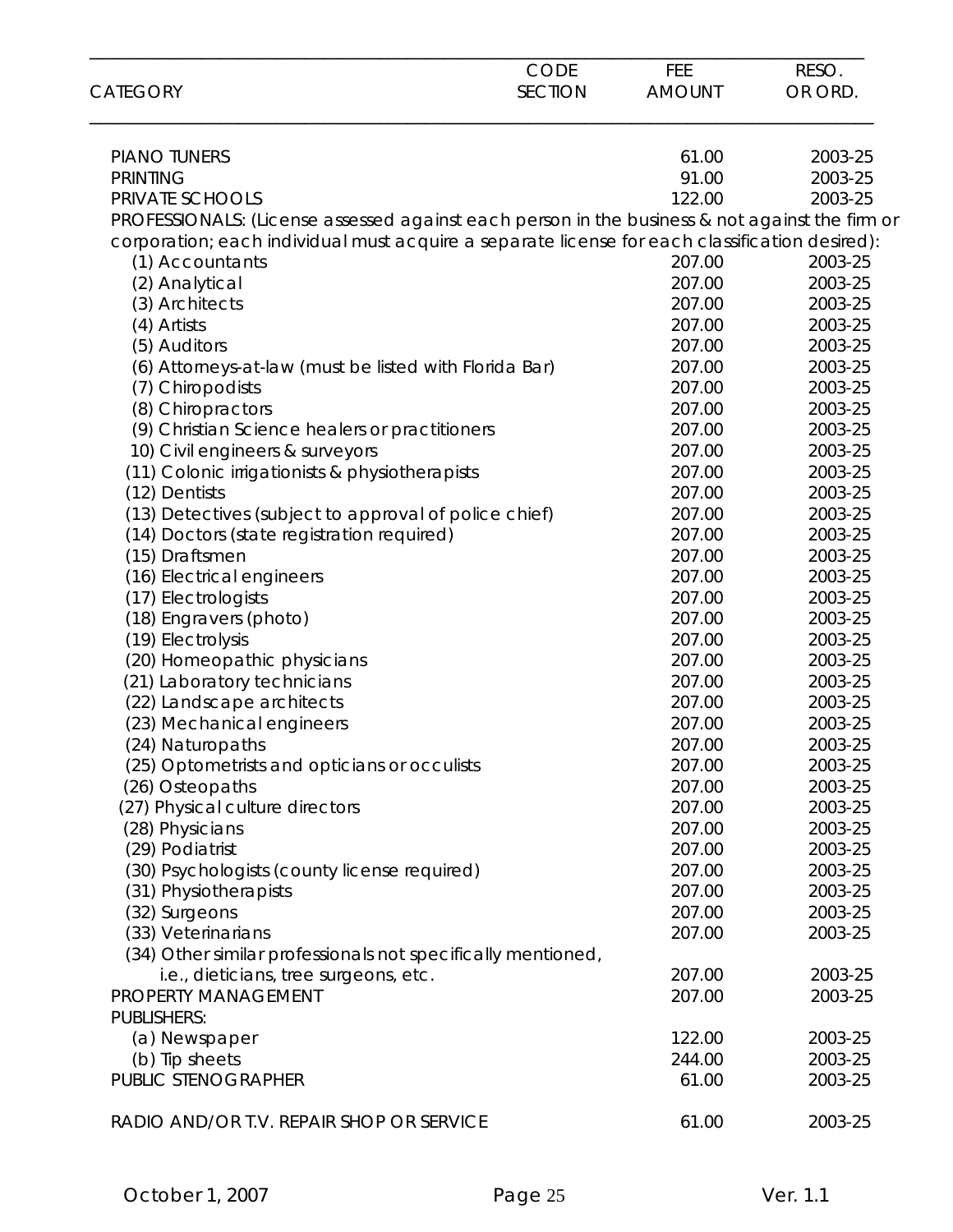| <b>CATEGORY</b>                                                     | <b>CODE</b><br><b>SECTION</b> | FEE<br><b>AMOUNT</b> | RESO.<br>OR ORD.   |
|---------------------------------------------------------------------|-------------------------------|----------------------|--------------------|
|                                                                     |                               |                      |                    |
| REAL ESTATE: Including rent and rent collecting agencies:           |                               |                      |                    |
| (a) Each agent or broker<br>(b) Each additional member & salesman   |                               | 122.00<br>30.00      | 2003-25<br>2003-25 |
| REPAIR SHOP: Keys, locks, knives, scissors or lawn mower sharpening |                               |                      |                    |
| gunsmithing, motorcycle and bicycle repairs                         |                               | 61.00                | 2003-25            |
| <b>RESTAURANTS:</b>                                                 |                               |                      |                    |
| (a) Seating capacity 0-30 persons                                   |                               | 61.00                | 2003-25            |
| (b) Seating capacity 31-74 persons                                  |                               | 122.00               | 2003-25            |
| (c) Seating capacity 75-149 persons                                 |                               | 183.00               | 2003-25            |
| (d) Seating capacity 150 or more persons                            |                               | 244.00               | 2003-25            |
| (e) Drive-in                                                        |                               | 122.00               | 2003-25            |
| <b>RESEARCH LABORATORIES</b>                                        |                               | 122.00               | 2003-25            |
| <b>SALES OFFICE: No stock</b>                                       |                               | 61.00                | 2003-25            |
| SANATORIUM: See "Convalescent Home"                                 |                               |                      |                    |
| SHIP BROKERS: Including brokers in boats                            |                               | 122.00               | 2003-25            |
| <b>SKATING RINKS</b>                                                |                               | 122.00               | 2003-25            |
| <b>SODA FOUNTAINS</b><br>STORAGE WAREHOUSE OR STORAGE ROOM:         |                               | 122.00               | 2003-25            |
| Conducting business of storing goods, wares or merchandise          |                               | 122.00               | 2003-25            |
| SUITS: Agents taking measurements for suits (not tailors)           |                               | 91.00                | 2003-25            |
| <b>TAILORS</b>                                                      |                               | 91.00                | 2003-25            |
| TAX COLLECTING AGENCY & CONSULTANTS                                 |                               | 122.00               | 2003-25            |
| <b>TAXICAB OFFICE OR SHOP</b>                                       |                               | 61.00                | 2003-25            |
| TELEGRAPH COMPANIES: With or without teletype machines              |                               | 91.00                | 2003-25            |
| <b>TELEPHONE AND SYSTEMS AND COMPANIES</b>                          |                               | 244.00               | 2003-25            |
| On the second thousand or fraction thereof for each                 |                               |                      |                    |
| phone or instrument                                                 |                               | 0.05                 |                    |
| <b>TELEVISION AND RADIO STATION</b>                                 |                               | 183.00               | 2003-25            |
| <b>TOUR OPERATOR</b>                                                |                               | 61.00                | 2003-25            |
| TOWEL AND LINEN SUPPLY COMPANIES: See "Dry Cleaners"                |                               | 61.00                | 2003-25            |
| <b>TRADING STAMP COMPANY</b>                                        |                               | 183.00               | 2003-25            |
| <b>TRANSFER COMPANY</b>                                             |                               | 122.00               | 2003-25            |
| <b>TRAVEL AGENCY</b><br><b>TRUCK/TRAILER RENTAL OR LEASING:</b>     |                               | 122.00               | 2003-25            |
| (a) Three vehicles or less                                          |                               | 122.00               | 2003-25            |
| (b) Each additional vehicle                                         |                               | 24.00                | 2003-25            |
| UNCLASSIFIED: (By commission action).                               |                               |                      |                    |
| <b>VALET PARKING: Per location</b>                                  |                               | 122.00               | 2003-25            |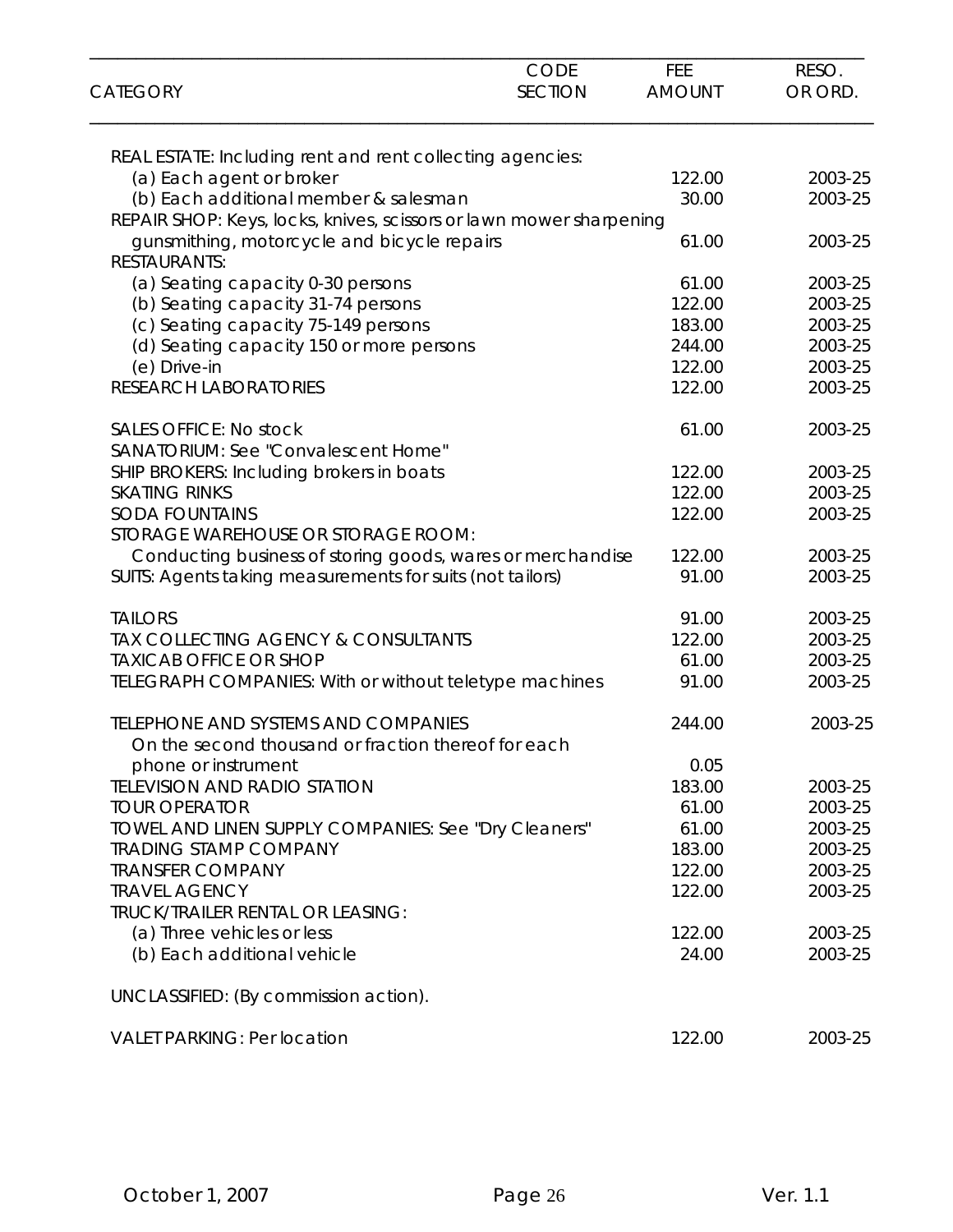| <b>CATEGORY</b>                                                                                                                              | <b>CODE</b><br><b>SECTION</b> | FEE<br><b>AMOUNT</b> | RESO.<br>OR ORD. |
|----------------------------------------------------------------------------------------------------------------------------------------------|-------------------------------|----------------------|------------------|
| VENDING MACHINES: Distributing merchandise and service:                                                                                      |                               |                      |                  |
| (a) Operator                                                                                                                                 |                               | 91.00                | 2003-25          |
| (b) 1¢ vending, each machine                                                                                                                 |                               | 1.58                 | 2003-25          |
| (c) 5¢ vending, each machine                                                                                                                 |                               | 6.30                 | 2003-25          |
| (d) 10¢ vending, each machine                                                                                                                |                               | 9.45                 | 2003-25          |
| $(e)$ Over 10 $\mathfrak c$                                                                                                                  |                               | 13.00                | 2003-25          |
| (f) Coin-operated laundry machine (other than in a                                                                                           |                               |                      |                  |
| licensed laundromat)                                                                                                                         |                               | 3.15                 | 2003-25          |
| VULCANIZING: For each place of business operated as a vulcanizing                                                                            |                               |                      |                  |
| shop                                                                                                                                         |                               | 61.00                | 2003-25          |
| <b>WATCHMAKERS</b>                                                                                                                           |                               | 61.00                | 2003-25          |
| WATER: Distributor or agent engaged in selling or delivering bottled                                                                         |                               |                      |                  |
| drinking water (see also "Vending Machines")                                                                                                 |                               | 61.00                | 2003-25          |
| WOODYARD: Selling and distributing wood, coal, coke, etc.                                                                                    |                               | 61.00                | 2003-25          |
| WORSHIP (places of): License Fee                                                                                                             |                               | N/C                  | 98-25            |
| Application fee                                                                                                                              |                               | 20.00                | 98-25            |
| Inspection fee                                                                                                                               |                               | 30.00                | 98-25            |
| <b>WRECKER SERVICE</b>                                                                                                                       |                               | 61.00                | 2003-25          |
| <b>WHOLESALE JOBBER OR DISTRIBUTOR</b>                                                                                                       |                               | 122.00               | 2003-25          |
| PENALTY, DELINQUENCY                                                                                                                         | 18-39                         |                      | 93-17            |
| Any license not renewed by September 30 shall be delinquent and subject to the following<br>penalties (% of license fee due):                |                               |                      |                  |
| October 1- October 31                                                                                                                        |                               | 10%                  |                  |
| November 1 - November 30                                                                                                                     |                               | 15%                  |                  |
| December 1 - December 31                                                                                                                     |                               | 20%                  |                  |
| January 1 - January 31                                                                                                                       |                               | 25%                  |                  |
| After 150 days - up to additional                                                                                                            |                               | 250.00               | 93-17            |
| PENALTY, OPERATING WITHOUT<br>F.S.                                                                                                           | (% of license fee due)        | 25%                  |                  |
| PENALTY, ADDITIONAL (if not paid within 150 days after initial notice to<br>obtain required occupational license) - up to                    |                               | 250.00               | 94-15            |
| TRANSFER FEE (Min. \$3-Max. \$25) F.S. (% of license fee due)                                                                                |                               | 10%                  | 93-17            |
| FIREARMS SALES - (See ARMS)                                                                                                                  |                               |                      |                  |
| <b>RACING</b>                                                                                                                                |                               |                      |                  |
| - Dog race meeting license tax per day for each day of racing in the City<br>- Horse race meeting license tax each day of racing in the City |                               |                      | 50.00<br>150.00  |
| <b>PARADE PERMIT</b>                                                                                                                         |                               |                      |                  |
| Application fee                                                                                                                              | $28-93(d)$                    | 10.00                |                  |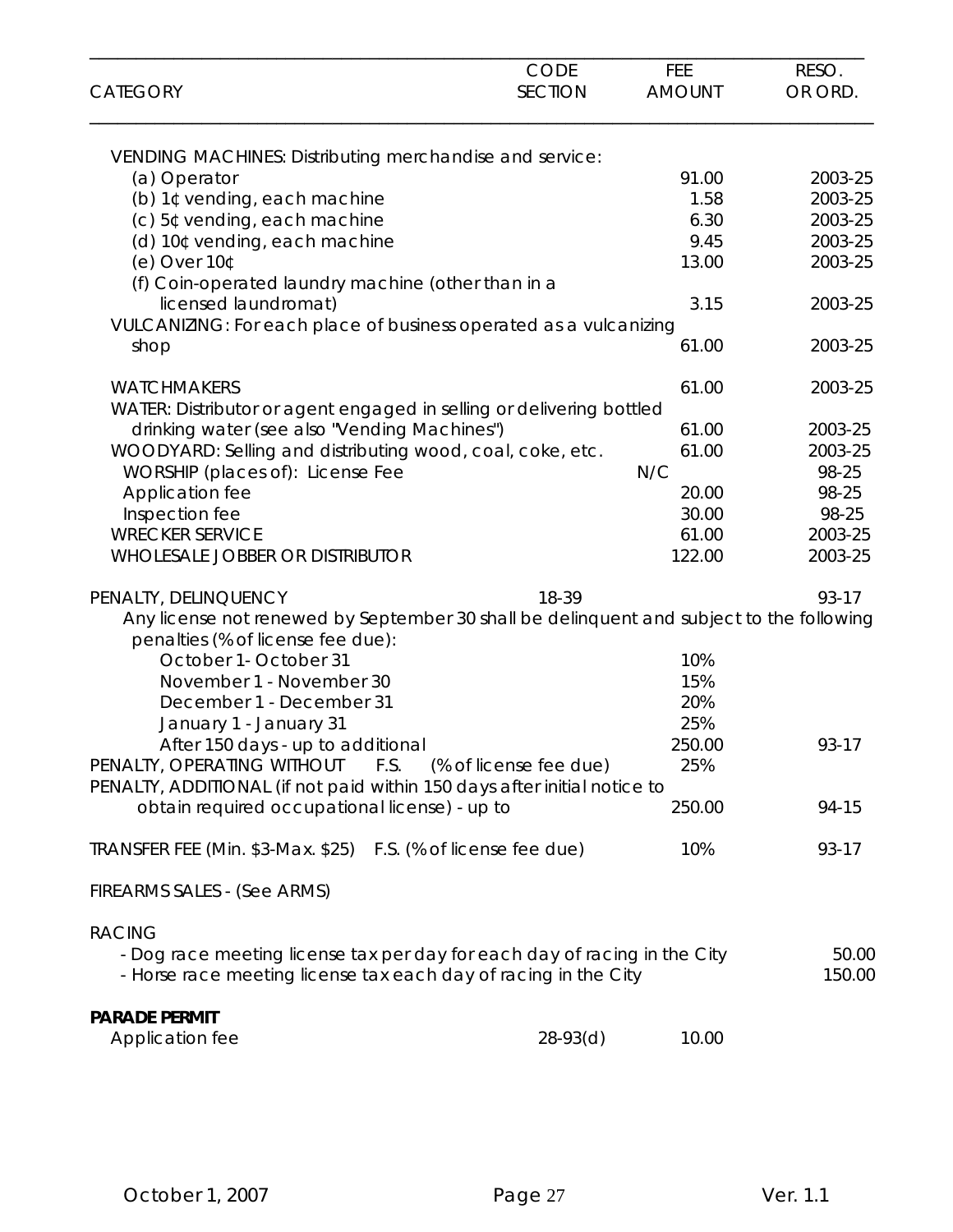|                                                                                                                                                                                                                                                                                                                   | CODE           | FEE           | RESO.     |
|-------------------------------------------------------------------------------------------------------------------------------------------------------------------------------------------------------------------------------------------------------------------------------------------------------------------|----------------|---------------|-----------|
| <b>CATEGORY</b>                                                                                                                                                                                                                                                                                                   | <b>SECTION</b> | <b>AMOUNT</b> | OR ORD.   |
| <b>PARKING METERS</b>                                                                                                                                                                                                                                                                                             |                |               |           |
| North Beach, per hour                                                                                                                                                                                                                                                                                             |                | 1.00          | 2000-20   |
| South Beach, per hour                                                                                                                                                                                                                                                                                             |                | 1.00          | 2000-20   |
| Annual Beach Parking Pass (residents only)                                                                                                                                                                                                                                                                        |                | 96.00         | 2005-29   |
| Six Month Beach Parking Pass (residents only)                                                                                                                                                                                                                                                                     |                | 75.00         | 2006-36   |
| Three Month Beach Parking Pass (residents only)                                                                                                                                                                                                                                                                   |                | 40.00         | 2006-36   |
| Other, per hour                                                                                                                                                                                                                                                                                                   |                | .50           | 95-22     |
| <b>PARKS AND RECREATION</b>                                                                                                                                                                                                                                                                                       | 20.6(1)        |               |           |
| <b>Adult Athletics</b>                                                                                                                                                                                                                                                                                            |                |               | 92-19     |
| Fees for each of the activities in this category, such as soft-ball, racquetball, volleyball,<br>basketball, etc., will vary throughout the year depending on the number of entries in each<br>activity. The City Manager will establish fees for these activities based upon the direct cost<br>of the activity. |                |               |           |
| Participants Usage Fee                                                                                                                                                                                                                                                                                            |                |               | 92-19     |
| These fees will vary according to the class activity, the length of the activity, the supplies<br>needed for the activity and the number of participants involved. The City Manager will set<br>these fees according to the direct cost of each activity.                                                         |                |               |           |
| Outside Contractor Percentage Fee<br>This percentage will vary for each activity according to the number of participants in<br>each class and the length of the class. The City Manager will establish the percentage<br>for this type program.                                                                   |                |               | 92-19     |
| Park Facility Rentals (Proof of Residency Required; 2 hour minimum)                                                                                                                                                                                                                                               |                |               |           |
| MEETING ROOM AT INGALLS PARK                                                                                                                                                                                                                                                                                      |                |               |           |
| Residents & Nonprofit Organizations                                                                                                                                                                                                                                                                               |                | 25.00/HR      | 2007-37   |
| Usage fee-nonrefundable                                                                                                                                                                                                                                                                                           |                | 25.00         |           |
| Damage deposit-refundable                                                                                                                                                                                                                                                                                         |                | 75.00         |           |
| Nonresidents & Profit Organizations                                                                                                                                                                                                                                                                               |                | 50.00/HR      | 2007-37   |
| Usage fee-nonrefundable                                                                                                                                                                                                                                                                                           |                | 30.00         |           |
| Damage deposit-refundable                                                                                                                                                                                                                                                                                         |                | 75.00         |           |
| <b>MEETING ROOM AT BLUESTEN PARK</b>                                                                                                                                                                                                                                                                              |                |               |           |
| Residents & Nonprofit Organizations                                                                                                                                                                                                                                                                               |                | 30.00/HR      | 2004-27   |
| Usage fee-nonrefundable                                                                                                                                                                                                                                                                                           |                | 25.00         |           |
| Damage deposit-refundable                                                                                                                                                                                                                                                                                         |                | 75.00         |           |
| Nonresidents & Profit-making Organizations                                                                                                                                                                                                                                                                        |                | 60.00/HR      | 2007-37   |
| Usage fee-nonrefundable                                                                                                                                                                                                                                                                                           |                | 30.00         |           |
| Damage deposit-refundable                                                                                                                                                                                                                                                                                         |                | 75.00         |           |
| JOHNSON PARK AUDINASIUM (Limited to Residents only)                                                                                                                                                                                                                                                               |                |               |           |
| 2 hour minimum                                                                                                                                                                                                                                                                                                    |                | 15.00/HR      | $01 - 19$ |
| Usage fee-nonrefundable                                                                                                                                                                                                                                                                                           |                | 25.00         |           |
|                                                                                                                                                                                                                                                                                                                   |                |               |           |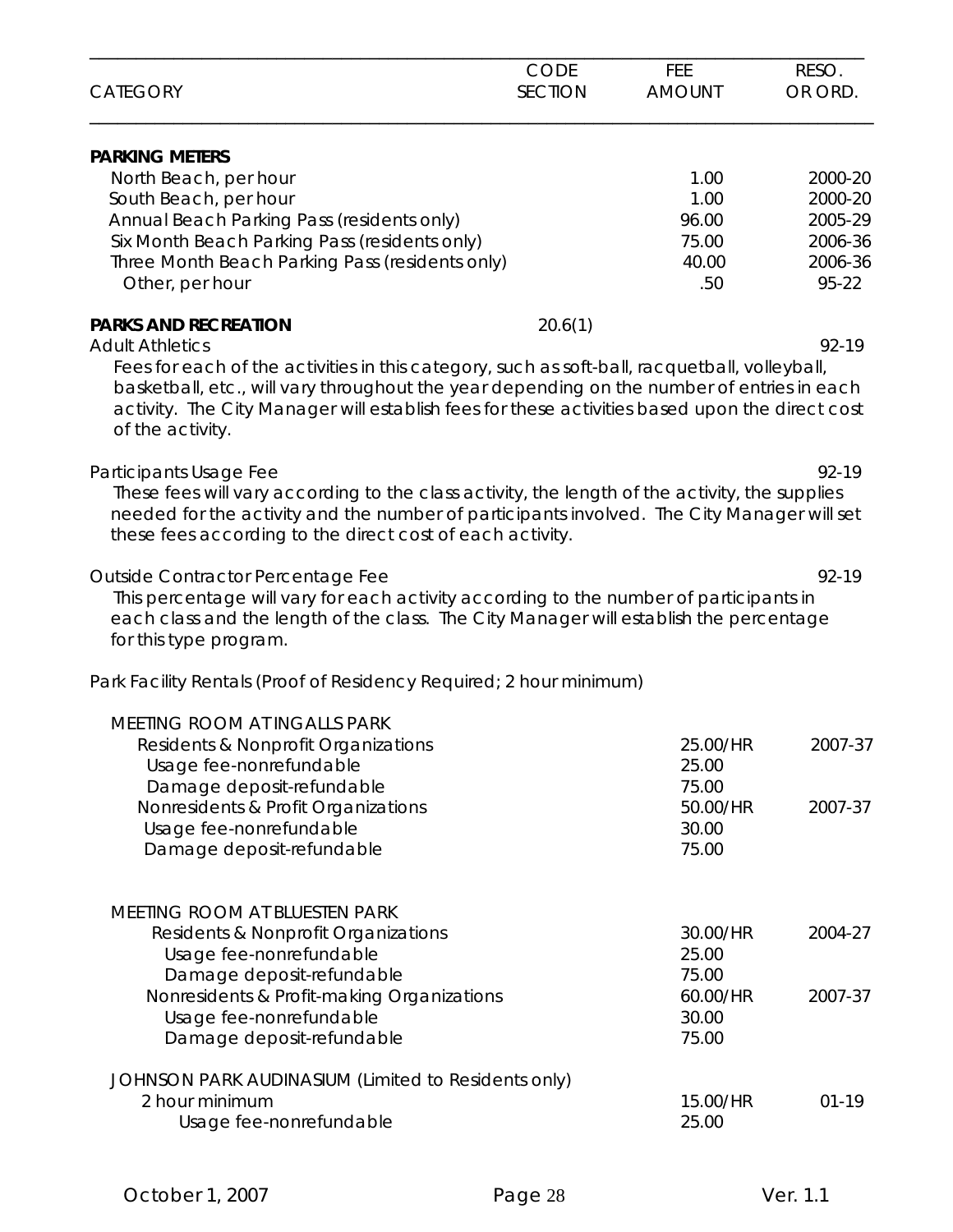| <b>CATEGORY</b>                                               | <b>CODE</b><br><b>SECTION</b> | FEE<br><b>AMOUNT</b> | RESO.<br>OR ORD. |
|---------------------------------------------------------------|-------------------------------|----------------------|------------------|
| Damage deposit-refundable                                     |                               | 75.00                | $01 - 19$        |
| <b>Meeting Rooms</b>                                          |                               |                      |                  |
| 2 Hour Minimum-per hour                                       |                               | 15.00/HR             | $01 - 19$        |
| Usage fee-nonrefundable                                       |                               | 25.00                | 91-19            |
| Damage deposit-refundable                                     |                               | 75.00                | $01 - 19$        |
| <b>WEDDING RECEPTIONS AND DANCES:</b>                         |                               |                      |                  |
| Residents & Nonprofit Organizations, 8-Hr minimum             |                               |                      |                  |
| <b>Bluesten Park</b>                                          |                               | 30.00/HR             |                  |
| Ingalls Park                                                  |                               | 20.00/HR             |                  |
| Johnson Park Audinasium (residents only)                      |                               | 20.00/HR             | $01 - 19$        |
| Usage fee - nonrefundable                                     |                               | 50.00                |                  |
| Damage deposit - refundable                                   |                               | 150.00               | $01 - 19$        |
| Nonresidents & Profit Organizations (Bluesten & Ingalls only) |                               |                      |                  |
| (Per Hour, 8-Hr minimum.)                                     |                               | 60.00/HR             | 2007-37          |
| Usage fee - nonrefundable                                     |                               | 60.00                |                  |
| Damage deposit - refundable                                   |                               | 150.00               | $01 - 19$        |
| PAVILION AT B. F. JAMES PARK                                  |                               |                      |                  |
| Residents & Nonprofit Organizations 0-4 hours                 |                               | 25.00                | $91 - 19$        |
| Nonresidents & Profit Organization 0-4 hours                  |                               | 60.00                | 2007-37          |
| Damage Deposit                                                |                               | 40.00                |                  |
| PAVILION AT GOLDEN ISLES PARK                                 |                               |                      |                  |
| Residents & Non-profit Groups, 0-4 hrs.                       |                               | 40.00                |                  |
| Nonresidents & Profit Organizations, 0-4hrs                   |                               | 66.00                | 2007-37          |
| Damage deposit - refundable                                   |                               | 40.00                |                  |
| PAVILIONS AT INGALLS PARK                                     |                               |                      |                  |
| <b>Small Pavilion</b>                                         |                               |                      |                  |
| Residents & Non-profit Groups, 0-4 hrs.                       |                               | 40.00                | 2003-25          |
| Non-Residents & For Profit Groups, 0-4 hrs.                   |                               | 66.00                | 2007-37          |
| Damage deposit - refundable                                   |                               | 40.00                | $01 - 19$        |
| Large Pavilion                                                |                               |                      |                  |
| Residents & Non-profit Groups, 0-4 hrs.                       |                               | 50.00                | 2003-25          |
| Non-Residents & For Profit Groups, 0-4 hrs.                   |                               | 72.00                | 2007-37          |
| Damage deposit - refundable                                   |                               | 40.00                | $01 - 19$        |

The City Manager will set the following fees based on direct cost and market conditions. Additional charges and rates for special hours set by the City Manager.

| GAZEBO AT INGALLS PARK                      |       | 96-17   |
|---------------------------------------------|-------|---------|
| Residents & Non-profit Groups, 0-4 hrs.     | 25.00 |         |
| Non-Residents & For Profit Groups, 0-4 hrs. | 60.00 | 2007-37 |
| Damage deposit - refundable                 | 40.OO | $01-19$ |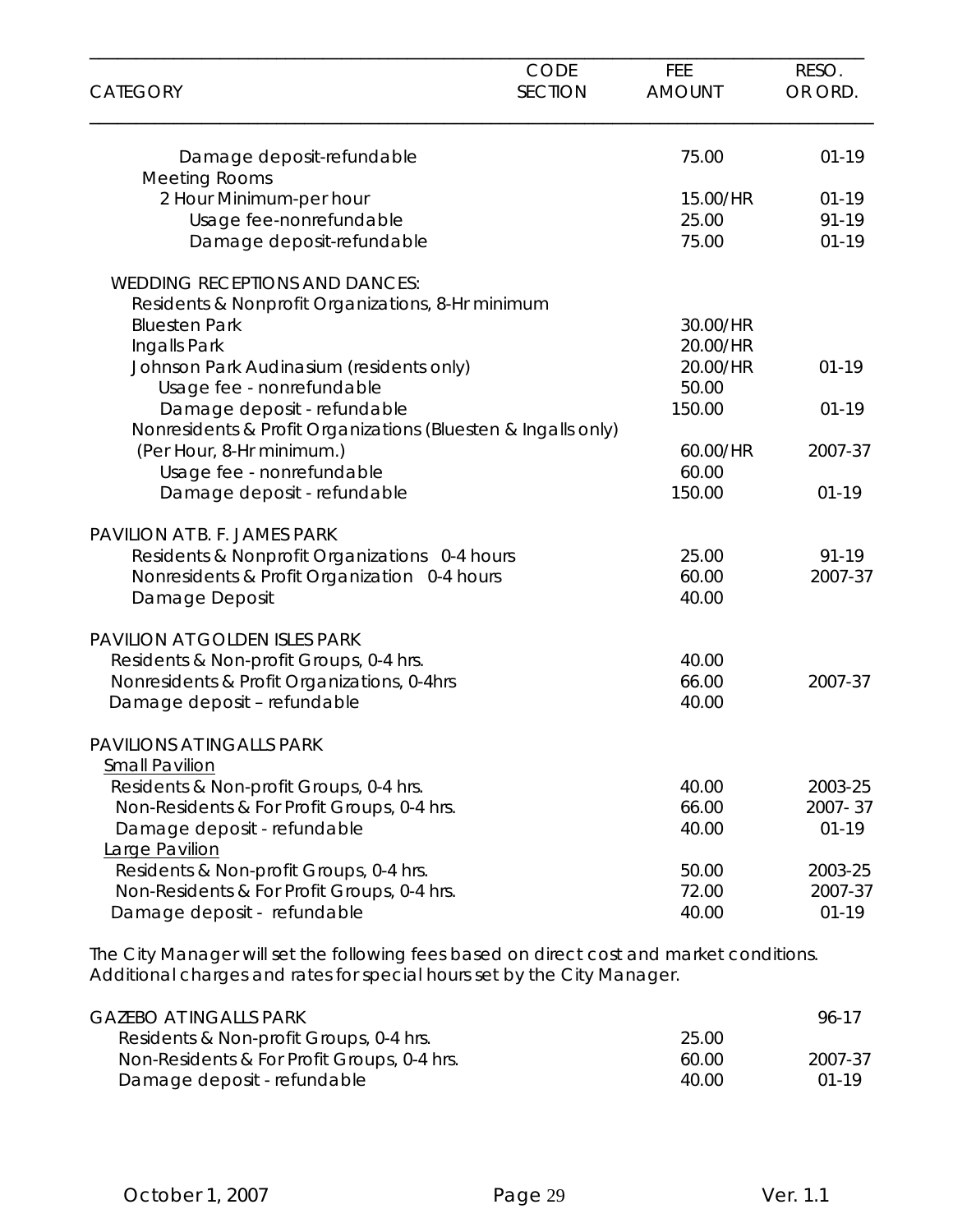| <b>CATEGORY</b>                                    | CODE<br><b>SECTION</b> | FFF.<br><b>AMOUNT</b> | RESO.<br>OR ORD. |
|----------------------------------------------------|------------------------|-----------------------|------------------|
| CHICKEE HUT AT BEACH                               |                        |                       | 96-17            |
| Residents & Non-profit Groups, 0-4 hrs.            |                        | 100.00                |                  |
| Non-Residents & For Profit Groups, 0-4 hrs.        |                        | 180.00                | 2007-37          |
| Damage deposit - refundable                        |                        | 40.00                 | $01-19$          |
| HALLANDALE CULTURAL COMMUNITY CENTER RENTAL FEES - |                        |                       | 2003-25          |

The City Manager will set the following fees based on direct cost and market conditions. Additional charges and rates for special hours set by the City Manager.

| <b>CULTURAL CENTER</b>                                  | <b>RESIDENT/</b>      | NON-<br><b>RESIDENT/</b> |  |  |
|---------------------------------------------------------|-----------------------|--------------------------|--|--|
|                                                         | NON-<br><b>PROFIT</b> | <b>COMMERCIAL</b>        |  |  |
| <b>AUDITORIUM WITH KITCHEN RENTAL</b>                   |                       |                          |  |  |
| Mondays through Thursdays, 3- hour minimum              | \$50.00/hour          | \$72.00/hour             |  |  |
| Fridays/Saturdays                                       |                       |                          |  |  |
| Flat rate up to 12 hours:                               | \$800.00              | \$1,200.00               |  |  |
| <b>Additional hours:</b>                                | $$55.00/per\ hr$      | \$80.00/per hr           |  |  |
| Sundays, 4-hour minimum                                 | \$62.50/hour          | \$90.00/hour             |  |  |
| Damage Deposit (refundable if no damage)                | \$200.00              |                          |  |  |
| <b>Set-Up Fee</b>                                       |                       | \$50.00                  |  |  |
| Sound/Lighting Technician, 4-hour minimum<br>(Optional) | \$12.50/hour          |                          |  |  |
| <b>ROOM RENTALS (NO KITCHEN USAGE)</b>                  |                       |                          |  |  |
| <b>Standard Rental, 2-hour minimum</b>                  | \$30.00/hour          | \$48.00/hour             |  |  |
| Multiple Days/Ongoing, 2-hour minimum                   | \$25.00/hour          | \$42.00/hour             |  |  |
| Damage Deposit (refundable if no damage)                |                       | \$100.00                 |  |  |
| Set-Up Fee                                              | \$25.00               |                          |  |  |

# HEPBURN CENTER FACILITIES (available from 8:00 AM to 10:00 PM)

| Meeting Rooms (Maximum 4 hours)                        |          |         |
|--------------------------------------------------------|----------|---------|
| Residents & Nonprofit Organization                     | 25.00/HR | 2004-27 |
| Nonresidents & Profit Organizations                    | 60.00/HR | 2007-37 |
| Plus Usage Fee                                         | 30.00    | 2007-37 |
| Damage Deposit-refundable                              | 75.00    | 2004-27 |
| Multi-Purpose Room w/kitchen (available Saturday only) |          |         |
| Residents only (Maximum 8 hours)                       | 25.00/HR | 2004-27 |
| Plus Usage Fee                                         | 50.00    | 2004-27 |
| Set-up fee (maximum 2 hours)                           | 25.00/HR | 2004-27 |
| Damage Deposit-refundable                              | 150.00   | 2004-27 |
|                                                        |          |         |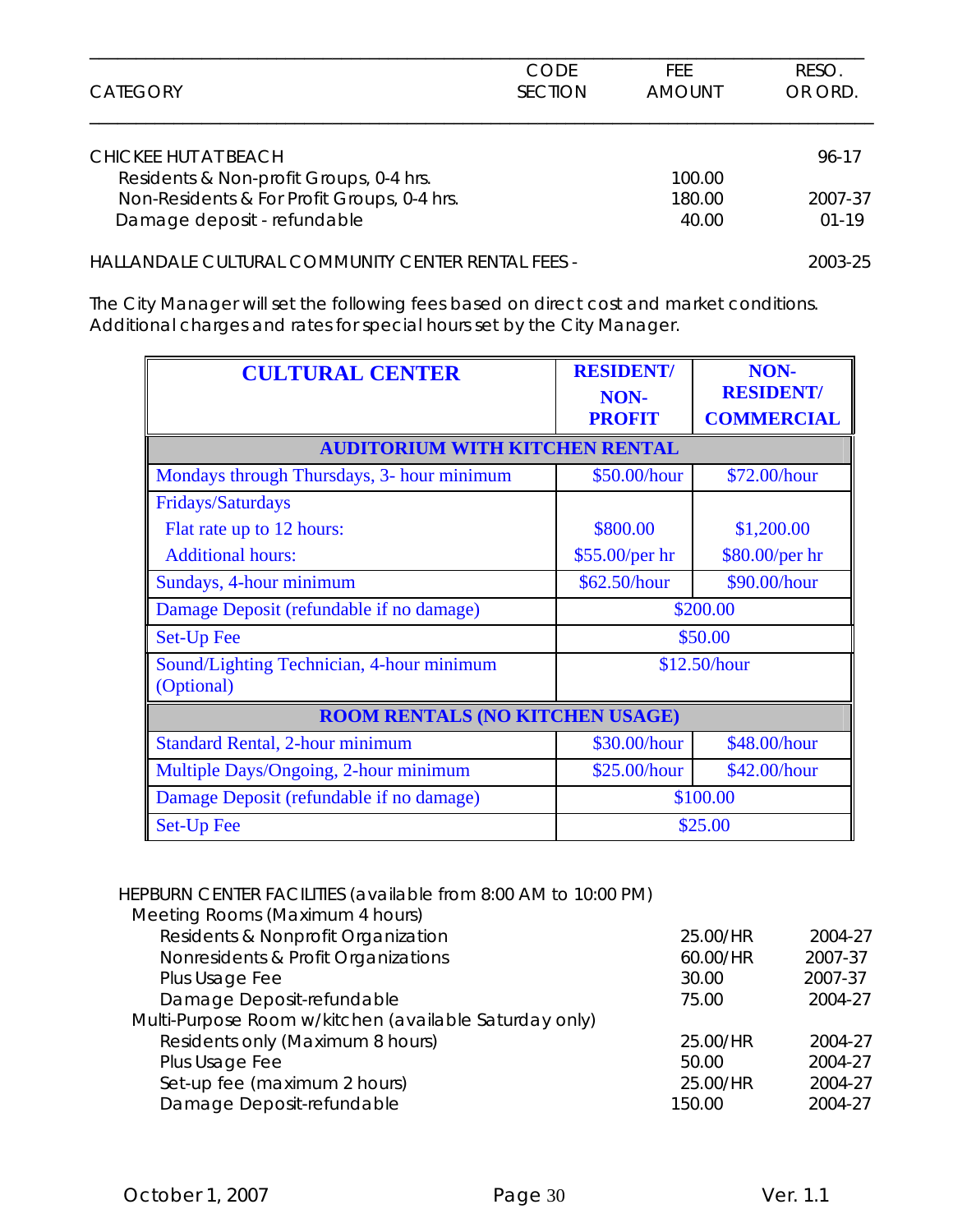|                 | CODE    | FEE           | <b>RESO</b> |
|-----------------|---------|---------------|-------------|
| <b>CATEGORY</b> | SECTION | <b>AMOUNT</b> | OR ORD.     |
|                 |         |               |             |

Fees for rental of the above will vary by activity and by site. The City Manager has the authority to determine the rental fees according to the direct cost of each activity.

| FEES FOR USE OF FOLLOWING PROGRAMS:<br>$20-6(7)$                                                                                                                                                           |                       |                             |
|------------------------------------------------------------------------------------------------------------------------------------------------------------------------------------------------------------|-----------------------|-----------------------------|
| The City Manager has the authority to revise Day Camp fees based upon the                                                                                                                                  |                       |                             |
| direct cost of the Day Camp Program.                                                                                                                                                                       |                       | 95-22                       |
| Year Round Day Camp Program: (normal hours from 7:30 AM - 6:00 PM) Held during the traditional<br>school year (mid-August through mid-June)<br>Weekly rate:                                                |                       |                             |
| <b>Residents</b>                                                                                                                                                                                           | 35.00                 | 2007-37                     |
| Nonresidents                                                                                                                                                                                               | 65.00                 | 2007-37                     |
| Late Pick-up fee, per 15 minute interval, per child after 6 PM                                                                                                                                             | 10.00                 | 95-22                       |
| Summer Day Camp Program: (normal hours from 9:00 AM - 4:00 PM) Held during the traditional<br>summer vacation of mid-June through mid-August<br>Weekly rate:                                               |                       |                             |
| Residents                                                                                                                                                                                                  | 35.00                 | 2007-37                     |
| Nonresidents                                                                                                                                                                                               | 65.00                 | 2007-37                     |
| <b>Extended Care and Late Pickup</b><br>Between 7:30 am & 9:00 AM (per child per day)<br>Between 4:00 pm and 6:00 pm (per child per day)<br>Late Pick-up fee, per 15 minute interval, per child after 6 PM | 1.00<br>1.00<br>10.00 | 2004-27<br>2004-27<br>95-22 |
| Concession Sales - The City Manager has the authority to set prices<br>for concession products and services based on market conditions.                                                                    |                       | 95-22                       |
| Summer Youth Enrichment Program (Hepburn Ctr. 8:00 am to 5:00 pm)                                                                                                                                          |                       |                             |
| <b>Residents</b>                                                                                                                                                                                           | 100.00                | 2004-27                     |
| Nonresidents                                                                                                                                                                                               | 150.00                | 2004-27                     |
| After School Registration Fee (Hepburn Center)<br>Yearly rate:                                                                                                                                             |                       |                             |
| <b>Residents</b>                                                                                                                                                                                           | 100.00                | 2004-27                     |
| Nonresidents                                                                                                                                                                                               | 150.00                | 2004-27                     |
| Late Pick-up fee, per 15 minute interval, per child after 6 PM                                                                                                                                             | 10.00                 | 2004-27                     |
| <b>SWIMMING POOL:</b>                                                                                                                                                                                      |                       |                             |

Pursuant to Commission action taken during 2003-04 Budget hearings, the city has entered into an agreement to privatize the operation of the Hallandale Beach Municipal pool. All pool fees will be posted at the Parks and Recreation Office.

Senior Trips, administrative charge Minimum 5% of gross revenue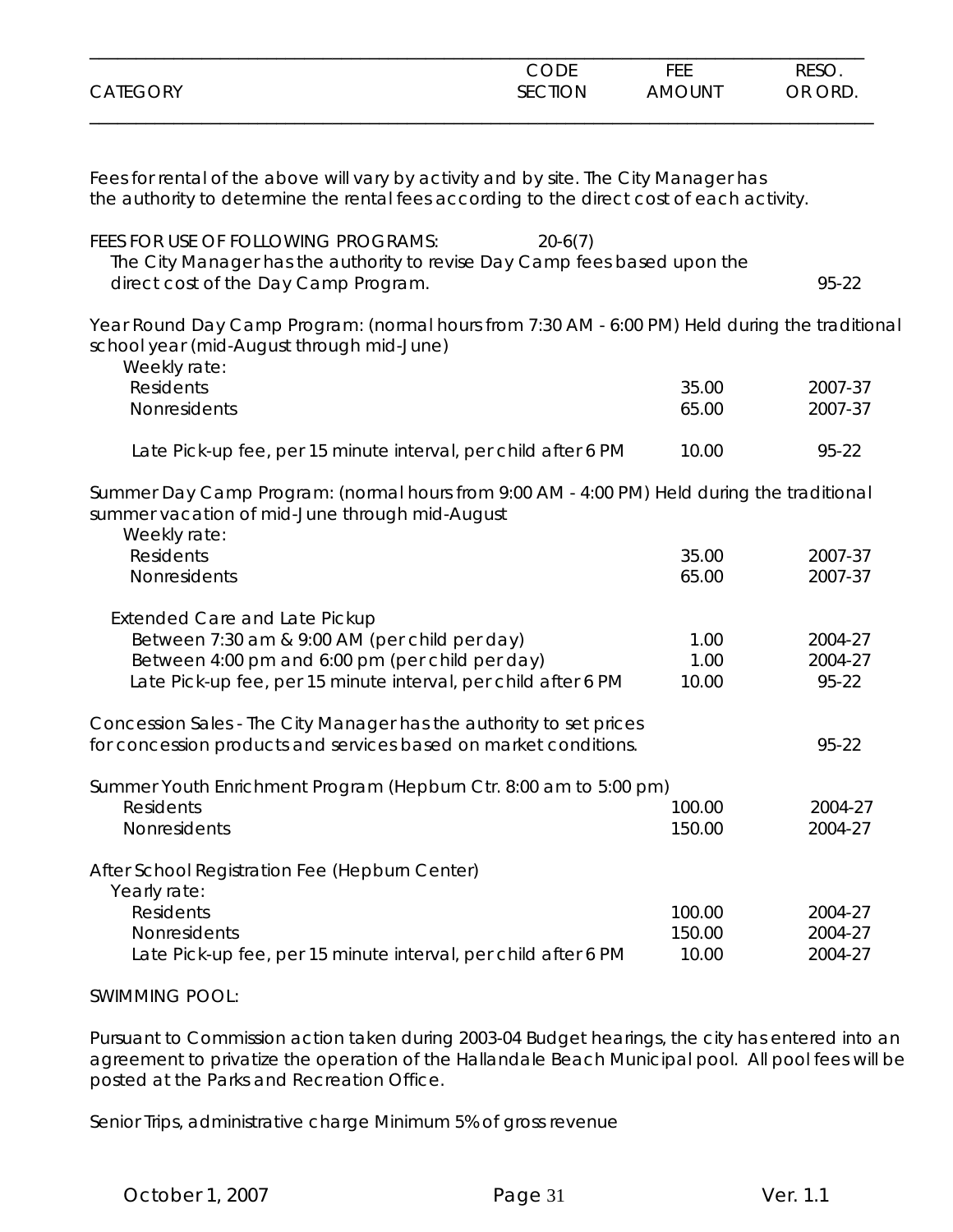| <b>CATEGORY</b>                   | <b>CODE</b><br><b>SECTION</b> | FEE<br><b>AMOUNT</b> | RESO.<br>OR ORD. |
|-----------------------------------|-------------------------------|----------------------|------------------|
| ATHLETIC FIELD RENTAL:            |                               |                      |                  |
| Practice (no field preparation)   |                               | 15.00/HR             |                  |
| Games and tournaments, per game   |                               | 25.00                |                  |
| Light fee                         |                               | 10.00/HR             | $01 - 19$        |
| <b>BOCCE COURT MEMBERSHIP</b>     |                               |                      |                  |
| Resident, per year                |                               | 15.00                | 2003-25          |
| Nonresident, per year             |                               | 30.00                | 2003-25          |
| TENNIS FACILITY (GOLDEN ISLES PK) | $20 - 4$                      |                      |                  |
| Family membership (two persons):  |                               |                      |                  |
| Residents, per year               |                               | 125.00               | $01 - 19$        |
| <b>Additional Child</b>           |                               | 25.00                | 91-19            |
| Nonresidents, per year            |                               | 200.00               | $01 - 19$        |
| Individual membership:            |                               |                      |                  |
| Residents, per year               |                               | 85.00                | $01-19$          |
| Nonresidents, per year            |                               | 135.00               | $01 - 19$        |
| Junior (to age 18) membership:    |                               |                      |                  |
| Residents, per year               |                               | 35.00                | $01 - 19$        |
| Nonresidents, per year            |                               | 50.00                | $01 - 19$        |
| Hourly fees:                      |                               |                      |                  |
| Residents (nonmembers)            |                               | 2.50/HR              | $01 - 19$        |
| Nonresidents (nonmembers)         |                               | 3.50/HR              | 91-19            |
| <b>Limited Membership</b>         |                               |                      |                  |
| Resident, Individual              |                               | 42.00                | 95-22            |
| Resident, Family                  |                               | 84.00                | 95-22            |
| Summer Only                       |                               |                      |                  |
| Resident, Individual              |                               | 37.00                | 95-22            |
| Non Resident, Individual          |                               | 65.00                | 2003-25          |
| Resident, Family                  |                               | 63.00                | 95-22            |
| Non Resident, Family              |                               | 90.00                | 2003-25          |
| Resident, Junior                  |                               | 21.00                | 95-22            |
| Non Resident, Junior              |                               | 25.00                | 2003-25          |
| Light fees, per court, per hour   |                               | 3.00/HR              | 91-19            |
| Rental of lockers: Daily Rate     |                               | 1.00                 |                  |
| Six-month rate                    |                               | 36.00                |                  |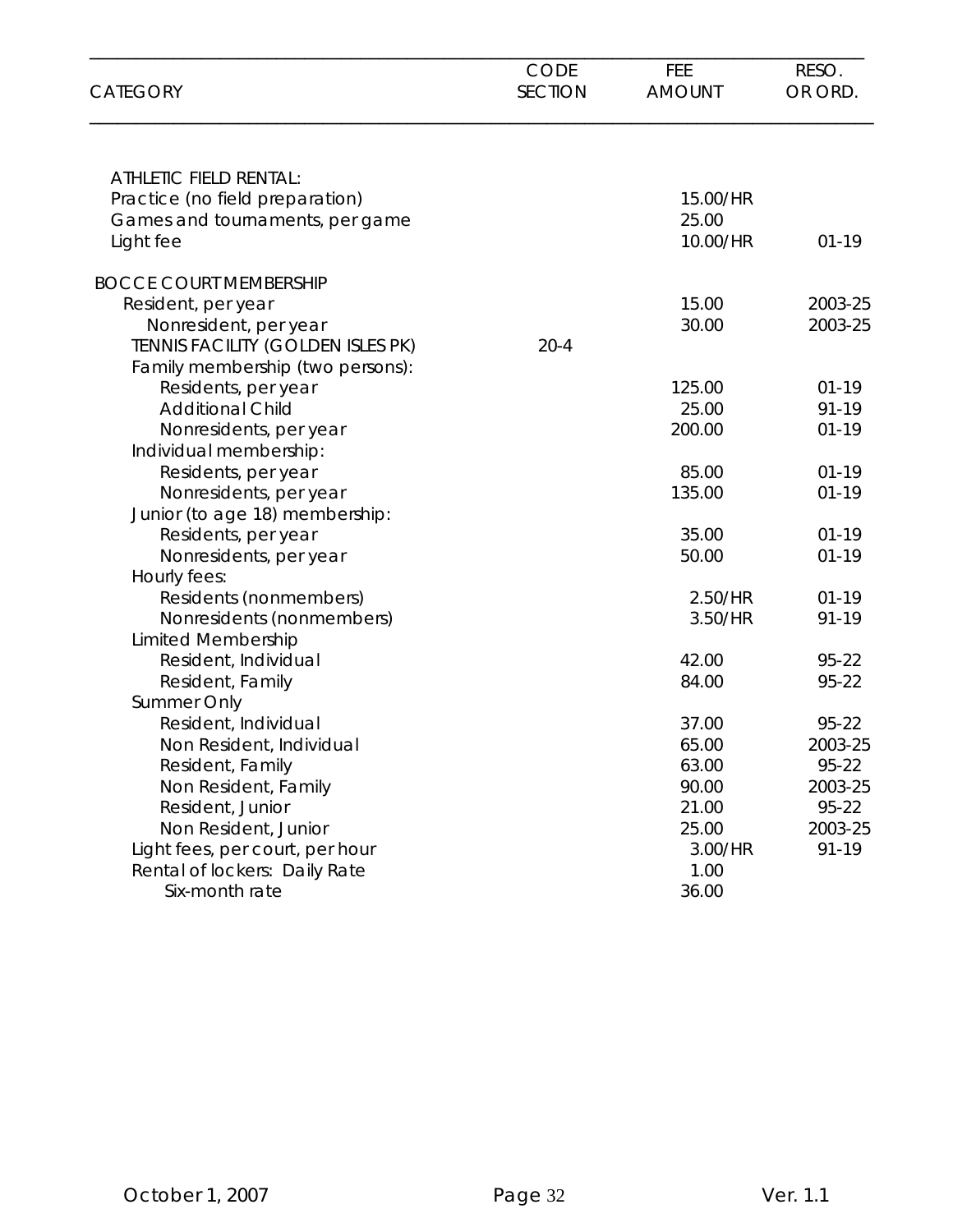| <b>CATEGORY</b>                                                                                                 | <b>CODE</b><br><b>SECTION</b> | FEE<br><b>AMOUNT</b> | RESO.<br>OR ORD. |
|-----------------------------------------------------------------------------------------------------------------|-------------------------------|----------------------|------------------|
| <b>PASSPORT</b><br><b>Application Fee</b>                                                                       |                               | 30.00                | 98-20            |
| Photograph                                                                                                      |                               | 8.00                 | 98-20            |
| <b>PAYMENTS</b> (See TELEPHONE SERVICE FEE - Credit Card Transactions)                                          |                               |                      |                  |
| <b>PLANNING &amp; ZONING</b>                                                                                    |                               |                      |                  |
| <b>Approval Extension Fee</b><br>(Including Planning and Zoning Related Approvals)                              |                               |                      |                  |
| <b>Extension by Commission</b><br><b>Extension by Director</b>                                                  |                               | 350.00               | 2003-25          |
| Residential                                                                                                     |                               | 75.00                | 2003-25          |
| Commercial                                                                                                      |                               | 150.00               | 2003-25          |
| Amendments to Planning and Zoning Applications                                                                  |                               | 200.00               | 2003-25          |
| Antennae                                                                                                        |                               |                      |                  |
| Radio (over 30') Application Fee<br>Annual Inspection Fees as follows:                                          |                               | 175.00               | 2003-25          |
| Communication towers-freestanding or self-support/lattice                                                       |                               | 200.00               | 2003-25          |
| Monopole antennae<br>Roof-mounted antennae, all types, microwave and satellite                                  |                               | 140.00               | 2003-25          |
| dish antennae (excluding single family or duplex installations)                                                 |                               | 75.00                | 2003-25          |
| Each additional antenna                                                                                         |                               | 30.00                | 2003-25          |
| Appeals & Reconsiderations                                                                                      | 32-609                        |                      |                  |
| All administrative appeals (See also                                                                            |                               | 200.00               | 2003-25          |
| Development Review/Planned Development District)<br>Preparing record for court, plus copy charges per Sec.10-17 |                               | 175.00               | 91-19            |
| <b>Concurrency Evaluation</b>                                                                                   |                               |                      |                  |
| Appeals                                                                                                         |                               | 550.00               | 2007-37          |
| Evaluations<br>Single-family & duplex, per unit                                                                 |                               | 30.00                | 2003-25          |
| Multi-family, per unit                                                                                          |                               | 20.00                | 2003-25          |
| Maximum fee                                                                                                     |                               | 1,000.00             | 2003-25          |
| Non-residential                                                                                                 |                               |                      |                  |
| 0 to 3999 square feet, gross floor area (GFA)                                                                   |                               | 400.00               | 2007-37          |
| 4000 to 29,999 square feet, GFA                                                                                 |                               | 800.00               | 2007-37          |
| 30,000 or more square feet, GFA                                                                                 |                               | 1,500.00             | 2007-37          |
| plus for ea. 10,000 square feet or part thereof of<br>GFA over 30,000 square feet                               |                               | 100.00               |                  |
|                                                                                                                 |                               |                      |                  |

Conditional Use (See Variance)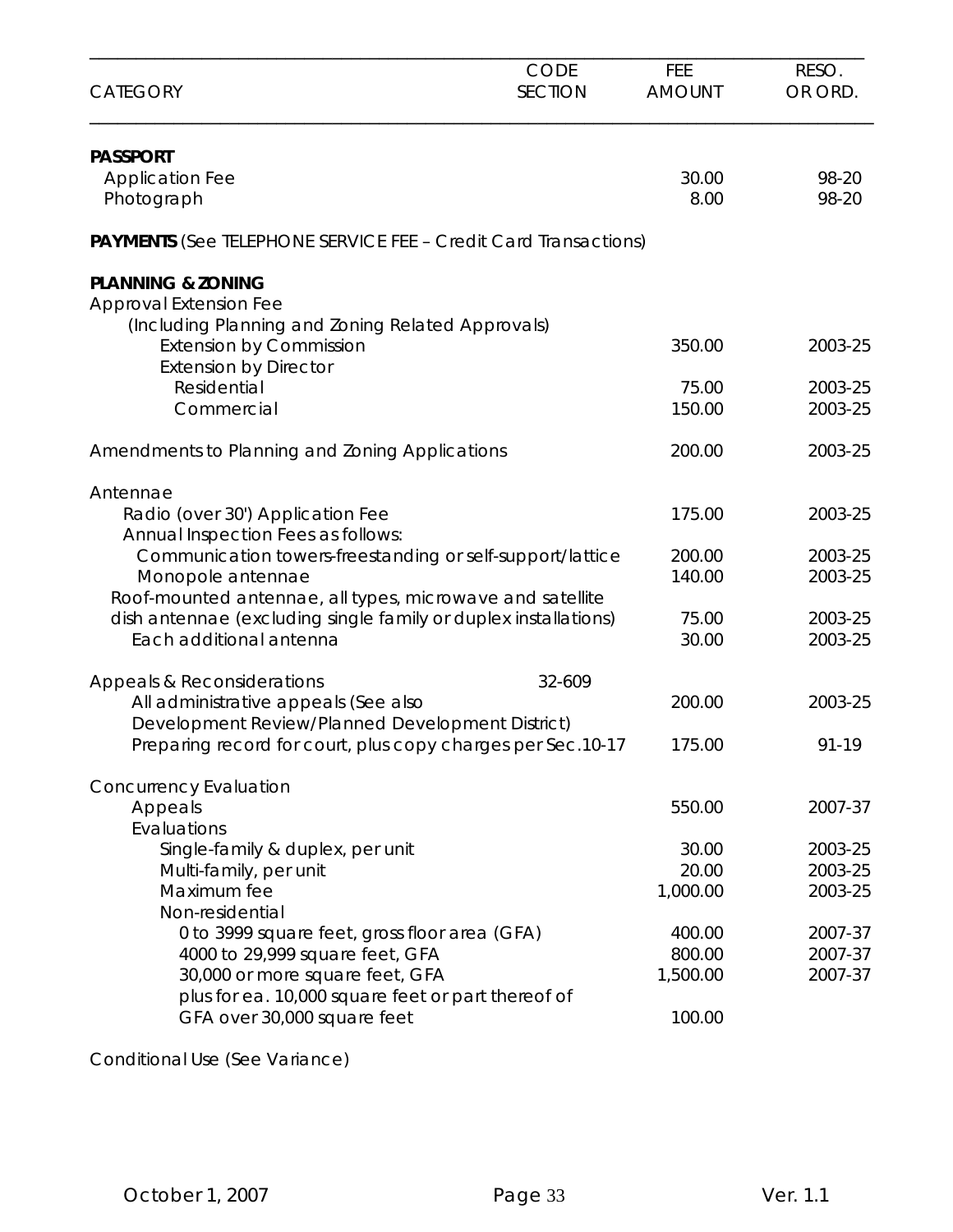| <b>CATEGORY</b>                                                                                                                                                                                                                                              | <b>CODE</b><br><b>SECTION</b> | FEE<br><b>AMOUNT</b> | RESO.<br>OR ORD. |
|--------------------------------------------------------------------------------------------------------------------------------------------------------------------------------------------------------------------------------------------------------------|-------------------------------|----------------------|------------------|
| Condominiums (Ch. 9)<br>Conversion rentals to condo<br>Application fee, per unit                                                                                                                                                                             | $9-1(E)$                      | 15.00                |                  |
| <b>Consultant Fee</b><br>A deposit paid by developers equal to the amount Charged to the City by professional<br>consultants to Evaluate materials for compliance with the Code. No review of proposals<br>shall be made until such fee is paid to the City. |                               |                      |                  |
| Development Agreement                                                                                                                                                                                                                                        |                               |                      |                  |
| Draft, review, and coordinate in connection with development<br>or redevelopment of PDD properties                                                                                                                                                           |                               | 5,000.00             | 2007-37          |
| Development Review (Art. V)<br>Minor Development                                                                                                                                                                                                             | 32-792                        |                      |                  |
| Minimum fee                                                                                                                                                                                                                                                  |                               | 150.00               | 2007-37          |
| Residential                                                                                                                                                                                                                                                  |                               | 150.00               | 2007-37          |
| <b>Residential Minor Development</b>                                                                                                                                                                                                                         |                               | 1,000.00             | 2007-37          |
| plus \$22.00 30.00 per proposed<br>dwelling unit Non-residential                                                                                                                                                                                             |                               | 450.00               | 2007-37          |
| <b>Commercial Minor Development</b>                                                                                                                                                                                                                          |                               | 1,500.00             | 2007-37          |
| plus \$38.00 60.00 per 1,000 gross square feet floor area<br>Field inspection of required                                                                                                                                                                    |                               | 250.00               | 2007-37          |
| public improvement, per project<br>Major Development                                                                                                                                                                                                         | 32-792                        |                      |                  |
| Fee                                                                                                                                                                                                                                                          |                               | 4,000.00             | 2007-37          |
| Per project, plus:                                                                                                                                                                                                                                           |                               |                      |                  |
| Residential, per proposed dwelling unit                                                                                                                                                                                                                      |                               | 30.00                | 91-19            |
| Non-residential, per 1,000 gross square feet. floor area                                                                                                                                                                                                     |                               | 60.00                | 91-19            |
| Field inspections of required                                                                                                                                                                                                                                |                               | 500.00               | 2007-37          |
| public improvement/ project<br>Review revised site plan (See Code)                                                                                                                                                                                           |                               | 750.00               | 2006-36          |
| DRC (Development Review Committee) Pre-Application Review225.00650.00                                                                                                                                                                                        |                               |                      | 2007-37          |
| DRC-Over 2 DCR meetings                                                                                                                                                                                                                                      |                               | 500.00               | 2007-37          |
| Due to revisions by applicant                                                                                                                                                                                                                                |                               | 1,000.00             | 2007-37          |
| Dumpster Enclosure Waiver                                                                                                                                                                                                                                    |                               | 150.00               | 2003-25          |
| Flex or Reserve Unit Administrative Review Fee<br>(this non-refundable fee covers staff review time and<br>Administration of the flex/reserve program)<br>Plus, \$20.00 for each unit requested > 10 units or more                                           |                               | 2,000.00             | 2007-37          |

Development of Regional Impact (DRI) application (minimum fee) 50,000.00 2006-36 \*\*\*After \$50,000 of City's staff time, an additional fee of actual staff time will be applied at the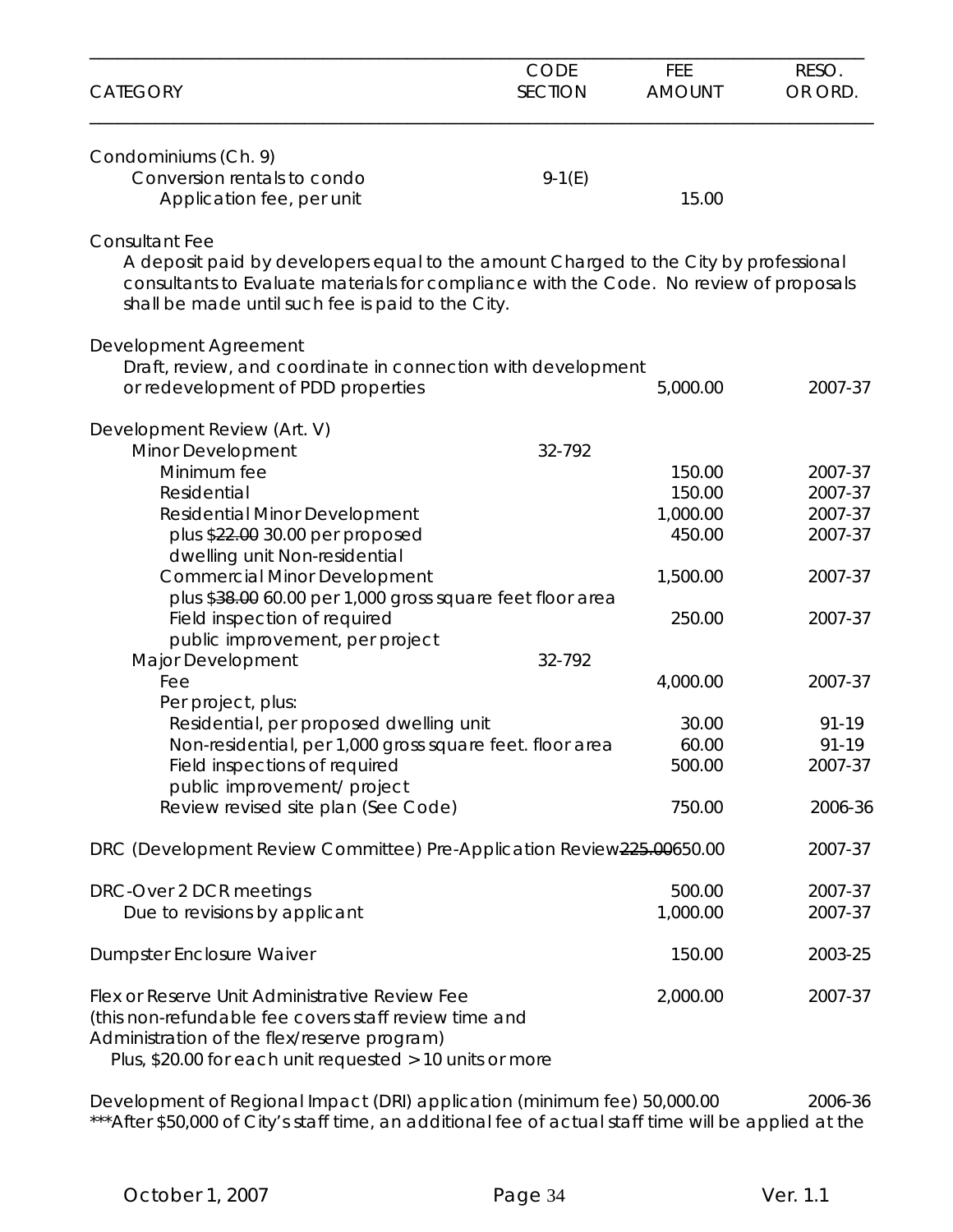| <b>CATEGORY</b>                                                                                                                                                                              | <b>CODE</b><br><b>SECTION</b> | <b>FEE</b><br><b>AMOUNT</b>          | RESO.<br>OR ORD.                         |
|----------------------------------------------------------------------------------------------------------------------------------------------------------------------------------------------|-------------------------------|--------------------------------------|------------------------------------------|
| City's hourly rate***                                                                                                                                                                        |                               |                                      |                                          |
| DRI Notice of Proposed Change<br>Non-Substantial<br>Substantial                                                                                                                              |                               | 2,000.00<br>3,500.00                 | 2007-37<br>2007-37                       |
| <b>Historical Preservation</b>                                                                                                                                                               |                               |                                      |                                          |
| Designation of Individual Historic Sites:<br>Designation of Historic District:                                                                                                               |                               | \$250.00<br>\$250.00 per lot         | 2005-29<br>2005-29                       |
| Certificate of Appropriateness / Certificate to Dig:<br>Single-family property:<br>All other property types:                                                                                 |                               | \$200.00<br>\$300.00                 | 2005-29<br>2005-29                       |
| Appeals:<br><b>Historical Preservation Board:</b><br>City Commission:                                                                                                                        |                               | \$100.00<br>\$200.00                 | 2005-29<br>2005-29                       |
| Land use plan amendment applications (See Rezoning)                                                                                                                                          |                               |                                      |                                          |
| Legal Advertisement Fee<br>Variance and Conditional Use<br>Rezoning & Land Use Plan Amendments:<br><b>Small Scale</b><br>Large Scale<br>LAC, PLAC, TOC, TOD, and properties 10 acres or more |                               | 200.00<br>300.00<br>500.00<br>500.00 | 2007-37<br>2007-37<br>2007-37<br>2007-37 |
| Outdoor Dining (See Sidewalk Cafe)                                                                                                                                                           |                               |                                      |                                          |
| Planning and Zoning Board Continuance at Applicant's request                                                                                                                                 |                               | 50% of applicable fee                |                                          |
| Planned Development District<br>Appeal Fee, non-refundable<br>plus \$50.00 per contested item concerning approved development agreement or major<br>development plan                         | 32-174                        | 800.00                               | 2007-37                                  |
| Platting & Subdivision<br><b>Plat Review Fees:</b><br>Conceptual/Preliminary/Final<br>Delegation Requests or Plat revisions                                                                  | 32-968                        | 1,600.00<br>550.00                   | 2007-37<br>2007-37                       |
| Development Inspections on Public ROW or Land<br>Inspection Fee                                                                                                                              |                               | 200.00                               | 2003-25                                  |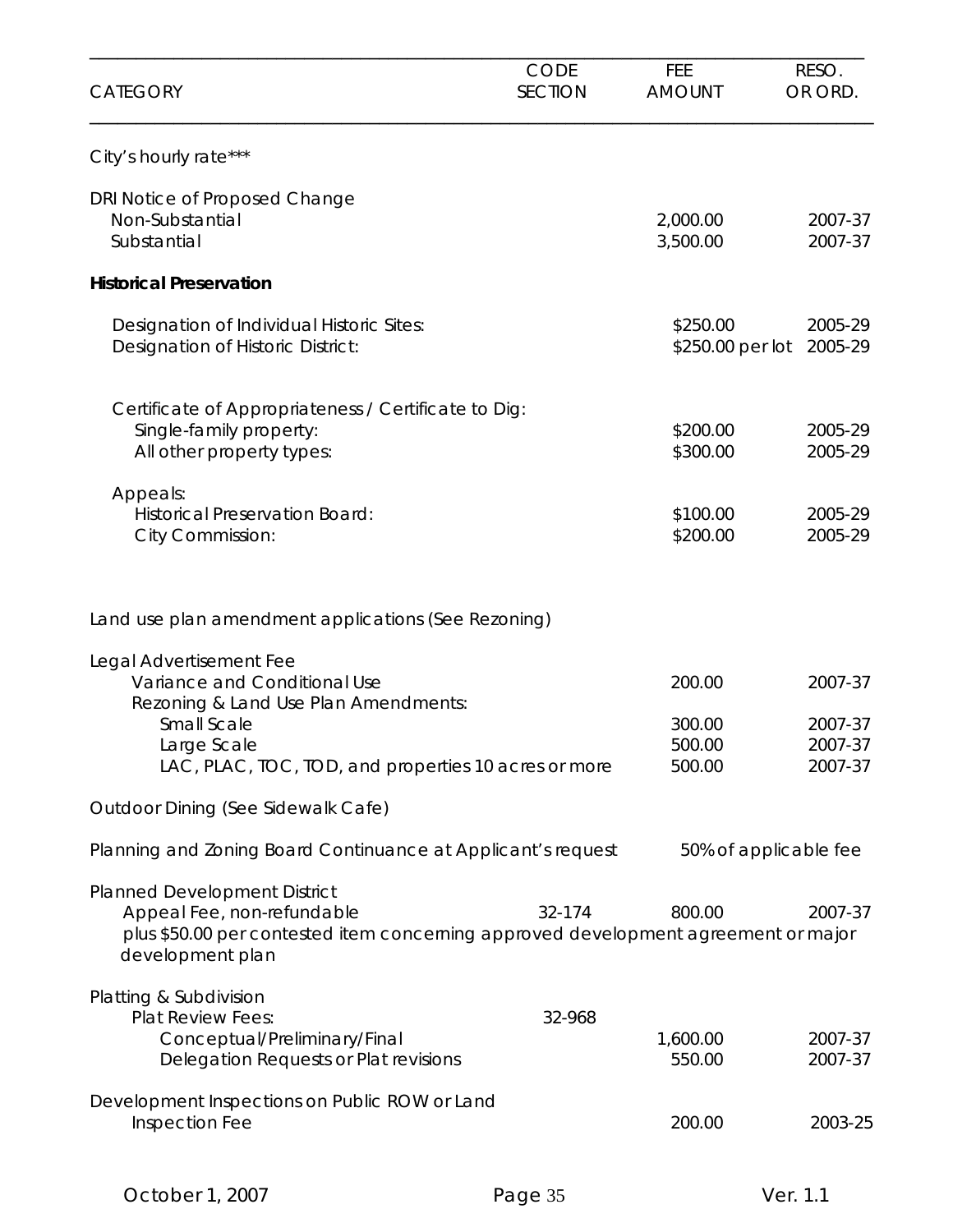| <b>CATEGORY</b>                                                                                                                                                                                                                     | CODE<br><b>SECTION</b> | <b>FEE</b><br><b>AMOUNT</b> | RESO.<br>OR ORD.   |
|-------------------------------------------------------------------------------------------------------------------------------------------------------------------------------------------------------------------------------------|------------------------|-----------------------------|--------------------|
| Minor Development                                                                                                                                                                                                                   |                        | 500.00                      | 2007-37            |
| Major Development                                                                                                                                                                                                                   |                        | 1,000.00                    | 2007-37            |
| Redevelopment Area Modification                                                                                                                                                                                                     | 32-177                 |                             |                    |
| Existing development/less than 50% expansion                                                                                                                                                                                        |                        | 100.00                      |                    |
| Residential property (1-9 units)<br>Plus \$45 30/unit                                                                                                                                                                               |                        | 200.00                      | 2007-37            |
| Residential property (over 10 units)<br>Plus \$15 30/unit                                                                                                                                                                           |                        | 1,000.00                    | 2007-37            |
| Commercial property (less than 4,000 square feet)                                                                                                                                                                                   |                        | 1,000.00                    | 2007-37            |
| Commercial property (4,000 square feet and over)<br>Plus \$30 60/1,000 square feet (4,000 square feet and over)                                                                                                                     |                        | 2,000.00                    | 2007-37            |
|                                                                                                                                                                                                                                     |                        |                             |                    |
| Rezoning applications involving                                                                                                                                                                                                     |                        |                             |                    |
| the following districts:                                                                                                                                                                                                            | 32-968                 |                             |                    |
| Single-family (RS) or two-family (RD)                                                                                                                                                                                               |                        | 550.00<br>1,000.00          | 2007-37<br>2007-37 |
| Multi-family (RM)<br>Community facility (CF), recreation & open space                                                                                                                                                               |                        |                             |                    |
| (OS) or educational facility (ED)                                                                                                                                                                                                   |                        | 600.00                      | 2007-37            |
| Business (B) or commercial recreation (CR)                                                                                                                                                                                          |                        | 2,000.00                    | 2007-37            |
| Industrial (IL)                                                                                                                                                                                                                     |                        | 2,000.00                    | 2007-37            |
| Joint application for contiguous property within same zoning                                                                                                                                                                        |                        |                             |                    |
| district for each additional parcel                                                                                                                                                                                                 |                        | 550.00                      | 2007-37            |
| All other zoning districts                                                                                                                                                                                                          |                        | 2,000.00                    | 2007-37            |
| Land Use Plan Amendments (LUPA)                                                                                                                                                                                                     |                        |                             |                    |
| Small Scale                                                                                                                                                                                                                         |                        | 1,000.00                    | 2007-37            |
| Large Scale                                                                                                                                                                                                                         |                        | 5,000.00                    | 2007-37            |
| Text                                                                                                                                                                                                                                |                        | 5,000.00                    | 2007-37            |
| Planned Development District (minimum fee)                                                                                                                                                                                          |                        |                             |                    |
| 1-20 units $< 2,000$ square feet                                                                                                                                                                                                    |                        | 2,500.00                    | 2007-37            |
| All others                                                                                                                                                                                                                          |                        | 4,000.00                    | 2007-37            |
| *** After \$2,500 or \$4,000 of City's staff time, an additional fee of actual staff time will be applied at<br>the City's hourly rate***                                                                                           |                        |                             |                    |
| Local Activity Center, Transit Oriented Development,                                                                                                                                                                                |                        | 30,000.00                   | 2007-37            |
| Transit Oriented Corridor, Planned Local Activity Center (LAC, TOD, TOC, PLAC), (minimum fee)<br>*** After \$30,000.00 of City's staff time, an additional fee of actual staff time will be applied at the<br>City's hourly rate*** |                        |                             |                    |
| Regional Activity Center (minimum fee)                                                                                                                                                                                              |                        | 35,000.00                   | 2007-37            |
| *** After \$35,000.00 of City's staff time, an additional fee of actual staff time will be applied at the<br>City's hourly rate***                                                                                                  |                        |                             |                    |
| Sidewalk Cafe application fee                                                                                                                                                                                                       |                        | 150.00                      | 93-28              |
|                                                                                                                                                                                                                                     |                        |                             |                    |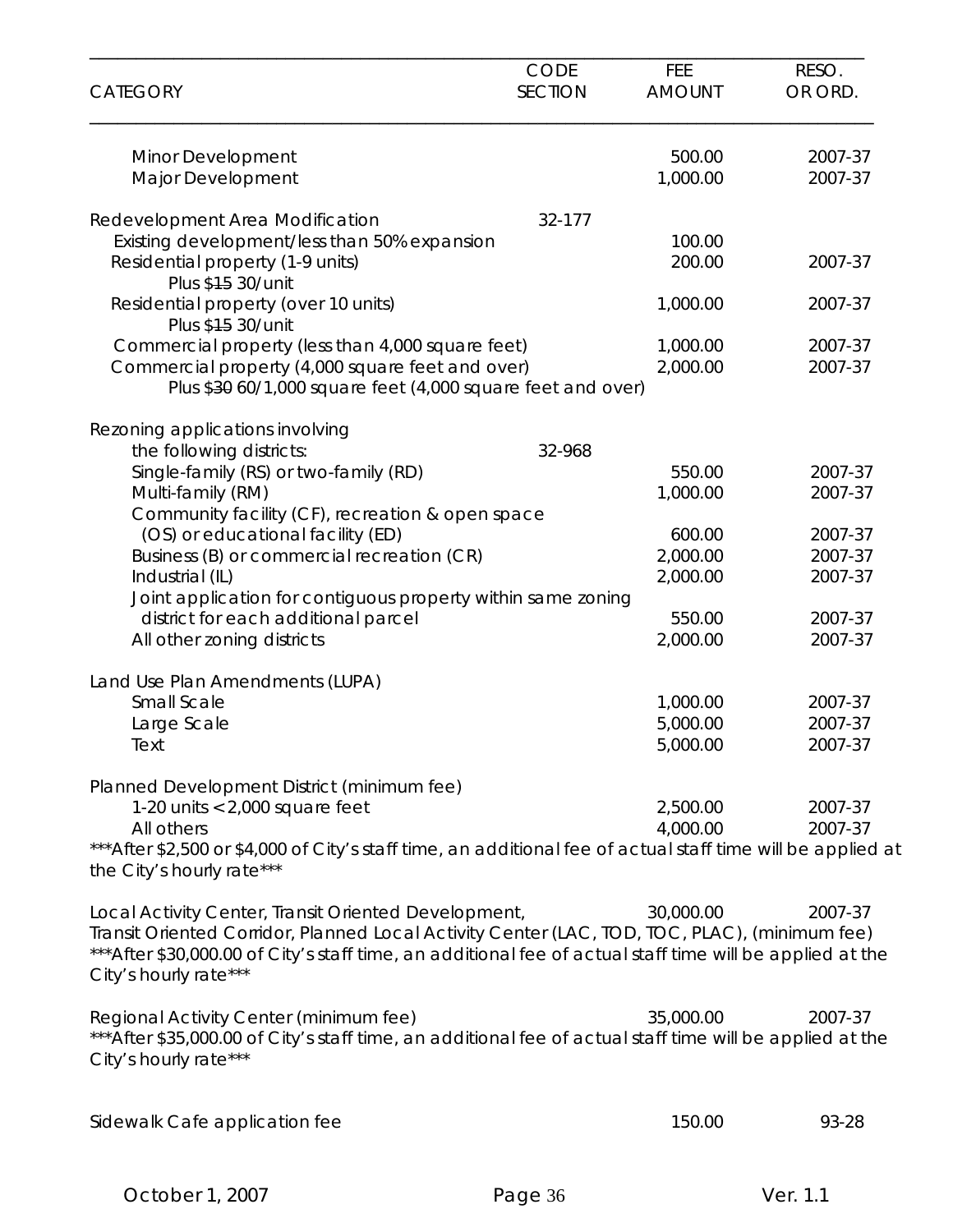| <b>CATEGORY</b>                                                                                                                                                                                            | <b>CODE</b><br><b>SECTION</b> | FEE<br><b>AMOUNT</b>     | RESO.<br>OR ORD.            |
|------------------------------------------------------------------------------------------------------------------------------------------------------------------------------------------------------------|-------------------------------|--------------------------|-----------------------------|
| Annual fee per chair (for 1st 8 chairs in public right-of-way)<br>Annual fee per chair (for each additional chair in right-of-way)<br>Outdoor dining application fee                                       |                               | 30.00<br>10.00<br>300.00 | 2003-25<br>93-28<br>2003-25 |
| Signs<br>Balloons, permitted under Sec. 32-607(e)<br>Banners, temporary (14-day maximum)                                                                                                                   | 32-607                        | 9.01<br>No Charge        | 93-17                       |
| First 14 days<br>Each additional day after 14<br>Special event signs other than balloons per sign                                                                                                          |                               | 25.00<br>25.00           |                             |
| (in addition to any otherwise applicable sign permit fee)                                                                                                                                                  |                               | 40.00                    | 2003-25                     |
| <b>Exterior Lighting</b><br>Application fee<br>Variances (Special circumstance)                                                                                                                            | 32-604<br>32-609              | 550.00                   | 2007-37                     |
| Filing fee, each application<br>Murals, Noncommercial special wavier                                                                                                                                       |                               | 550.00                   | 2007-37                     |
| Application fee (non-refundable)                                                                                                                                                                           |                               | 550.00                   | 2007-37                     |
| Trees<br><b>Appeals to City Commission</b><br>Preservation Fee (amount based on size, age, type of tree,                                                                                                   | (Ch. 29)<br>$29 - 7$          | 75.00                    | 96-17                       |
| plus installation fee based on twice the cost of tree)<br>Removal, relocation, replacement<br>Minimum permit fee<br>Additional fee per tree<br>(if over 4 trees are to be removed, relocated, or replaced) | $29-4(b)$                     | 30.00<br>5.00            | 94-26<br>94-06<br>94-06     |
| Variances<br>Administrative fee                                                                                                                                                                            | $29 - 6$                      | 150.00                   |                             |
| Zoning Review and Inspection<br>Wall sign (non-illuminated)<br>Plus 50¢ per square foot of sign area                                                                                                       | 32-609                        | 20.00                    | 2007-37                     |
| Wall sign (illuminated)<br>Plus 50¢ per square feet of sign area                                                                                                                                           |                               | 30.00                    | 2007-37                     |
| Freestanding or projecting sign non-illuminated)<br>Plus 50¢ per square foot of sign area                                                                                                                  |                               | 40.00                    | 2007-37                     |
| Freestanding or projecting sign (illuminated)<br>Plus 50¢ per square foot of sign area                                                                                                                     |                               | 50.00                    | 2007-37                     |
| Vacation of Streets, Rights-of-way & Easements<br>Application fee                                                                                                                                          | (Ch. 25)<br>25-53             | 1,000.00                 | 2007-37                     |
| Variance & Conditional Use applications for:<br>Single-family (RS) or duplex (RD)<br>Multi-family (RM)<br>Community facility (CF), recreation and open space                                               | 32-968                        | 300.00<br>800.00         | 2003-25<br>2007-37          |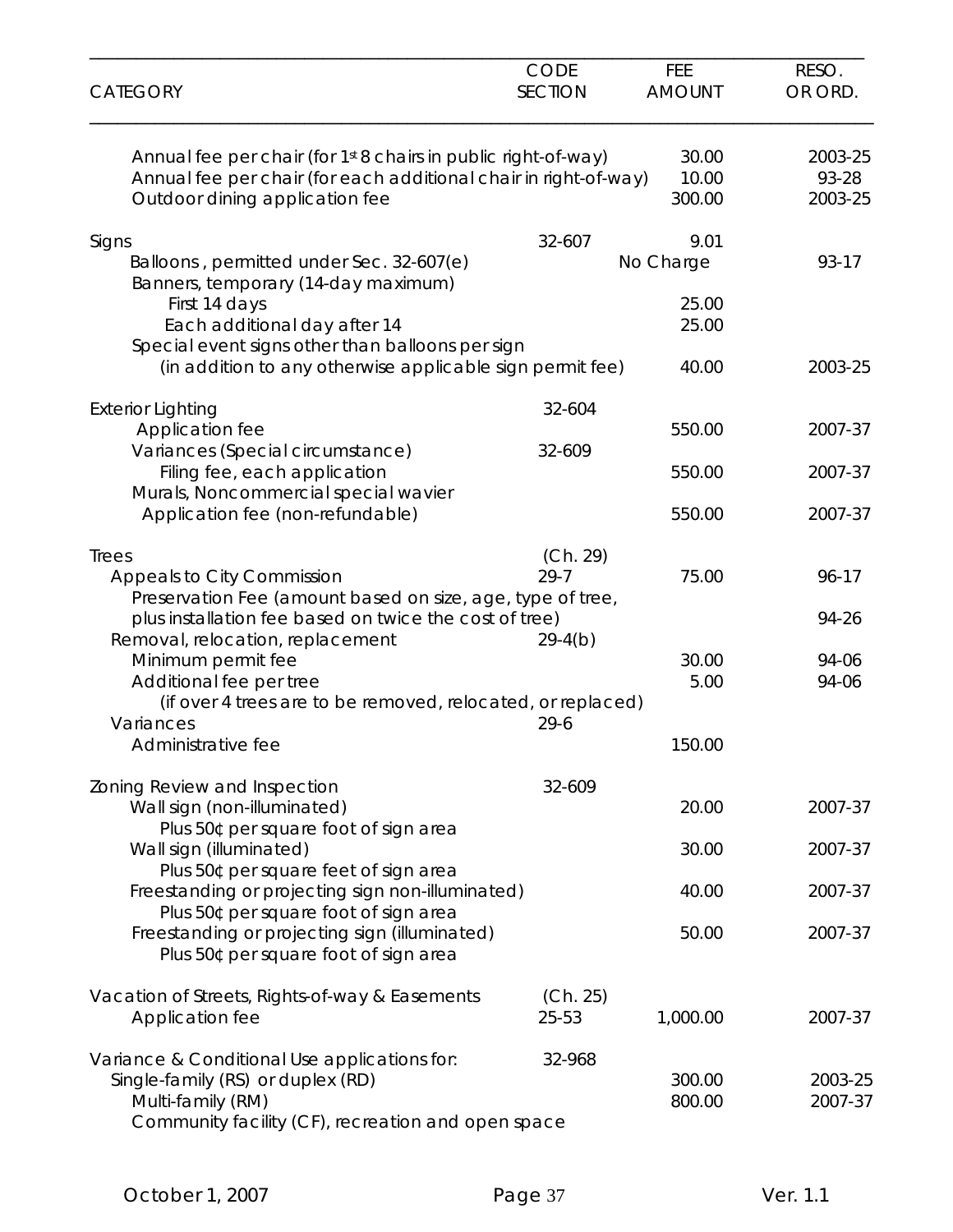| <b>CATEGORY</b>                                                                                                                    | <b>CODE</b><br><b>SECTION</b> | FEE.<br><b>AMOUNT</b>                    | RESO.<br>OR ORD. |
|------------------------------------------------------------------------------------------------------------------------------------|-------------------------------|------------------------------------------|------------------|
|                                                                                                                                    |                               |                                          |                  |
| (OS) or educational facility (ED)                                                                                                  |                               | 600.00                                   | 2007-37          |
| Business (B), commercial recreation (CR) or                                                                                        |                               |                                          |                  |
| Industrial (I)                                                                                                                     |                               | 1200.00                                  | 2007-37          |
| Plus \$15/1,000 square feet (4,000 sq ft and over)                                                                                 |                               |                                          |                  |
| Amusement machines as accessory conditional uses                                                                                   |                               | 200.00                                   | 2003-25          |
| (Except for residential uses, if the application involves more than one (1)                                                        |                               |                                          |                  |
| variance, an additional fee of one-half (1/2) the amount specified above                                                           |                               |                                          |                  |
| shall be paid by the applicant for each additional variance.)                                                                      |                               |                                          |                  |
| Variance for Construction without Permit                                                                                           | 32-968                        |                                          |                  |
| Value of Building, Structure or Improvement:                                                                                       |                               | Fee:                                     |                  |
| (a) \$10,000 or under                                                                                                              |                               | Double otherwise applicable variance     |                  |
|                                                                                                                                    | application fee.              |                                          |                  |
| (b) $$10,001$ to $$50,000$                                                                                                         |                               | 5% of estimated construction cost or fee |                  |
|                                                                                                                                    |                               | in (a), whichever higher.                |                  |
| \$2,500, plus 1% ea. \$10,000 or part thereof<br>$(c)$ \$50,001 and above<br>estimated construction cost in excess<br>of \$50,000. |                               |                                          |                  |

Applications involving property or uses within residential districts (RS, RD & RM) fees provided above shall cover all variances requested. Applications involving property or uses in other use districts shall pay an additional fee of one-half applicable amount for each additional variance requested.

| <b>Zoning Fees</b>                             | 32-792   |         |
|------------------------------------------------|----------|---------|
| Inspection for occupancy                       |          | 2003-25 |
| Residential, single family                     | 45.00    |         |
| Plus, \$10.00 per multifamily unit             |          |         |
| Commercial, less than 4,000 square foot        | 125.00   |         |
| 4,000 square feet or more                      | 200.00   |         |
| Plus, \$10.00 per 1,000 square feet over 4,000 |          |         |
| <b>Zoning Maps</b>                             | 5.00     | 2005-29 |
| <b>Zoning Plan Processing</b>                  |          | 2007-37 |
| New Construction - Minor Development           | 150.00   |         |
| New Construction - Major Develoment            | 300.00   |         |
| Additions                                      | 50.00    |         |
| Slabs, Fences, Sheds, Signs, & Other           | 30.00    |         |
| <b>Zoning Verification Letters</b>             |          |         |
| Residential                                    | 45.00    | 2003-25 |
| Commercial                                     | 100.00   | 2007-37 |
| Zoning research                                | 75.00/HR | 2007-37 |
| <b>Approval Extension Fee - New</b>            |          |         |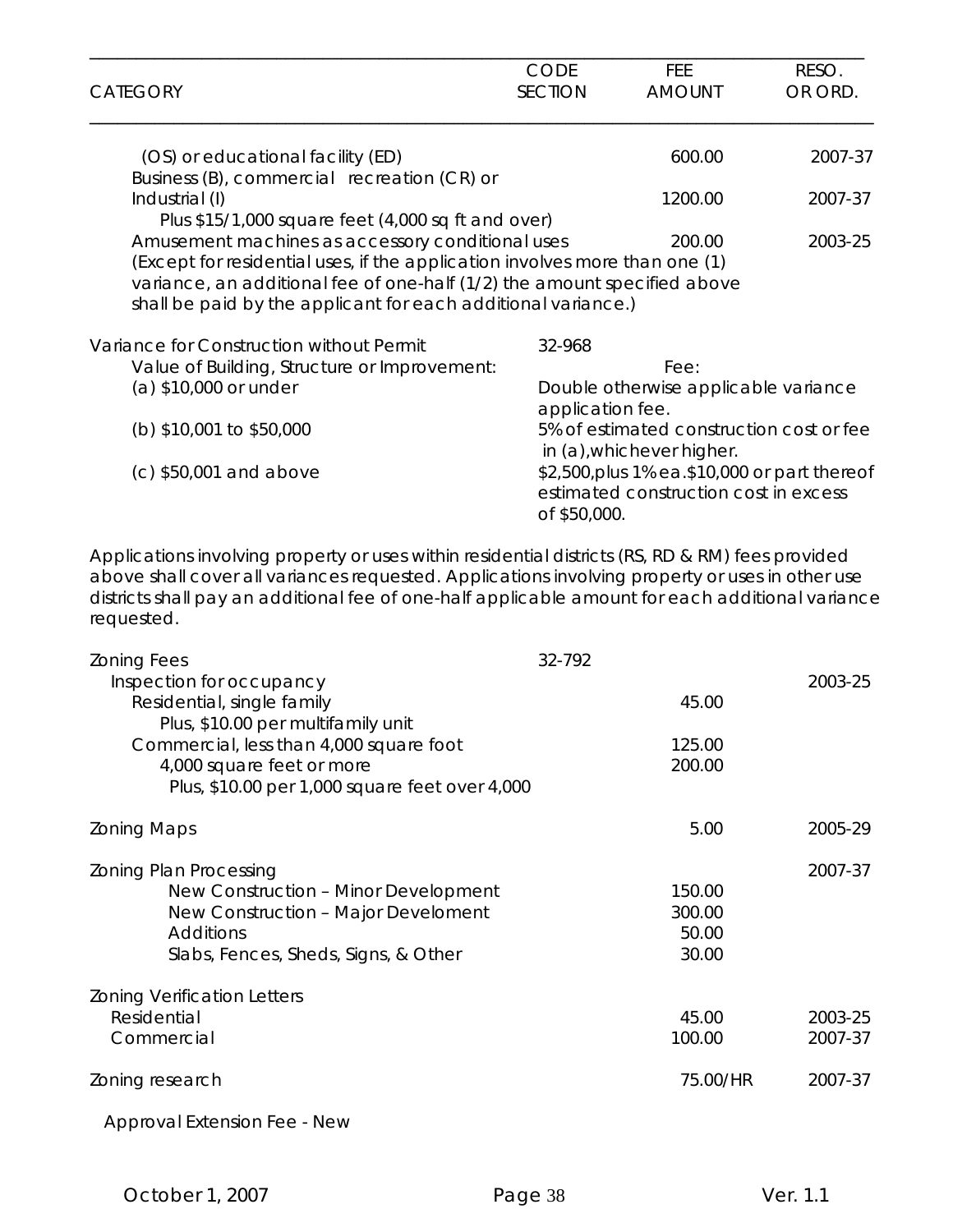| <b>CATEGORY</b>               | <b>CODE</b>    | <b>FEE</b>    | RESO.   |
|-------------------------------|----------------|---------------|---------|
|                               | <b>SECTION</b> | <b>AMOUNT</b> | OR ORD. |
| Commission<br><b>Director</b> |                | 350.00        | 2003-25 |
| Residential                   |                | 75.00         | 2003-25 |
| Commercial                    |                | 150.00        | 2003-25 |

### **POLICE DEPARTMENT**

Fines for stopping, standing and parking violations (Non Moving) The City Manager will amend the following fees to include the additional charges required by the County or Florida State Legislature as enacted from time to time.

| Overtime parking, if paid within 10 days of issuance                                                                              |                    | 30.00         | $01 - 19$ |
|-----------------------------------------------------------------------------------------------------------------------------------|--------------------|---------------|-----------|
| Overtime parking, if not paid within 10 days of issuance                                                                          |                    | 42.00         | $01 - 19$ |
| Handicap parking violation, if paid within 10 days of issuance                                                                    |                    | 250.00        | $01 - 19$ |
| Parked within 15' of fire hydrant, if paid within 10 days of issuance                                                             |                    | 90.00         | $01 - 19$ |
| Parked within 15' of fire hydrant, if not paid within 10 days                                                                     |                    | 102.00        | $01 - 19$ |
| Parked in fire lane or fire zone, if paid within 10 days of issuance                                                              |                    | 90.00         | $01 - 19$ |
| Parked in fire lane or fire zone, if not paid within 10 days of issuance 102.00                                                   |                    |               | $01 - 19$ |
| All other Non Moving violations, if paid within 10 days of issuance                                                               |                    | 25.00         | $01 - 19$ |
| All other Non Moving violations, if not paid within 10 days                                                                       |                    | 37.00         | $01 - 19$ |
| Civil Citations - Traffic (per ticket)                                                                                            |                    | 100.00        | 2007-37   |
| (Fines generated will be used for traffic improvements<br>and safety)                                                             |                    |               |           |
| Vehicle Equipment Inspection Fee (Per inspection)                                                                                 |                    | 4.00          | 92-19     |
| Vehicle Identification Number (VIN) verification                                                                                  |                    | 10.00         | 2004-27   |
| Vehicle Impoundment Program (VIP)                                                                                                 | 28-1 thru 28-3 &   | 500.00        | Pending   |
|                                                                                                                                   | 28-201 thru 28-205 | (Per vehicle) | Legal     |
| <b>REDEVELOPMENT AREA MODIFICATION (See PLANNING &amp; ZONING)</b>                                                                |                    |               |           |
| RIGHTS-OF-WAY VACATION (See VACATION)                                                                                             |                    |               |           |
| <b>SEWER</b> (See UTILITIES)                                                                                                      |                    |               |           |
| SOLICITATIONS, CHARITABLE AND COMMERCIAL                                                                                          |                    |               |           |
| Application fee                                                                                                                   |                    |               |           |
| Charitable                                                                                                                        |                    | 25.00         | $91 - 19$ |
| Commercial                                                                                                                        |                    | 50.00         | 91-19     |
| (Hallandale-based charitable and non-profit organizations,i.e.,<br>American Legion, Optimists, Hallandale Pops, etc. are exempt.) |                    |               | 91-19     |
| <b>SOLID WASTE</b> (See GARBAGE & TRASH)                                                                                          |                    |               |           |
|                                                                                                                                   |                    |               |           |
| <b>SPECIAL EVENTS (See TEMPORARY USE)</b>                                                                                         |                    |               |           |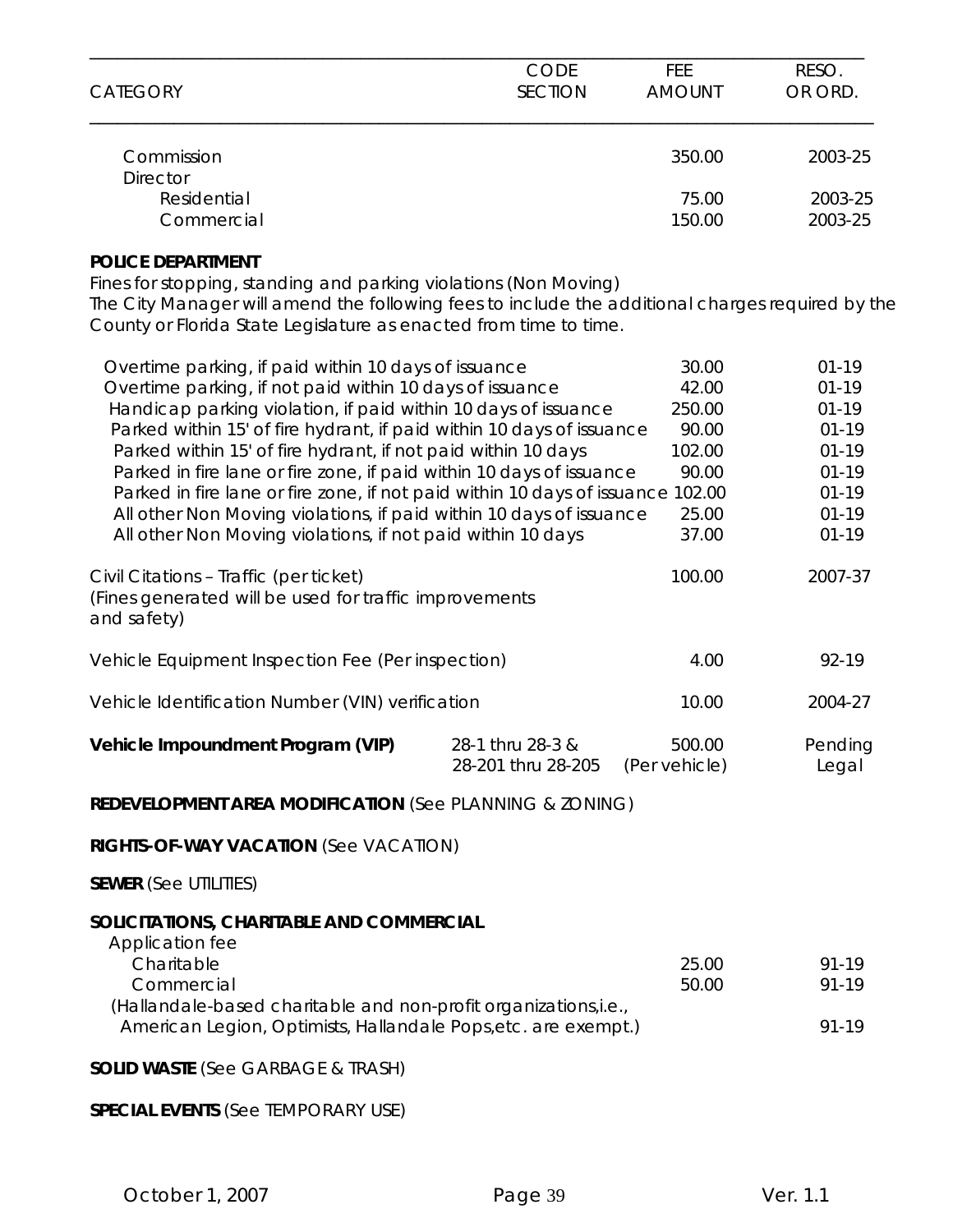| <b>CATEGORY</b>                                                                                                                                            | CODE<br><b>SECTION</b> | FEE<br><b>AMOUNT</b>      | RESO.<br>OR ORD.        |
|------------------------------------------------------------------------------------------------------------------------------------------------------------|------------------------|---------------------------|-------------------------|
| <b>SUBSTANCE ABUSE FACILITY,</b><br><b>NONRESIDENTIAL</b>                                                                                                  | 18-123                 |                           |                         |
| Waiver of restrictions                                                                                                                                     |                        | 275.00                    |                         |
| <b>TELEPHONE SERVICE FEE</b><br>Transaction (Credit Card Payments)                                                                                         |                        |                           | $97 - 26$               |
| \$.01 to \$250<br>\$250.01 and over                                                                                                                        |                        | 3.00<br>6.00              |                         |
|                                                                                                                                                            |                        |                           |                         |
| <b>TEMPORARY USES</b><br><b>Application fee Non-concert Events</b><br>Events attracting 10,000 or more customers<br>Churches<br>Permit fee<br>Type of Use: | 32-701                 | 250.00<br>500.00<br>50.00 | 99-29<br>99-29<br>99-29 |
| Special automobile sale                                                                                                                                    |                        |                           |                         |
| Fee per day<br>Minimum fee<br>Any other off-premises sale                                                                                                  | 125.00<br>125.00       |                           |                         |
| Fee per day<br>Minimum fee                                                                                                                                 | 100.00<br>100.00       |                           |                         |
| Sidewalk sale<br>Fee per day<br>Minimum fee                                                                                                                | 10.00<br>10.00         |                           |                         |
| Any other sale<br>Fee per day<br>Minimum fee                                                                                                               | 10.00<br>100.00        |                           |                         |
| Athletic event<br>Fee per day<br>Minimum fee                                                                                                               | 100.00<br>100.00       |                           |                         |
| Concert<br>Fee per day<br>Minimum fee                                                                                                                      | 100.00<br>100.00       |                           |                         |
| Outdoor religious event<br>Fee per day<br>Minimum fee                                                                                                      | 10.00<br>10.00         |                           |                         |

(Outdoor community event or any event not listed shall be determined by the City Manager.)

**TENNIS** (See PARKS & RECREATION)

| <b>TOW AWAY SIGNS</b>  |            |      |       |
|------------------------|------------|------|-------|
| Up to 3 signs, minimum | $28 - 1.1$ | 5.00 | 93-17 |
| Each additional sign   |            | 3.00 | 93-17 |

### **TOWING VEHICLES FROM PRIVATE PROPERTY** (Ch. 28)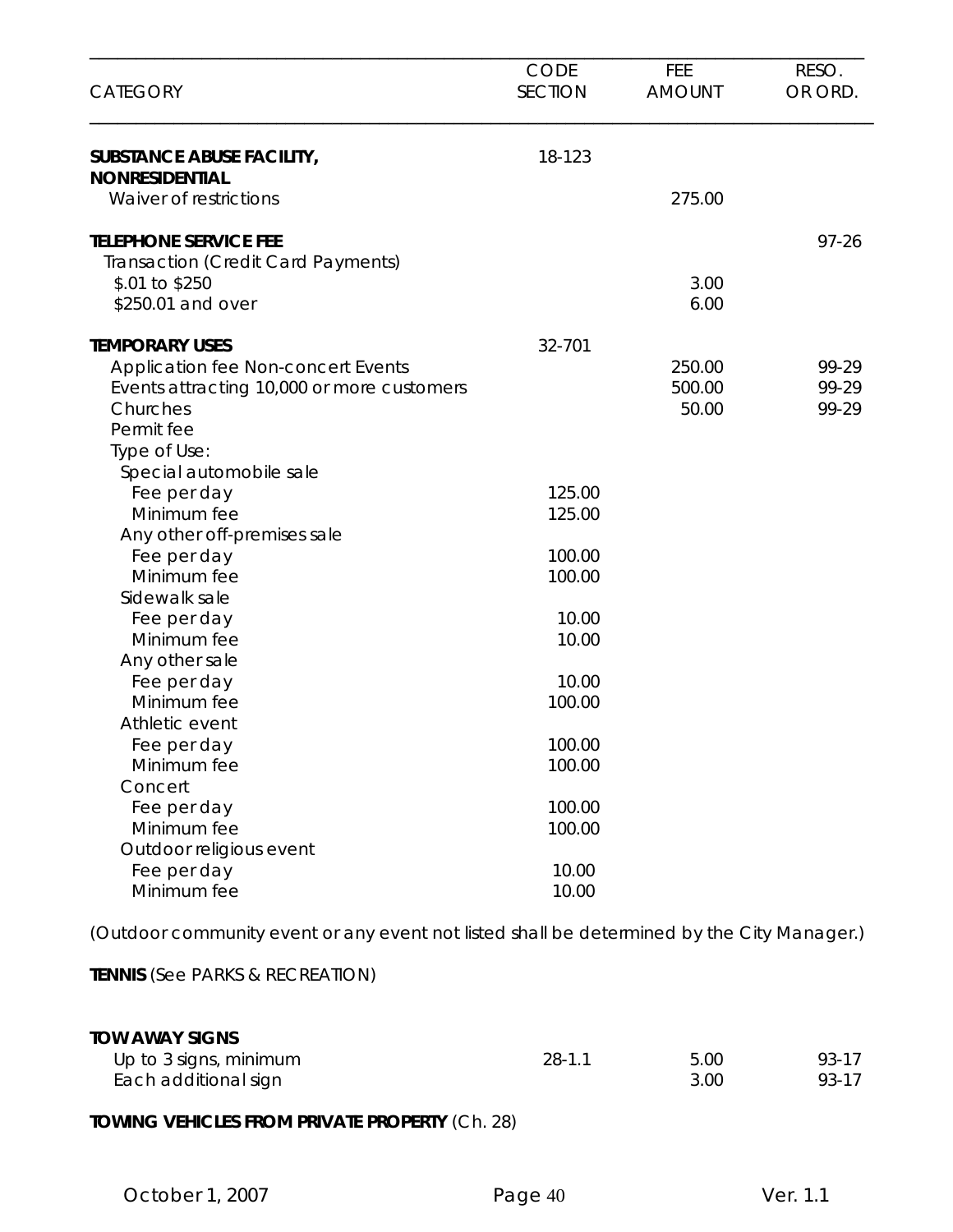| <b>CATEGORY</b>                                                                                                                      | <b>CODE</b><br><b>SECTION</b> | FEE<br><b>AMOUNT</b>    | RESO.<br>OR ORD. |
|--------------------------------------------------------------------------------------------------------------------------------------|-------------------------------|-------------------------|------------------|
| Initiation by Code Enforcement                                                                                                       | $28-1.2(c)$                   | 50.00                   |                  |
| <b>TRASH (See GARBAGE &amp; TRASH)</b>                                                                                               |                               |                         |                  |
| <b>TREES</b> (See Planning & Zoning)                                                                                                 | (Ch. 29)                      |                         |                  |
| <b>UTILITIES (Ch. 30)</b>                                                                                                            |                               |                         |                  |
| <b>Sewer Service</b><br>Monthly Base Charge, per unit, per month<br>Monthly Rate Gallons metered: (per 1,000 Gallons)                | (Ord. 90-19)                  | 9.69                    | 2007-37          |
| First 5,000 gallons                                                                                                                  |                               | 2.93                    | 2007-37          |
| From 5,001 to 10,000 gallons                                                                                                         |                               | 3.16                    | 2007-37          |
| From 10,001 to 25,000 gallons                                                                                                        |                               | 3.52                    | 2007-37          |
| Over 25,001 gallons                                                                                                                  |                               | 3.72                    | 2007-37          |
| Late Charge<br>30-56                                                                                                                 |                               | 10% of bill             |                  |
| Stormwater Drainage Fee (per ERU per year)                                                                                           |                               | 30.00                   | 2005-29          |
| <b>Water Service</b>                                                                                                                 |                               |                         |                  |
| <b>Connection Fees:</b>                                                                                                              | $30 - 26$                     |                         |                  |
| 3/4" Meter Size Connection charge                                                                                                    |                               | 705.00                  | 2003-25          |
| Plus Admn. charge                                                                                                                    |                               | 25.00                   |                  |
| 1" Meter Size Connection charge                                                                                                      |                               | 780.00                  | 2003-25          |
| Plus Admn. charge                                                                                                                    |                               | 25.00                   |                  |
| 1-1/2" Meter Size Connection charge                                                                                                  |                               | 970.00                  | 2003-25          |
| Plus Admn. charge                                                                                                                    |                               | 25.00                   |                  |
| 2" Meter Size Connection charge                                                                                                      |                               | 1,030.00                | 2003-25          |
| Plus Admn. charge                                                                                                                    |                               | 25.00                   | 2003-25          |
| 1-1/2" Turbine Meter Size Connection charge                                                                                          |                               | 1,070.00<br>25.00       | 2003-25          |
| Plus Admin. Charge<br>2" Turbine Meter Size Connection charge                                                                        |                               | 1,130.00                | 2003-25          |
| Plus Admin. Charge                                                                                                                   |                               | 25.00                   | 2003-25          |
| Any Meter Size Over 2"                                                                                                               |                               | Actual Cost of Install. |                  |
| Plus Admn. charge                                                                                                                    |                               | 20%                     | 96-17            |
| Meter Deposit-Hydrants                                                                                                               | $30 - 22$                     | 625.00                  | 94-14            |
| Meter Deposit-Residential                                                                                                            | $30 - 22$                     | 93-17                   |                  |
| 3/4" to 2" Meter Size,                                                                                                               |                               |                         |                  |
| Minimum Deposit:                                                                                                                     |                               |                         |                  |
| For owners, per unit                                                                                                                 |                               | 60.00                   | 93-17            |
| For nonowners, per unit                                                                                                              |                               | 150.00                  | 93-17            |
| Over 2" Meter Size, Minimum Deposit:                                                                                                 |                               | By Estimate             |                  |
| Meter Deposit-Nonresidential According to meter size but not less than 3 months of estimated<br>average service bills:<br>Meter size |                               |                         |                  |
| 5/8"                                                                                                                                 |                               | 150.00                  | 93-17            |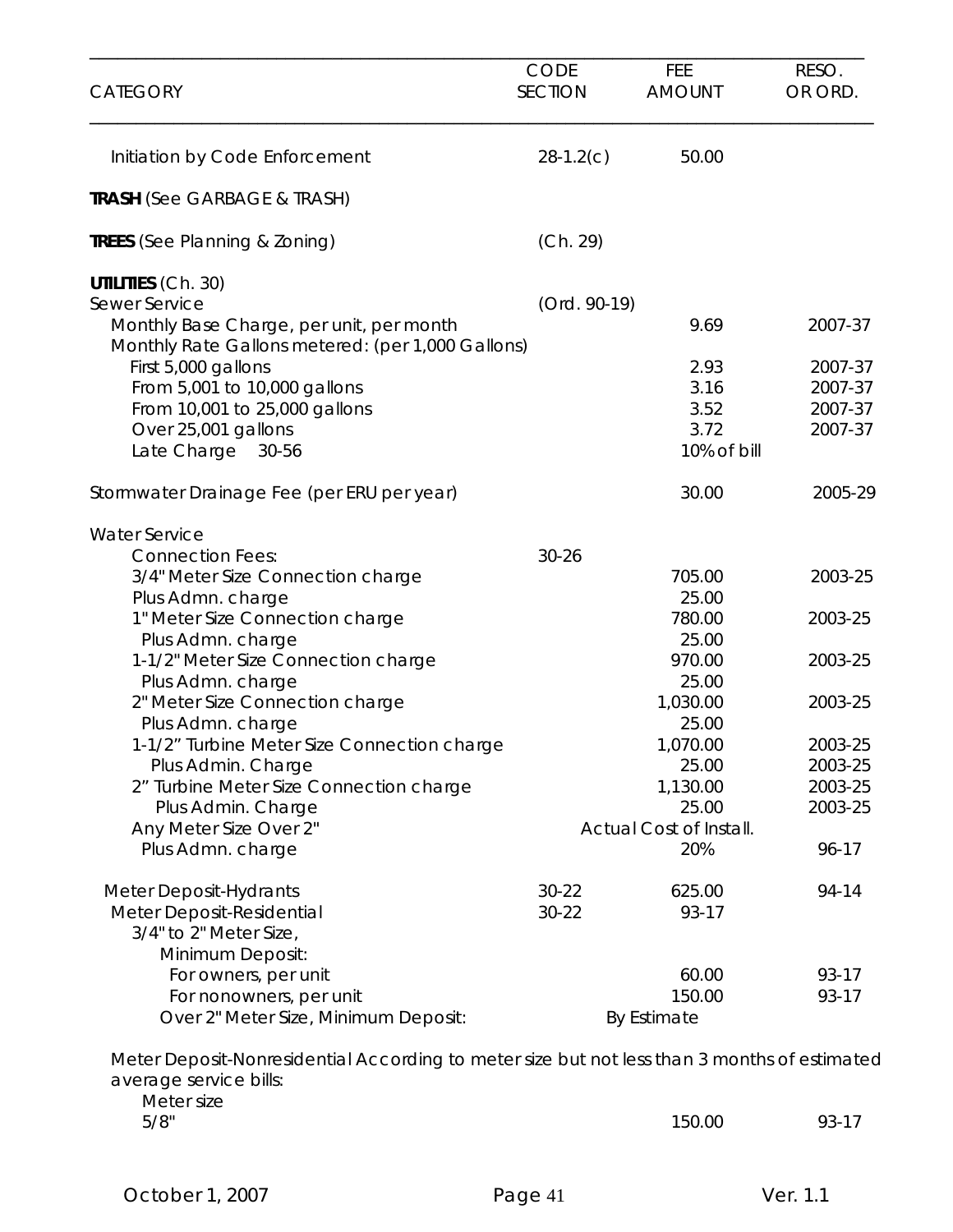|                                                                  | CODE             | FEE                    | RESO.                  |
|------------------------------------------------------------------|------------------|------------------------|------------------------|
| <b>CATEGORY</b>                                                  | <b>SECTION</b>   | <b>AMOUNT</b>          | OR ORD.                |
| 3/4"                                                             |                  | 150.00                 | 93-17                  |
| 1"                                                               |                  | 200.00                 | 93-17                  |
| $1 - 1/2"$                                                       |                  | 250.00                 | 93-17                  |
| 2"                                                               |                  | 350.00                 | 93-17                  |
| 3"                                                               |                  | 550.00                 | 93-17                  |
| Over 4"                                                          |                  | By Agreement           | 93-17                  |
| <b>Water Service Rates</b>                                       | (Ord. 90-19)     |                        |                        |
| Monthly Base Charge, per unit, per month                         |                  | 15.41                  | 2007-37                |
| Monthly Rate-Gallons Metered Rates (per 1,000 gallons):          |                  |                        |                        |
| $0 - 2,000$                                                      |                  | .93                    | 2007-37                |
| $2,001 - 5,000$                                                  |                  | 1.00                   | 2007-37                |
| $5,001 - 10,000$                                                 |                  | 1.23                   | 2007-37                |
| 10,001 - 25,000                                                  |                  | 1.95                   | 2007-37                |
| 25,001 and over                                                  |                  | 2.15                   | 2007-37                |
| Late Charge                                                      |                  | 10% of bill            |                        |
| Maximum Late Charge                                              |                  | 100.00                 |                        |
| Disconnect Charge. (Administrative)                              | $30-11$ (b) (c)  | 15.00                  | 2000-20                |
| Reconnect Charge (Administrative)                                | $30 - 12$        | 15.00                  | 2000-20                |
| Reconnect Charge after 3:00 PM                                   |                  | 20.00                  | 2005-29                |
| Disconnect Charge (Temporary at customers request)               |                  | 15.00                  | 30-29                  |
| Reconnect Charge (Temporary at customers request)                |                  | 15.00                  |                        |
| Tampering Charge (per occurrence)                                |                  |                        |                        |
| <b>Metered Water</b>                                             |                  | 65.00                  | 2003-25                |
| <b>Unmetered Water</b>                                           |                  | 100.00                 | 94-14                  |
| Testing Meter (per employee only if accurate)                    |                  | \$20/hr                | 94-14                  |
| Bulk Rate Users Average 1,300,000 gallons. Weekly (9pm-7am),     |                  |                        |                        |
| per 1,000 gals.                                                  |                  | Per Agreement<br>75.00 |                        |
| Fire Hydrant Rental per year, not less than<br>Fire Line Charges | $30-10(5)$       |                        | $30-10(4)$             |
| Size of Connection:                                              |                  |                        |                        |
| 3", annual rate                                                  |                  | 30.00                  |                        |
| 4", annual rate                                                  |                  | 50.00                  |                        |
| 6", annual rate                                                  |                  | 100.00                 |                        |
| 8", annual rate                                                  |                  | 200.00                 |                        |
| Fire Line Inspection                                             |                  | 75.00                  | 95-22                  |
| <b>Water Connection Impact Fees</b>                              |                  |                        |                        |
| Residential                                                      | 30-71 thru 30-76 |                        | Residential, Per Unit* |
| Single-family                                                    |                  | 1,240.00               | 2005-29                |
| <b>Duplex</b>                                                    |                  | 905.00                 | 2005-29                |
| Triplex, 4-plex, 5-plex, Condo or co-op, Apartments              |                  | 740.00                 | 2005-29                |
| Triplex/3 meters                                                 |                  | 830.00                 | 2005-29                |
| Duplex/2 meters                                                  |                  | 990.00                 | 2005-29                |
| Single house & apartment                                         |                  | 830.00                 | 2005-29                |